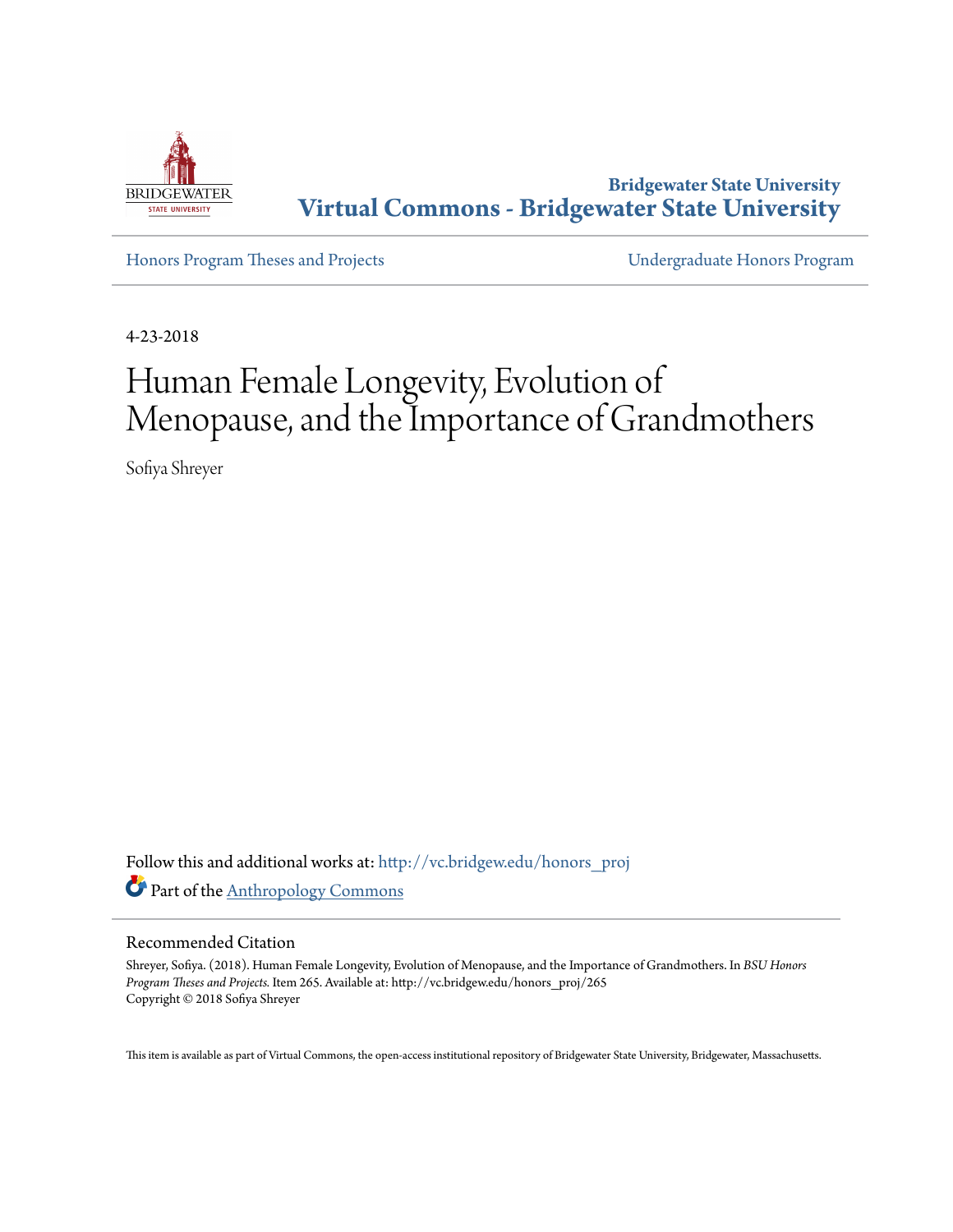Human Female Longevity, Evolution of Menopause,

and the Importance of Grandmothers

Sofiya Shreyer

Submitted in Partial Completion of the

Requirements for Departmental Honors in Anthropology

Bridgewater State University

April 23, 2018

Dr. Ellen Ingmanson, Thesis Advisor

Dr. Diana Fox, Committee Member

Dr. Norma Anderson, Committee Member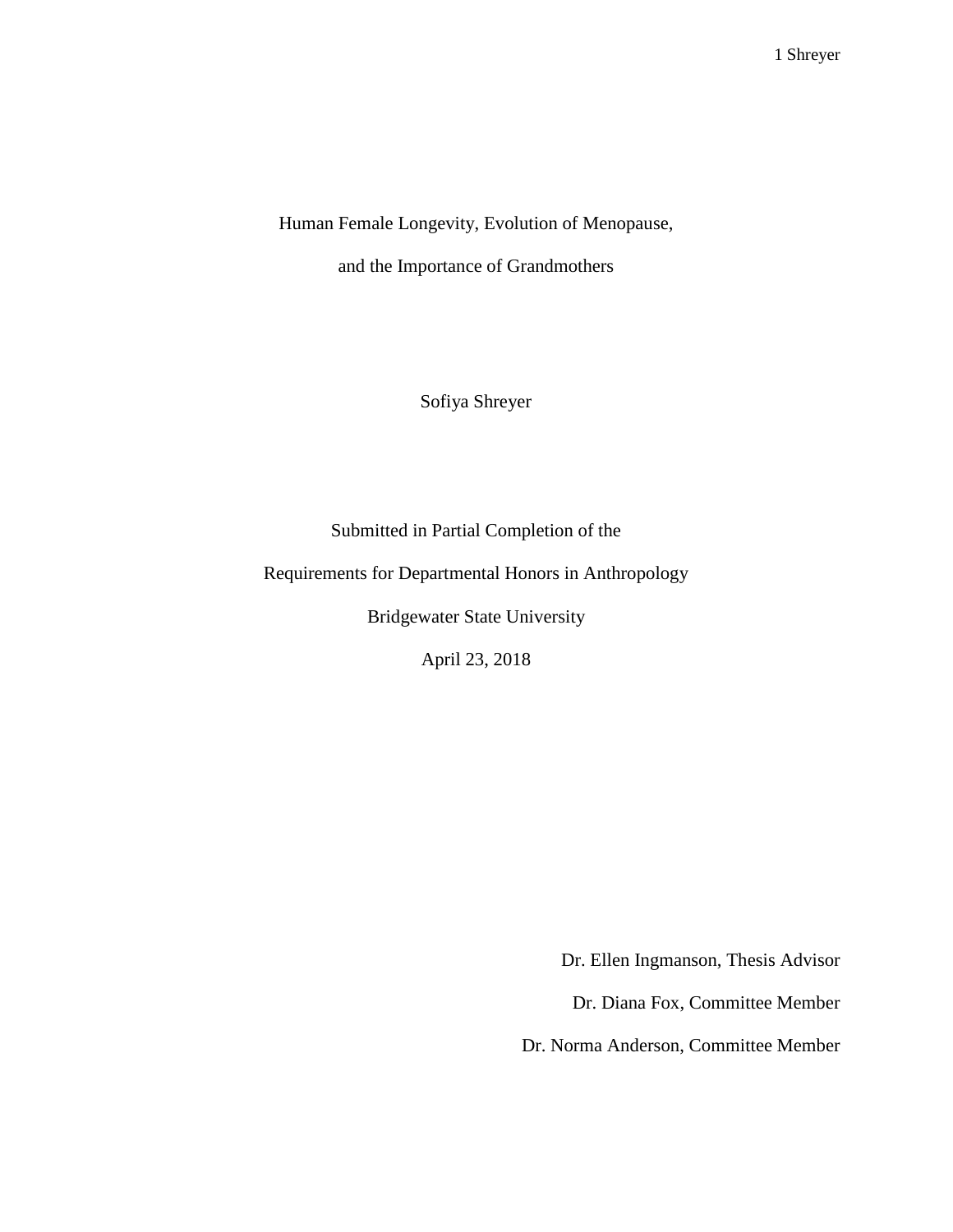| Dr. Ellen Ingmanson, Thesis Director | Date |
|--------------------------------------|------|
|                                      |      |
| Dr. Diana Fox, Committee Member      | Date |
|                                      |      |
| Dr. Norma Anderson, Committee Member | Date |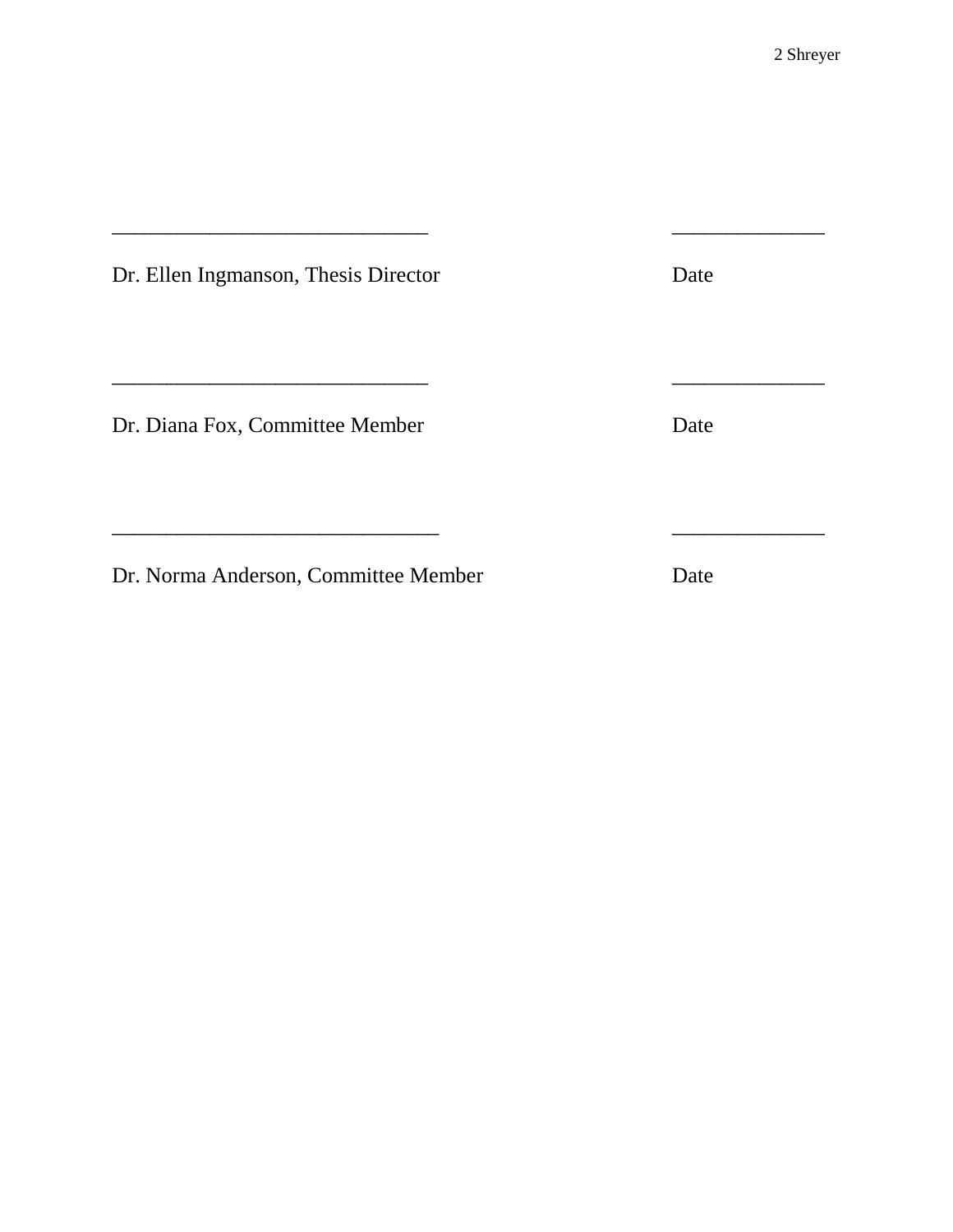# Table of Contents

# Page #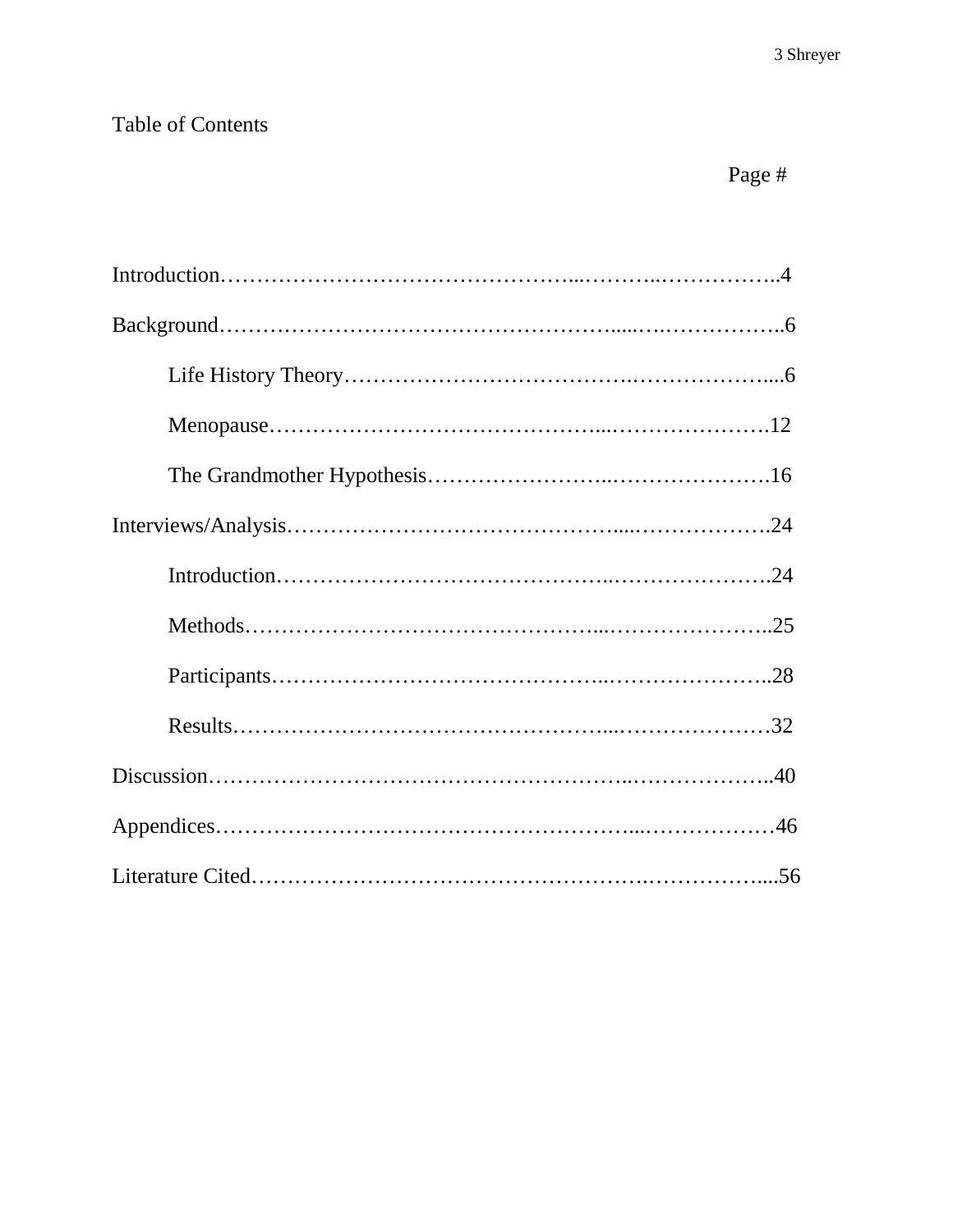#### **Introduction**

One of the most captivating evolutionary puzzles is that women outlive fertility. Most mammals age in similar ways— there's a steady decline in function of all organ systems simultaneously (Kirkwood 2002). Human females are an exception. Their reproductive senescence (deterioration with age) does not line up with the rest of their bodies, meaning that they cease reproduction much earlier, relative to the rest of their body, than other species (Crews 2003). This phenomena, known as menopause, is nearly unique to humans. Since menopause occurs typically around the age of 50, women are able to live about a third of their lives postmenopausally. Menopause is a significant life stage, and its distinctiveness is often analyzed through life history theory, a framework that aims to explain how and why different species have evolved completely different patterns in their life courses. For example, human life history is especially unique from other species because we experience late puberty as well as menopause. Culture also plays a major role in altering human life histories by influencing women's decision making and access to resources.

While menopause itself can be generally explained by the depletion of eggs, an extensive life span after the eggs are depleted does not seem to follow the rules of natural selection and basic Darwinian principles. This assertion is flawed in its assumption that fertility is the ultimate coin in evolution. In reality, organisms with increased reproductive fitness leave the most genes behind. Could postmenopausal women be doing something to increase their reproductive fitness while foregoing fertility, and therefore, pass on the traits of their postmenopausal longevity? One theory that tackles this question is the Grandmother Hypothesis (Hawkes et al 1998). Developed in the 1990s by Kristen Hawkes, the hypothesis focuses on postmenopausal women's roles as grandmothers in hunter gatherer societies, and the significant contributions made by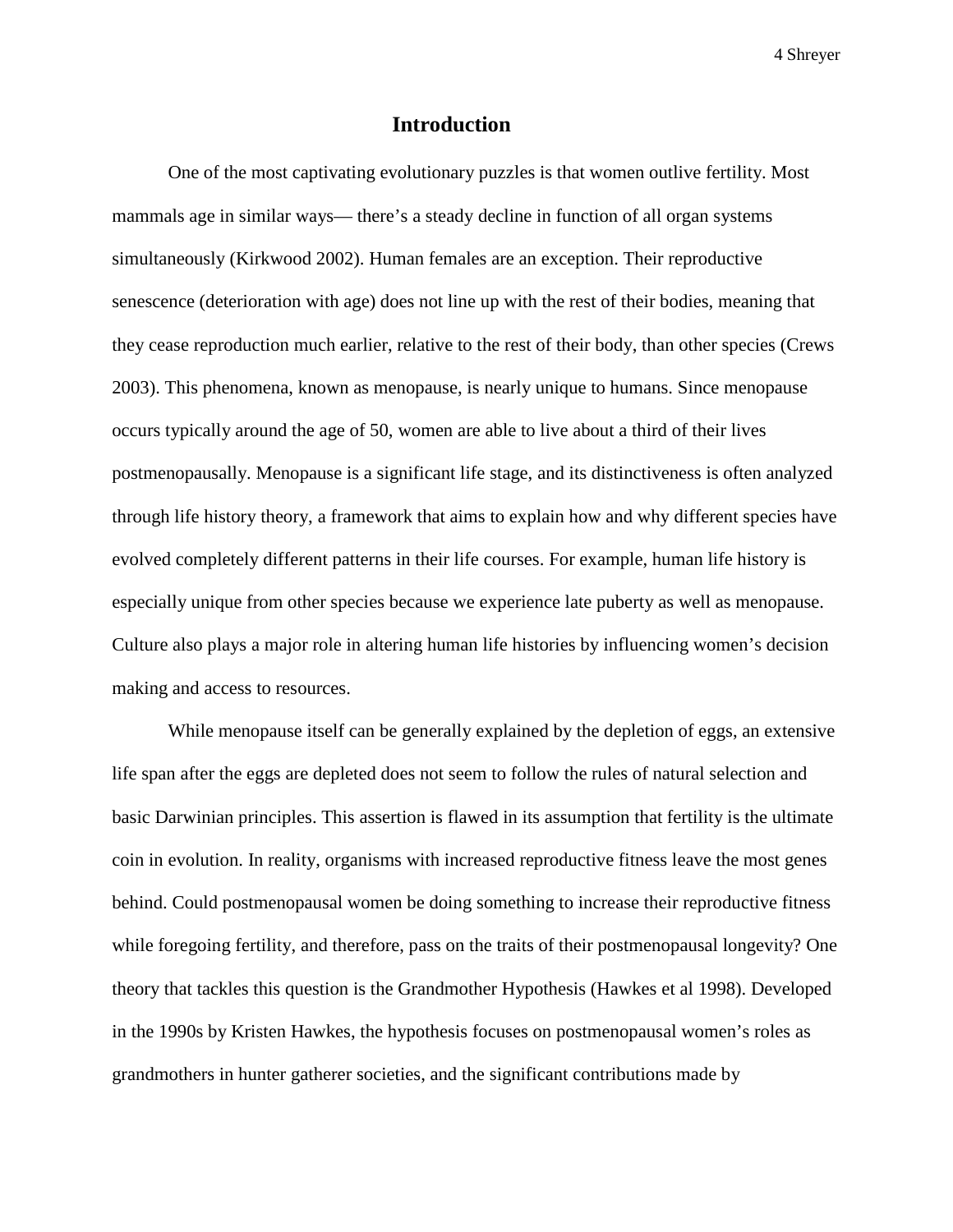grandmothers to their grandchildren. Upon discovering how much of the children's nutrition is provided by grandmothers, Hawkes theorized that throughout human evolution, women who experienced menopause and lived for a while past it, helped ensure the passing of their genes by investing into their children's children. Ceasing reproduction earlier during the lifespan relieves women from the risks of childbirth in older age and opens the window of opportunity for grandmothering. Whether early reproductive senescence evolved first or grandmothering was an adaptive strategy to use an existing trait, today we are aware of a multitude of various benefits that are associated with grandmothers (Hawkes 2013).

While there has been extensive research supporting the idea that grandmothers are important for the survival and well-being of their grandchildren, little attention has been paid to the question of *how* grandmothers are contributing to their grandchildren. This thesis not only provides a review of existing literature of the evolutionary significance of grandmothers, but adds current context to the behavior through in-depth interviews. The interviews serve as an exploration into possible grandmothers' roles in our society and as a pilot study into whether grandmothers could still be having an evolutionary impact today.

Interviews completed for this project were put in the context of both an evolutionary perspective and their cultural significance. The nature of grandmothering contains a web of social and biological influences and interactions, just like many other aspects of human life. Yet, the studies of these factors have long been divided and labeled as incompatible. The reality is that humans are neither simply a product of biological and evolutionary processes, nor an assembly of cultural practices. The integration of both is often referred to as the biocultural perspective, and is the framework for this investigation. This integrated perspective embodies the values of anthropology by exploring the interaction between culture and biology, offering the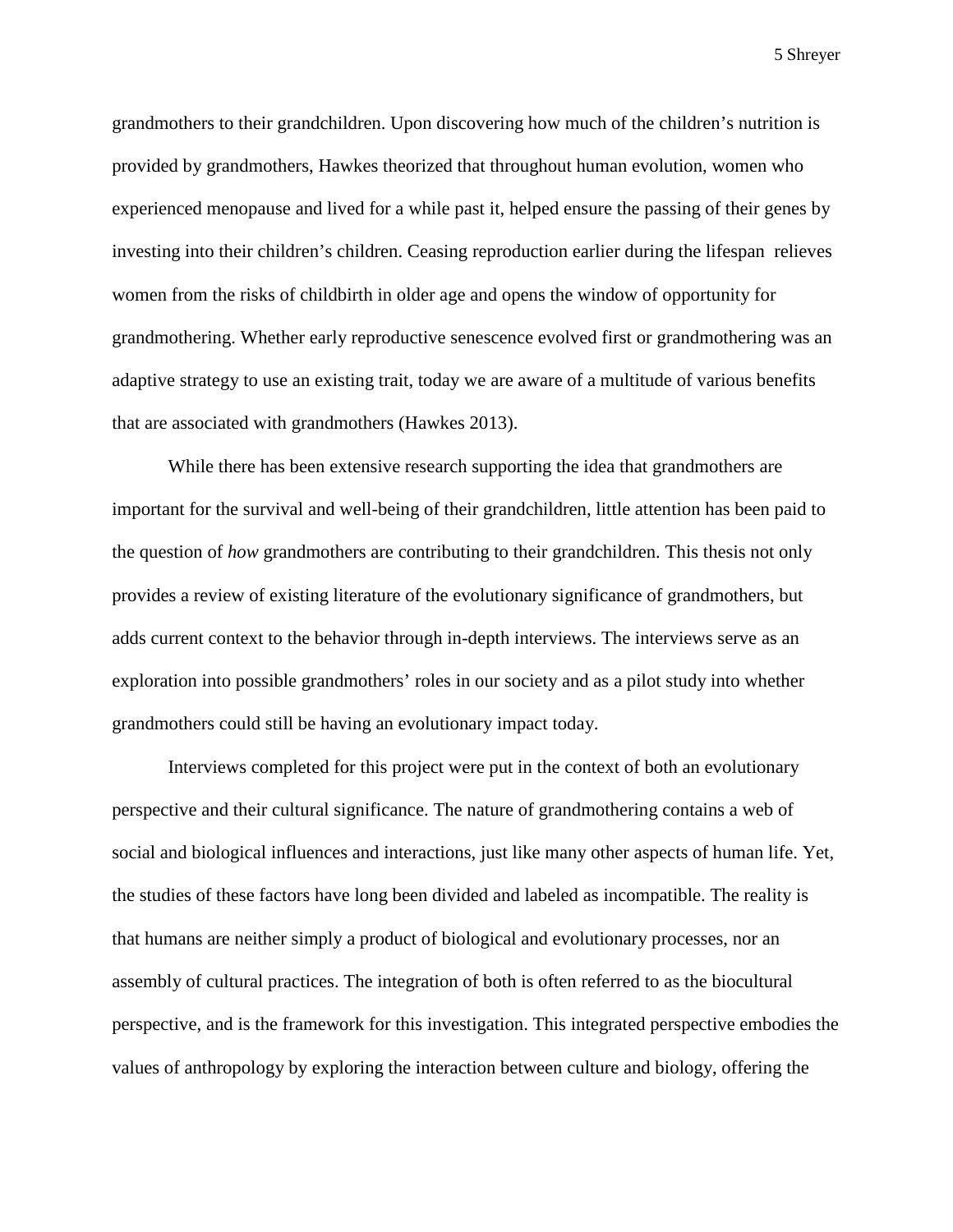most compelling and realistic window into the nature of humanness. Although biology has determined many traits in humans and has enabled culture, culture has been able to mitigate biology and impact the trajectory of human evolution. This thesis aims to provide a broad background exploring the connections between menopause, grandmothering, and the evolution of the later life stages of human female life. The biocultural approach provides the most complete picture of these connections since both culture and biology were likely responsible for the emergence of an elongated postmenopausal lifespan that made grandmothering possible.

#### **Background**

#### Life History Theory

All living organisms vary in how they grow and develop. A fruit fly will live a little over a month, while a giant sequoia could live for thousands of years. How long an organism is genetically programmed to live is considered a life history trait, as it determines the trajectory of an individual's life (Kaplan and Gangestad 2005). How long it takes for an organism to become mature, how many offspring they produce and how often they reproduce are all significant traits that shape life histories. Life History Theory attempts to explain the diversity in life histories found in the animal kingdom by seeing development and reproduction traits characteristic of that species' life cycle as adaptations to their environment. Life History Theory works within the larger framework of evolutionary theory: variation in life history traits can be explained by different adaptations through natural selection (Hawkes 2006). Because there is naturally occurring variation in the Darwinian fitness of individuals within a population, life history traits become optimized for reproduction and survival.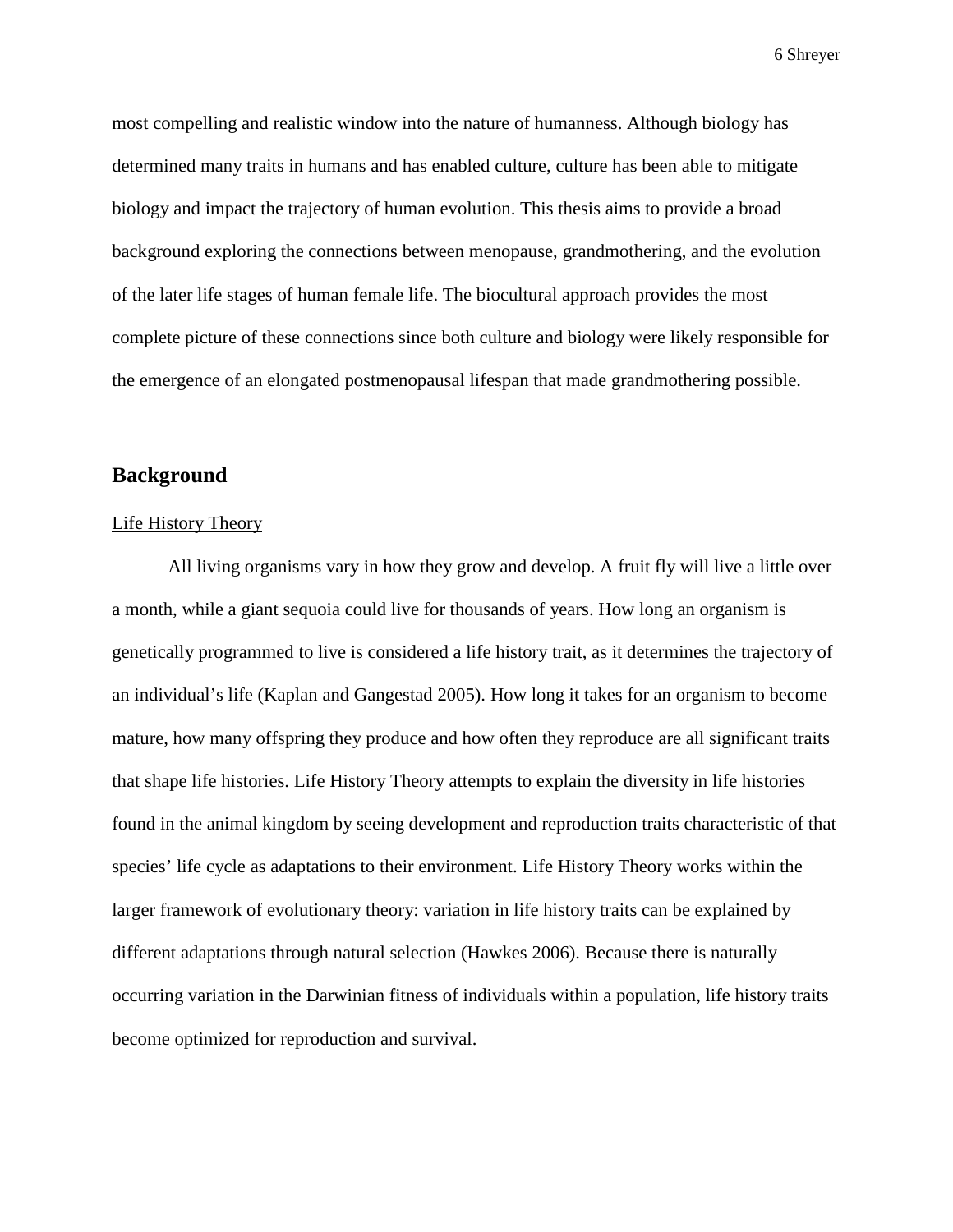In a world with limitless resources, organisms could potentially evolve to reproduce every second and live forever, achieving the ultimate reproductive fitness. These hypothetical organisms are called "Darwinian Demons" (Law 1979), which can maximize all aspects o[f](https://en.wikipedia.org/wiki/Fitness_(biology)) [fitness](https://en.wikipedia.org/wiki/Fitness_(biology)) simultaneously and would exist if the [evolution](https://en.wikipedia.org/wiki/Evolution) of [species](https://en.wikipedia.org/wiki/Species) was entirely unconstrained. Such organisms would [reproduce](https://en.wikipedia.org/wiki/Reproduction) directly after being born, produce infinitely many offspring, and live indefinitely. Although Darwinian Demons exist only in thought experiments, they help us understand the variation in life histories that exists. In reality, environmental factors such as nutrition and predators place constraints on longevity and access to resources for individuals. The variation in life histories can be explained by the different ways that organisms balance between evolutionary constraints and optimizing fitness.

In addition to constraints, trade-offs are naturally occuring in life histories (Wootton 1993). Trade-offs occur when a beneficial change in one trait is linked to a detrimental change in another (Zera and Harshman 2001). For example, if a species tends to have a large number of offspring (such as rabbits), less time and fewer resources will be dedicated to each offspring. If there were no trade-offs, then selection would drive all traits correlated with fitness to the limits imposed by real world constraints (Stearns 1992). We find, however, that that many life-history traits do not reach their respectable limits, therefore, trade-offs must exist. Since reproductive fitness is the ultimate coin of natural selection, reproductive trade-offs have greatly impacted the development of life histories (Stearns 1989). The age at first reproduction carries an important trade-off to understanding a species' life history. Early reproduction lowers the chance of dying without offspring, but later reproduction may allow organisms to have more or healthier offspring or to provide better care. Because fecundity tends to be inversely related to the amount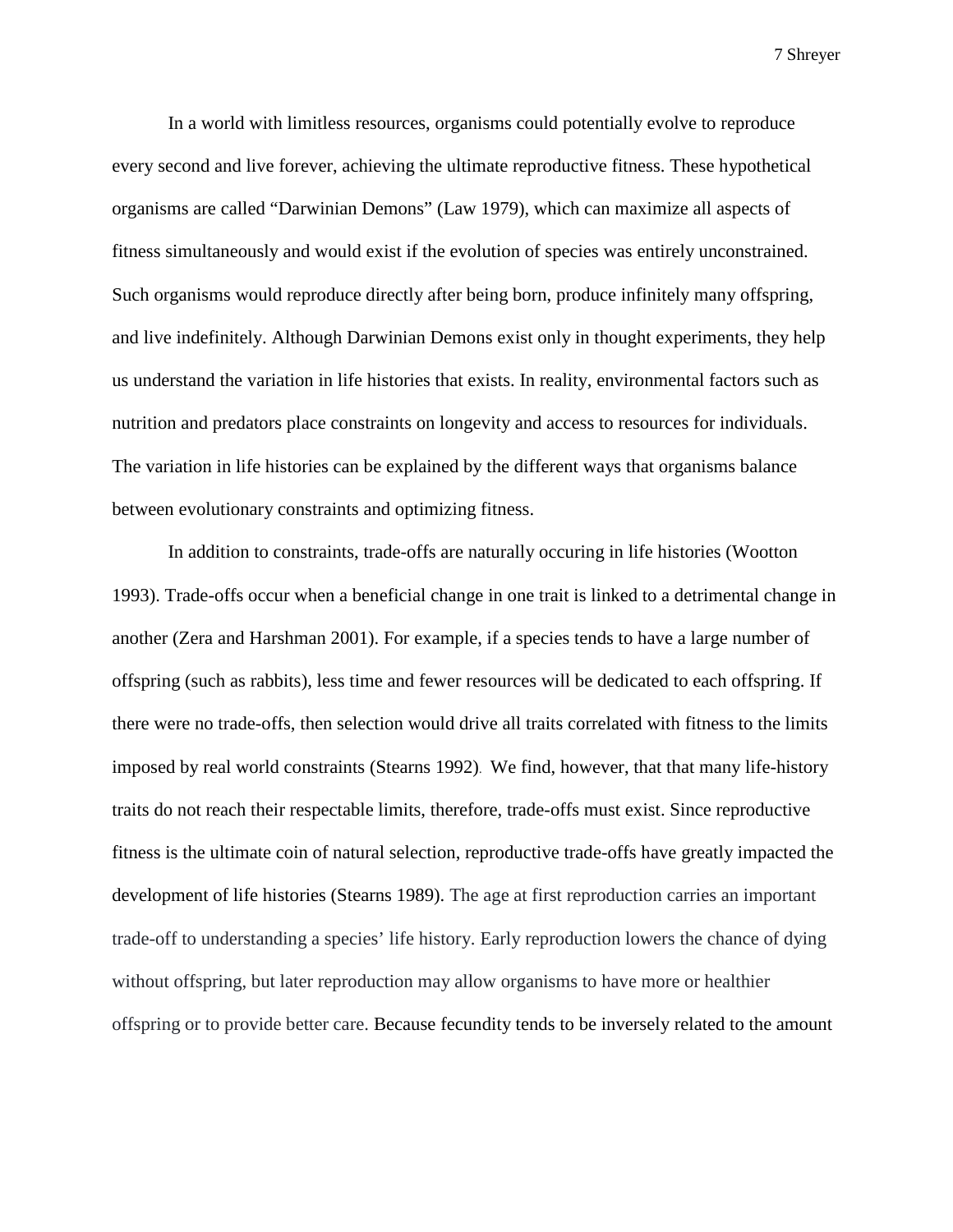of energy invested per offspring, some species choose to have many offspring in hopes of some surviving, while others opt out to invest in the quality of fewer offspring.

Even within non-human primates, there is a great amount of variation in life histories: gestation length varies from 60 days to 250 days (Ardito 1976), and birth weight varies from 10g to 2000g. In some species sexual maturity is reached in less than a year (such as mice), but in others, such as the great apes, it takes as long as 13. Lifespan varies significantly as well, from less than 10 years to over 50 for the apes (Fleagle 2000). However, there are still some similarities in life history among primates. Most primates give birth to one offspring at a time. In most species, the offspring is cared for by being carried around. Weaning weight seems to be fixed at 4 times the birth weight (similarly to almost all mammals). There are some general patterns in primate life history— larger primates have longer gestation, fewer and larger infants, longer weaning ages, and longer time to sexual maturity (Lee 2011). On average, larger primates live slower reproductive lives. Size is not the only thing that impacts life history variation however— environmental factors play a big role, such as age-specific mortality rates. Even accounting for size and environmental factors, primate life histories are still unusually slow (Street et al 2017). Two reasons that can explain this is low nutritional content of milk compared to other mammalian mothers and big brains that take up a lot of energy. This gives us less energy to use for reproduction, and thus slowing down our reproductive lives (Strier 2007). Another reason could be that primates have lower mortality rates during juvenile and adult lives without the selective pressure of early death, reproductive process is not pushed to an earlier time (Fleagle 2000). These life history characteristics define primates as quality over quantity reproductive strategists, or K-strategists in population biology terms (Gould 1977). K-strategists typically occupy stable environments, are larger than the r-strategists (second category of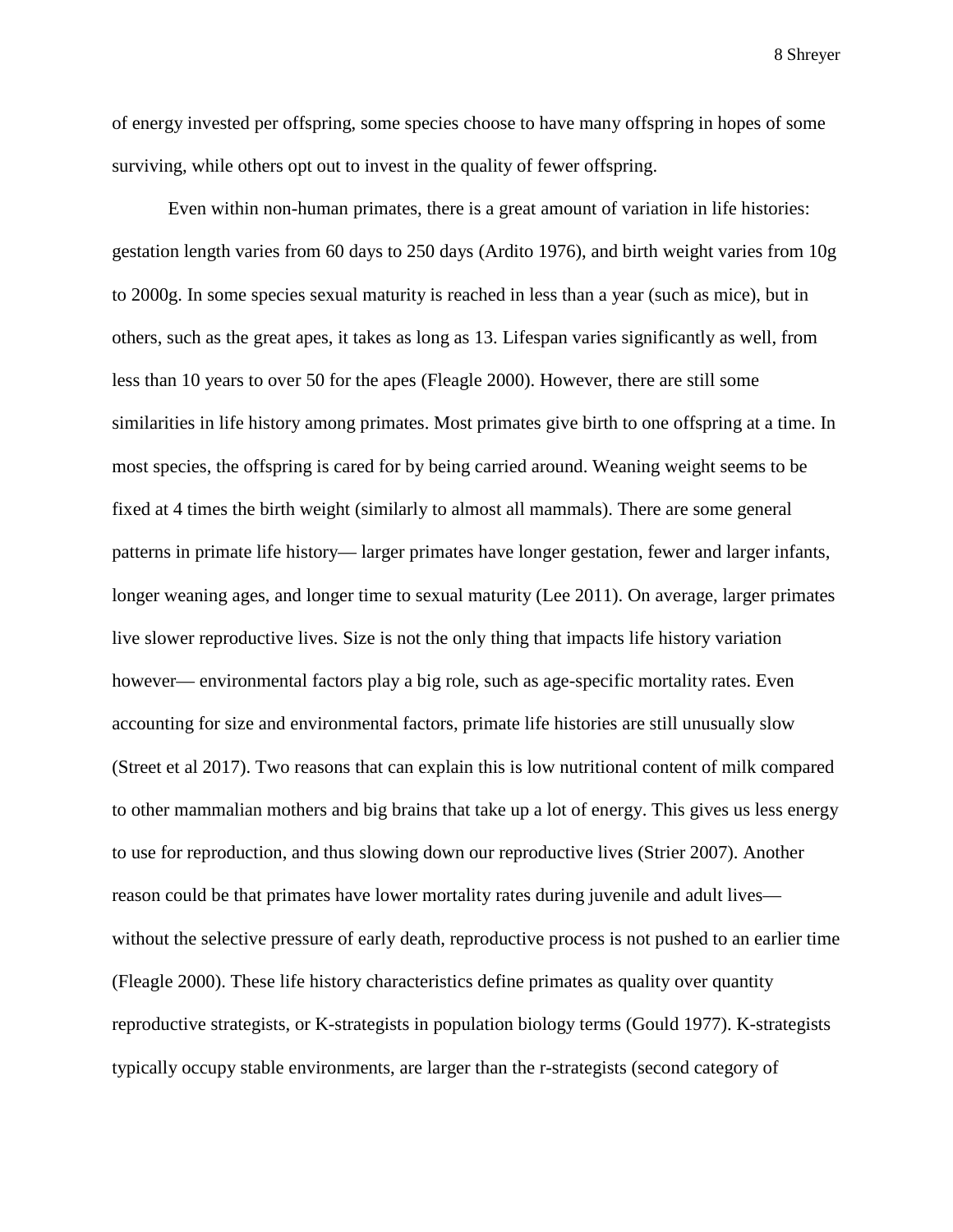reproductive strategists found in the animal kingdom), typically have higher confidence in survival, and are more energy efficient. While they produce fewer offspring than r-strategists, they invest much more energy into them. Their reproductive strategy can be defined as "to grow slowly, live close to the carrying capacity of their habitat, and produce few progeny with a high probability of survival" (Gould 1977).

As all primates are K-strategists, humans also possess this reproductive strategy. There must be a genetic basis for life history traits if such traits are to evolve over time. While there is well established evidence for some life history markers such as timing of tooth development, puberty, and growth, the genetics for the timing of other human traits (weaning and age at first reproduction) is not yet clearly established (Towne et al 2002). Nonetheless, there is genetic evidence of these markers for other species, so it likely exists in humans as well (Stearns 1992, Leips and Mackay 2000). Additionally, hormones seem to play a large role in shaping life histories (Gray and Ellison 2009) in regulating growth, development, and maturation and interacting both with genes and the environment.

Although some human life history patterns can be explained by being K-strategists, there are some characteristics that are still highly unusual. We differ from other primates in a few major life history traits. For one, human age at first birth is four to six years older than other great apes (Alvarez 2000), yet our fertility is often higher. According to life history models, a primate with our late maturity should have half the number of offspring that humans do (Alvarez 2000). In a model based on live primate populations (16 primates) rather than theory, he found that human fertility was well outside the confidence interval of the expected range. The unusually high human fertility is curious because theoretically, organisms must trade-off current with future reproduction. So, if an organism has high fertility, they are typically less long-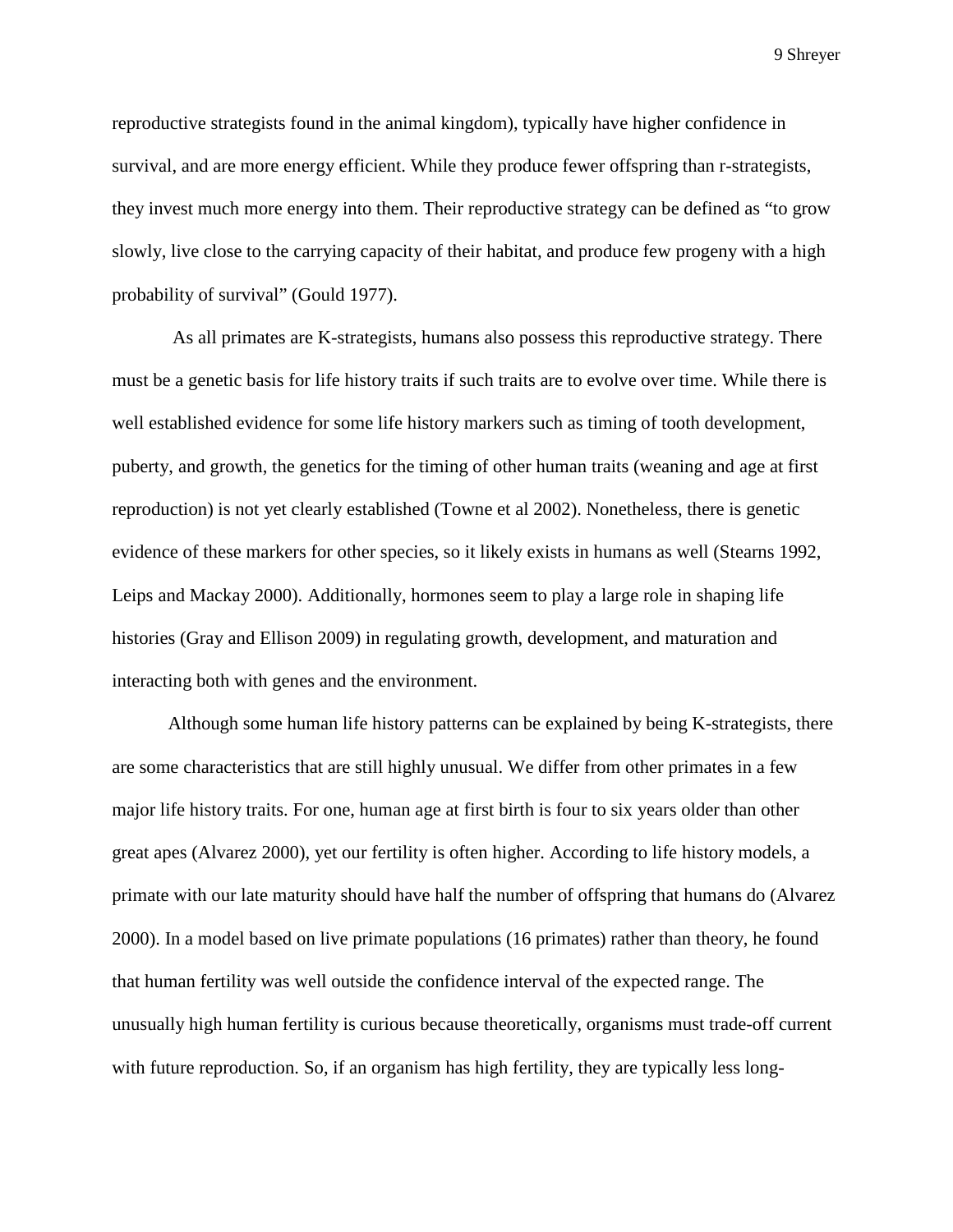living— faster reproductive life histories means that selection pressures organisms to put resources into quick and multiple offspring (such as rabbits), instead of into maintenance that promotes longevity. Primates, with their slow life histories, take a long time to raise their offspring but balance reproduction with maintenance for longevity— typically even spending less energy on lactation than other mammals (Oftedal 1984). Humans, even more so than other primates, put even less energy into current reproduction (Prentice and Whitehead 1987). Unlike primates however, they are still able to maintain high fecundity.

Such high fertility for significantly slow maturing offspring means that children often get "stacked" on top of each other (Hawkes and Blurton Jones in Voland et al 2005). Our babies are much more helpless and dependent than other apes, but we wean much earlier than most apes. The distinctively early weaning and having multiple dependent offspring at the same time characterize the uniqueness of human reproductive strategies (Robson, van Schaik, and Hawkes 2006). Most mammals, including primates, wean their infant when it has reached four times it's neonatal weight (Lee et al 1991). Humans, on the other hand, are able to wean much earlier. Human infants typically reach a quadrupling of their weight at around 30 months, or about 2.5 years (Dettwyler in Macadam and Dettwyler 1995). While cultural factors and abundance of resources greatly affect age at weaning for humans, it is not uncommon for babies to be weaned before 2 years old, even before the cultural advent of formula. Other foods are typically introduced, with some cultural variability, at around 6 months.

The last and the most mysterious puzzle in human life histories is the human female postreproductive life stage. Humans have the longest life span of any terrestrial mammal, and yet women stop reproducing two-thirds through their life, often taking on the role of a grandmother (Hawkes and Paine 2006). The later life stage of human female life have been under careful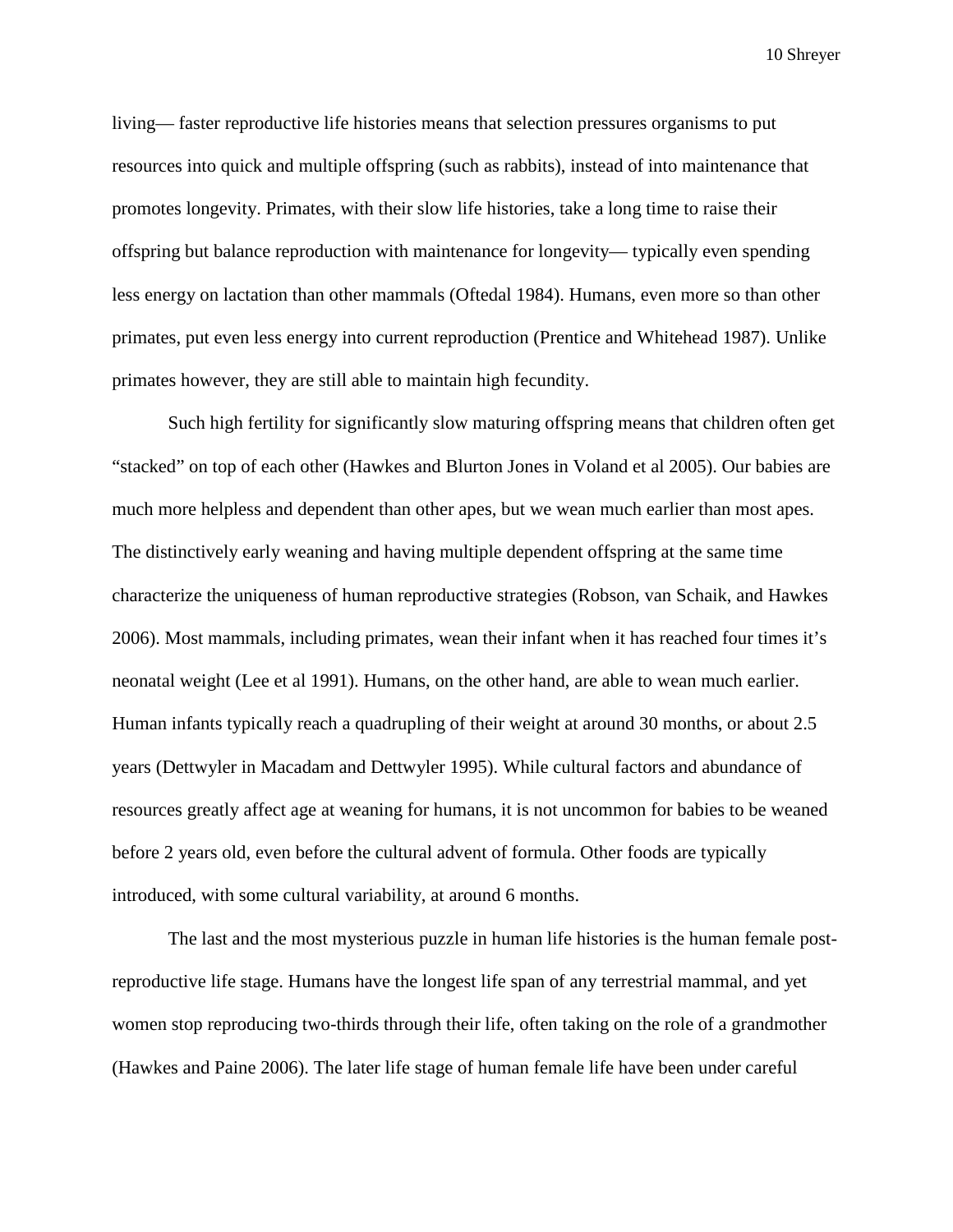scientific scrutiny for many years, due to unusual post-reproductive longevity. Most other animals do not outlive their fertility— they keep reproducing until death (Hawkes and Blurton Jones in Voland et al 2005), with natural reproductive senescence occuring at the same time as the senescence of the other anatomical systems. During human evolution, with the emergence of anatomically modern humans, something slowed rates of aging even further than the already slow ape aging. However, the number of fertile years did not increase much past our ancestors or our Chimpanzee relatives.

One of the most prevalent narratives within studies of aging is that extended aging is a contemporary phenomenon, made possible only with the coming of modern medicine and inventions. This narrative is reinforced by a misunderstanding of life expectancy calculations (Hawkes 2003). If we analyze life expectancy in a hunter gatherer population and a population in a developed nation, we see that life expectancy for hunter gatherers is much lower. Upon closer inspection of the numbers, it becomes evident that the life expectancy in the hunter gatherer population is brought down by high rates of infant mortality. Once an individual survives into adolescence, they have close to the same chances of living to old age as individuals in developed nations today. In fact, through studies focusing on national census data, it is known that even a tripling in life expectancy has a very small effect on the proportion of elders in the population (Hawkes 2003).

Although some have questioned the relevance of studying hunter gatherers as models of human evolution, osteological evidence of human longevity confirms that humans have been able to survive to old age prior to the advent of modern medicine. Although there have been limited paleodemographic studies done, the sites analyzed show that life history tables did not differ much from contemporary hunter gatherers and horticulturalists (Hawkes and Paine 2006).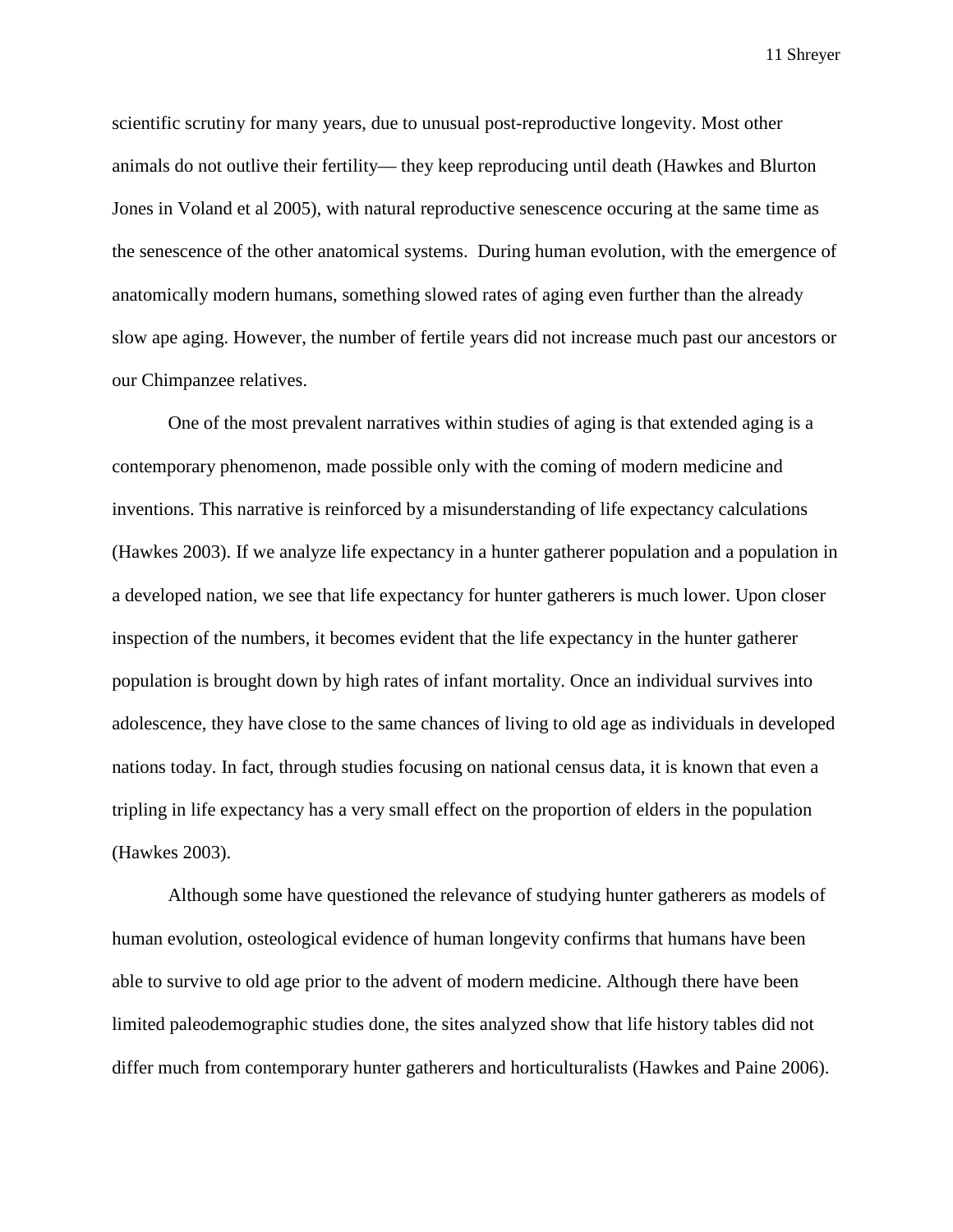While evidence is limited and should be taken with a grain of salt due to the fact that burials do not necessarily accurately represent population demographics, the model supports the idea that surviving to old age was not uncommon throughout the *Homo* lineage. Even with limited fossil evidence, we can at least safely conclude that life expectancy says little about adult age structure, and old age could have been a common occurrence for individuals who lived past adolescence.

#### Menopause

Human longevity likely increased at the latest during the emergence of anatomically modern humans, but some surmise as early as in the Pleistocene with the emergence of *Homo erectus* (Hawks, O'Connell and Blurton Jones 2000 in Cronk et al). While for men, reproductive senescence seems to align with somatic senescence, women's fertility is cut off two thirds through their expected lifespan. Because this thesis explores the possible adaptive benefits of menopause, it is important to review the process and the event of menopause.

Unlike men who continue making sex cells (sperm) throughout their entire lifespan, women do not make sex cells (eggs) past their fifth month while still in utero (Leidy Sievert 2006). At five months, a female fetus will develop up to seven million oocytes (Weir and Rowlands 1977, Heffner and Schust 2010). These oocytes are then covered with a protective layer of granulosa cells (Moore 1988). After being covered, they are referred to as primordial follicles and become the pool from which developing follicles emerge (Peters and McNatty 1980, Heffner and Schust 2010). Oocytes that were not covered by the granulosa cells degenerate before birth, cutting the number of sex cells a female is borth with to around two million. Both granulosa cells and follicles produce hormones (including estrogen, inhibin, and progesterone) controlling the pattern of changes throughout the menstrual cycle. During the reproductive life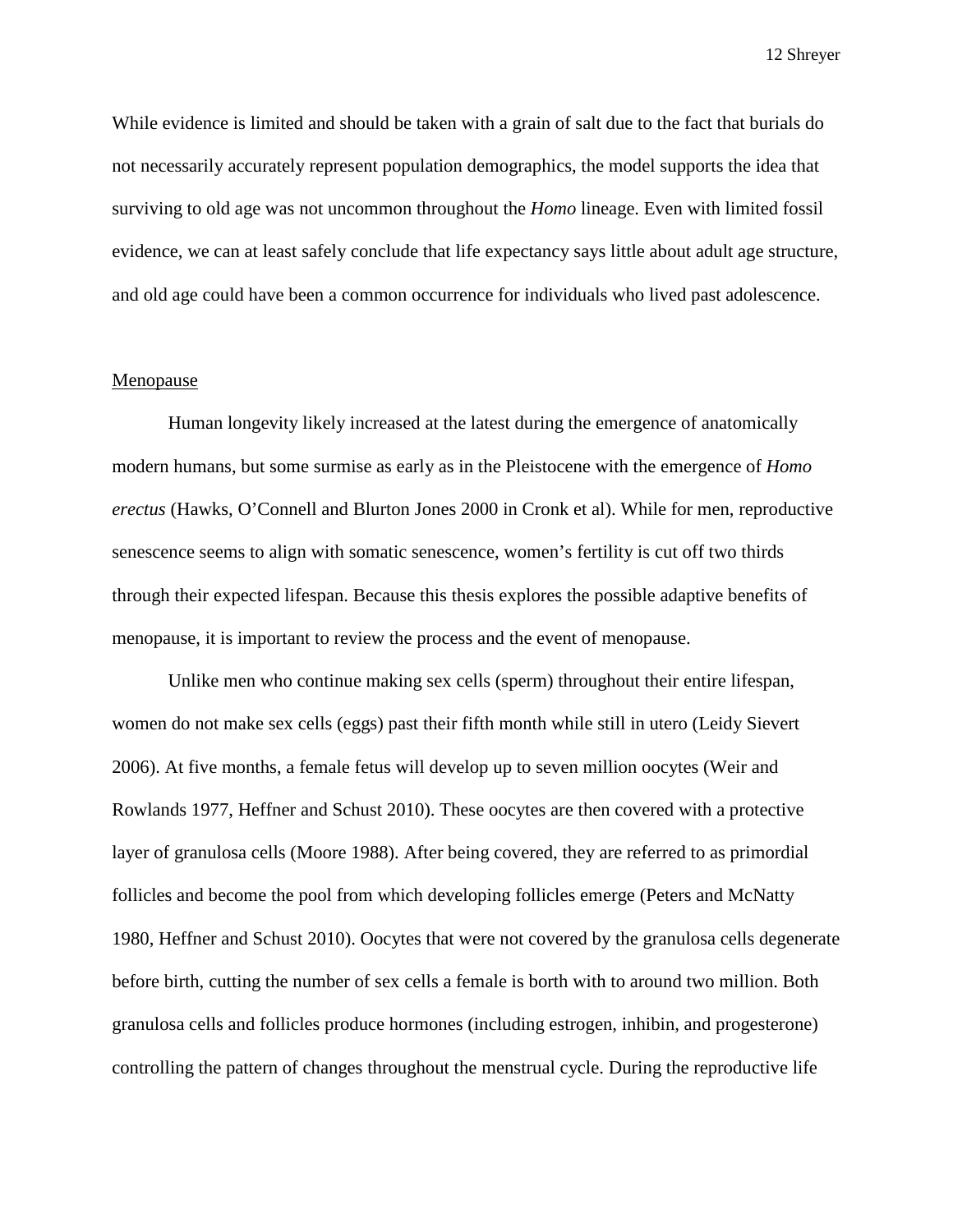stage, these hormones that are produced in the ovaries send signals to the brain and regulate the secretion of other hormones, such as FSH (follicle-stimulating hormone) and LH (luteinizing hormone) (Leidy Sievert 2006). Specifically, female gonads secrete inhibin, which controls the amount of FSH released by the pituitary in the brain. Across the female lifespan, the number of follicles decreases. With dropping secretions of inhibin, FSH becomes unregulated and therefore, rises (McKinlay et al 1992). This increase, along with an increase of LH, begins about five years before menopause (Rannevik et al 1995). At some point, as ovarian follicles continue to decline, they are no longer able to maintain menstrual regularity at which point there is a quick drop in estrone and estradiol and a quick rise in FSH and LH. This is when there is a full cessation of menses.

While every woman who lives past sixty experiences menopause, there is a large amount of individual variation in the timing and the symptoms of the phenomenon. The transition begins with a perimenopause stage typically between the ages of 40 and 60. The age at which the menopause transition begins is largely dependent on the rate of follicle loss across the lifespan. We do know that age at menopause is highly heritable— 63% of variation in age at menopause can be explained by genetics (Snieder et al 1998). The rest is influenced by the environment, such as smoking, chemotherapy, or ovarian surgery. Ethnicity may also affect age at menopause— an average Hispanic or African-American woman achieves menopause earlier than other populations, Caucasian women in the middle, (with an average of 51.5 years) and Asian women a bit later (Henderson et al 2008). This difference in ancestry is likely just a result of genetic heritability of age at menopause, rather than cultural differences. Contrary to common belief, age at menarche, reproductive history, and birth control use do not affect age at menopause significantly.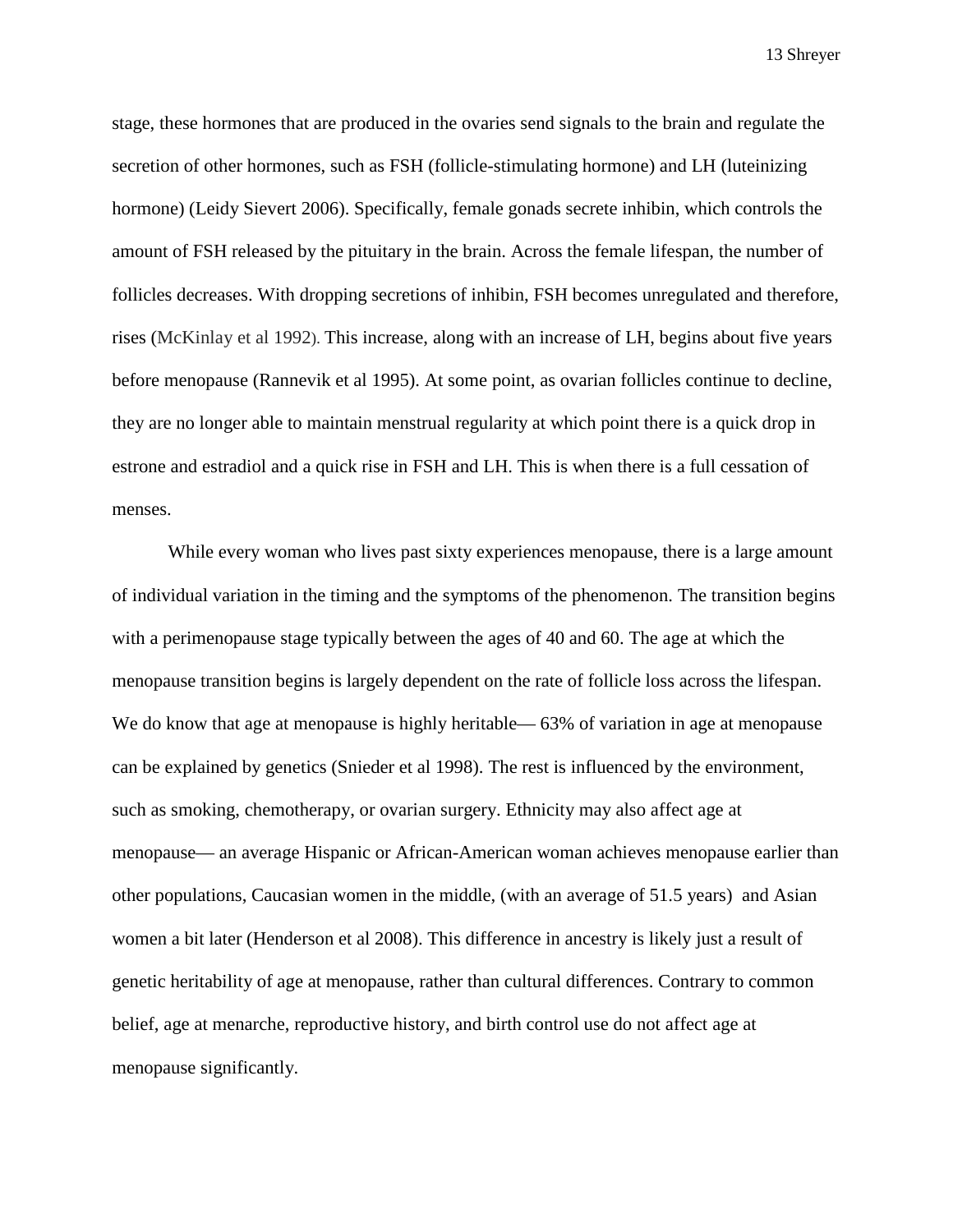The large amount of variation in age at menopause that is observable in both within and between human populations is significant for adaptationist scenarios of the evolution of menopause. The variation plus the high heritability means there is room for natural selection to act on individuals' reproductive fitness and either increase or decrease mean age at menopause (Peccei 2001). Premature ovarian failure, or early onset menopause, is a perfect example of the influence of genes on age at menopause. Premature ovarian syndrome is defined as menopause prior to age 40, and has a variety of causes from immune system issues to a woman's body developing antiovarian antibodies (Chernyshov et al 2001). Women who reach menopause before the age of 40 are typically excluded from studies on menopause because it is considered pathological. However, some experts suggest that the premature ovarian failure trait could have been the mechanism which separated reproductive senescence from somatic senescence (Peccei 1995). This separation would give opportunity for natural selection to act on those individuals who began to have much early menopause. If during early human evolution women who had premature ovarian failure were able to contribute significantly more to their offspring and their offspring's offspring than women who continued procreating, menopause could have emerged.

There are a few adaptive scenarios for the appearance of menopause in human populations. Once menopause emerged, it could have ensured that mothers raise their young. Because human babies are dependent for much longer than other species, women ceasing childbirth can make sure that their last child is raised with maximum resources and at the same time avoid the increasing risks that come with later childbirth. Human childbirth is particularly difficult due to bipedalism and large infant heads, and older mothers are more likely to have difficulties in pregnancy (Sauer 2015). Menopause can allow older women to avoid high risk pregnancy and instead invest in already existing progeny. Menopause could also be adaptive as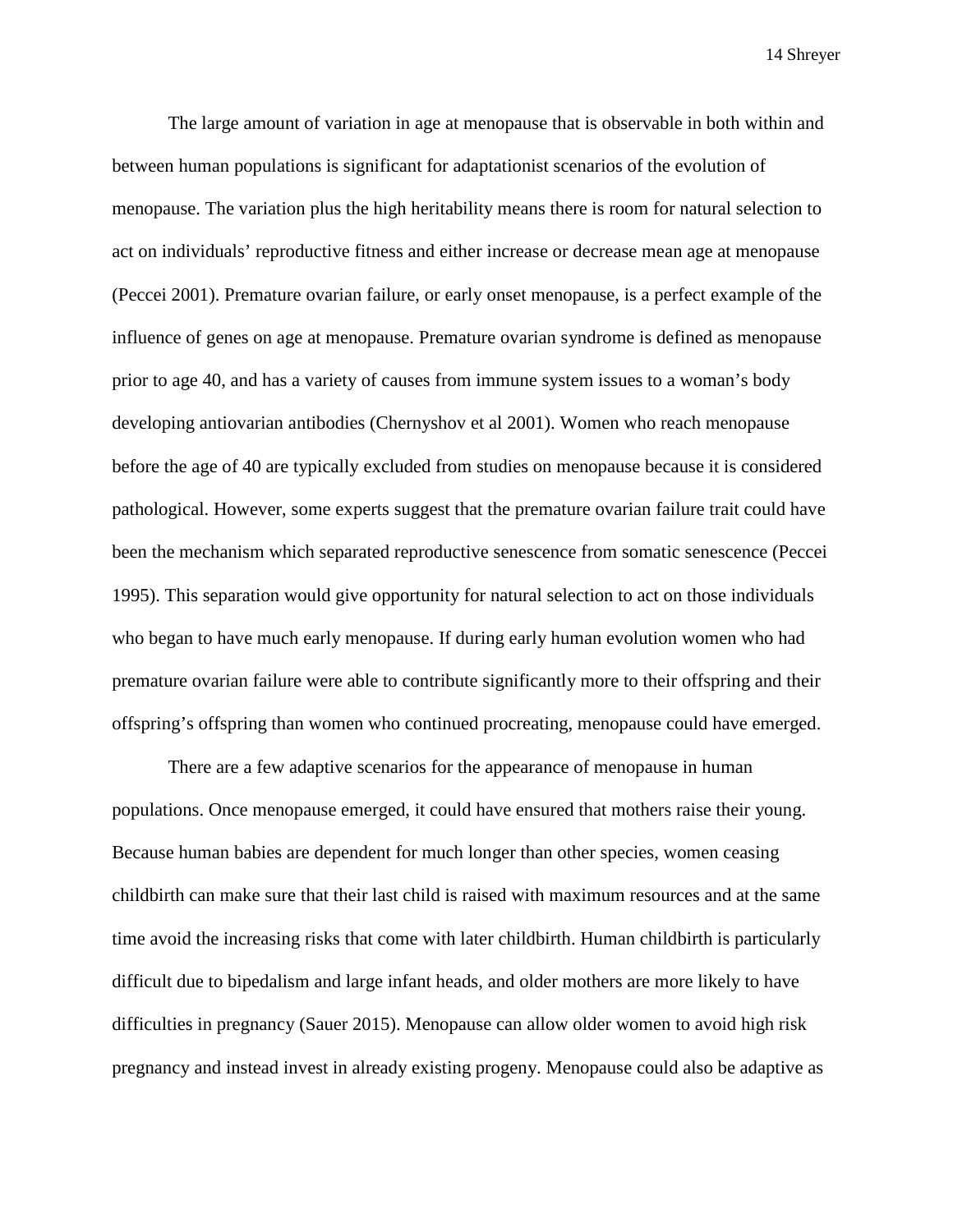an avoidance of unhealthy children. Because oocytes remain in the body from birth, older women's oocytes are more likely to have age-related chromosomal abnormalities (Sandin et al 2016). Again, menopause can help women avoid those risks and instead invest in existing children. Another hypothesis builds on the fact that menopause conserves maternal energy (Hall 2004). Due to the fact that menstrual cycling has high energetic costs, females who forego menses later in life can instead invest in existing offspring and their own longevity.

The Mate-Choice Hypothesis proposed in 2013 (Morton et al., 2013) takes on a slightly different perspective. Instead of looking at the fertility/reproduction evolutionary pressures, it considers sexual selection to be the reason behind menopause. The authors argue that a change in mating preferences provided a means for evolving the menopause phenotype. If adult males only mated with young adult females, there would be less selection on older females. The relaxed selection would enable an accumulation of mutant alleles over time (since nothing would be selecting against them) which would eventually lead to menstruation cessation. This argument however is circular, since it argues that men prefer younger women because younger women are better at reproducing, hence why older women are worse at reproduction.

While these scenarios contribute to explaining the emergence of menopause, they fail to explain the extremely long post-reproductive lives that women lead, and how it could be adaptive under Darwinian principles to live nearly 1/3rd of your life in the post-reproductive stage.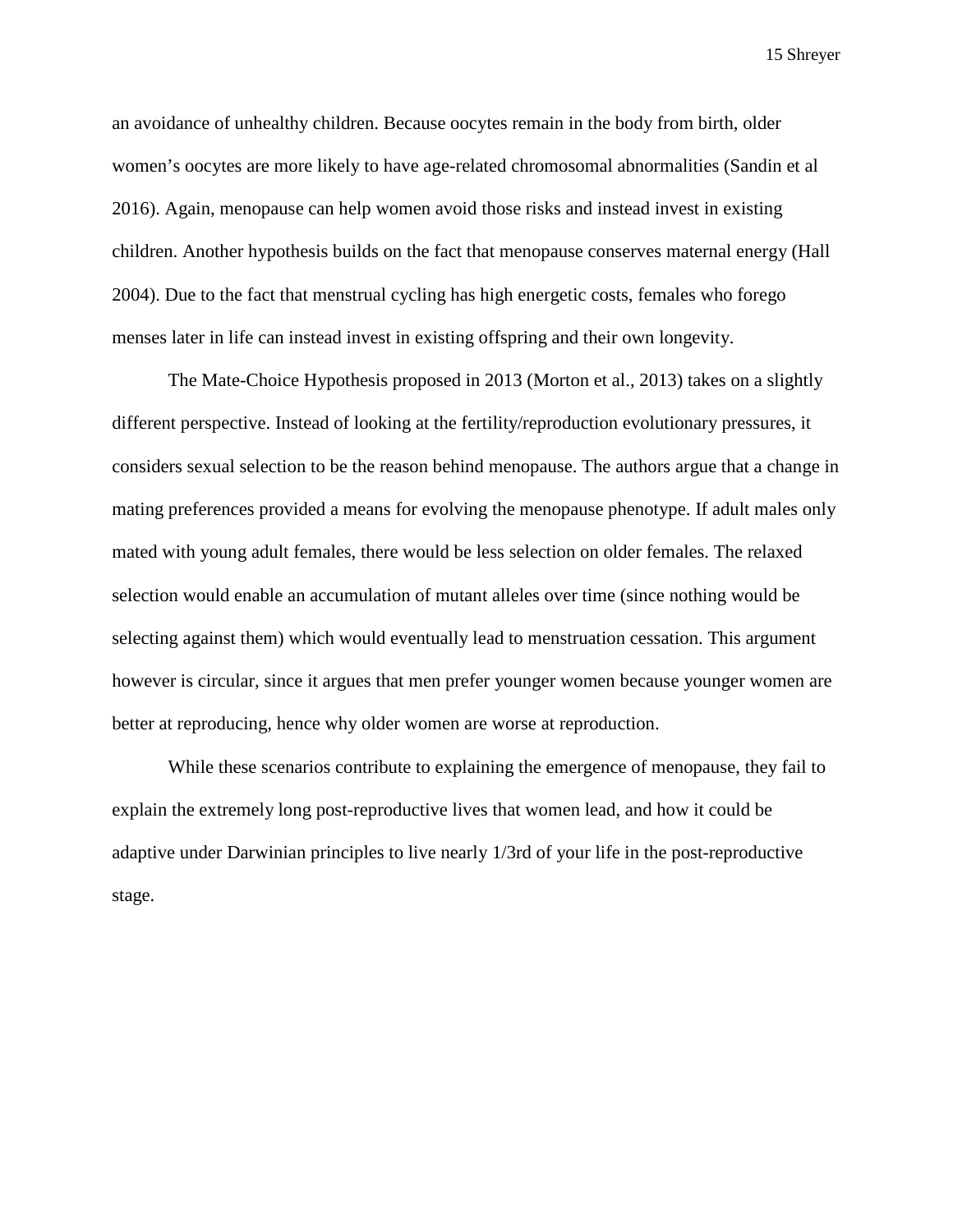#### Grandmother Hypothesis

One of the most supported and accepted explanations of long postmenopausal female longevity is the Grandmother Hypothesis (Hawkes et al 1997). Developed in the 1990s by Dr. Kristin Hawkes, the hypothesis explains the evolution of female postmenopausal longevity by focusing on the contributions from grandmothers to grandchildren. Older women that underwent menopause can redirect their resources from risky and costly pregnancies to their offspring's offspring, ensuring the passing of a quarter of their genes per surviving grandchild. While the hypothesis in most simplistic terms is an explanation for the adaptive benefits of menopause, it actually addresses many puzzles of human life history (Hawkes et al 2005). The contributions of grandmothers likely enabled the long juvenile period essential for learning and overlapping of dependent children as grandmothers are able to take over providing resources to dependent offspring so their children can reproduce again sooner (Hawkes et al 2000).

Understanding the profound impacts of grandmotherhood is important for understanding all phases of human life history, as well as to gain insights on sociality and early emotional development (Hawkes and Coxworth 2013). While some critics of the Grandmother Hypothesis remain (Peccei 2001, Pavard 2008, Kachel et al 2011) it is a largely accepted framework of analyzing the evolution of human lives and behaviors. While tactics that heavily influence survival (such as providing subsistence to grandchildren) (Hawkes 1997) are emphasized within the grandmother hypothesis, less prominent strategies such as intellectual stimulation through play, emotional support, and grandmothers' helpful wisdom likely also play a role in selecting for long female longevity to this day (Kaplan et al 2010).

The earliest version of the grandmother hypothesis originated in 1950s when Dr. George Williams, an evolutionary biologist, suggested that menopause is an adaptive trait (Williams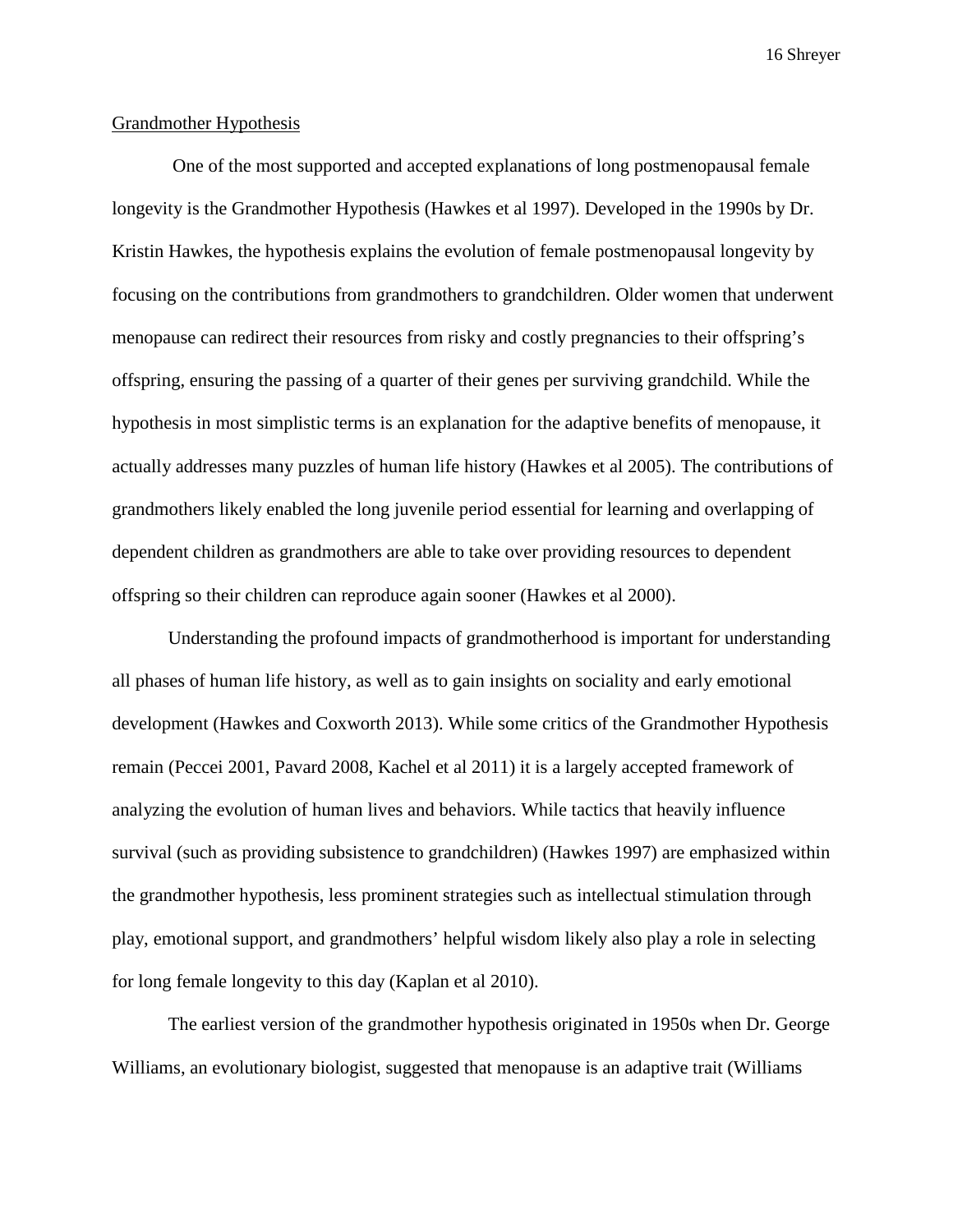1957). Williams proposed that menopause evolved because later in life women have more to gain from childcare than from continued fertility. This became known as the 'Good Mother Hypothesis'. The Good Mother Hypothesis argues that women are able to forego the risk of death due to childbirth complications, instead focusing her resources onto existing offspring. This is enough to compensate, in genetic terms, for stopping fertility early. Williams suggests that menopause does not happen earlier because the risk of childbirth that menopause helps offset is not as drastic for younger women, who can have children with relatively low risks of mortality. Therefore, menopause is at a perfect threshold. Williams also proposes that menopause has not evolved in other species because it is unique among the animal kingdom to have such intense, long-lasting parental care. Hamilton furthered this discussion in the 1960s through elaboration on the difference between senescence and decline in fertility (Hamilton 1966). He acknowledged that declining fertility is a lot more complex than just demographic mortality studies, and elaborated on reproductive energetics that go into human female reproduction. His discussion further promoted Williams' argument that menopause is an adaptive trait, and reinforced the fact that senescence is impacted by natural selection just like many other life history traits. Hamilton's work was pivotal for many fields of biology as he first developed kin selection theory (Hamilton 1964). Kin selection theory helps us understand why altruism (benefiting others at a cost to your own fitness) can evolve. Altruism, similarly to post reproductive lifespan, goes seemingly against basic Darwinian principles, because individuals decrease their own fitness for the benefit of others. Altruistic behaviors are susceptible to cheating, because it would be easy for an organism to take advantage of altruism around them without giving anything back, which would result in a decrease of altruistic genes over time. Hamilton proposed that evolutionary strategy would favor the reproductive success of an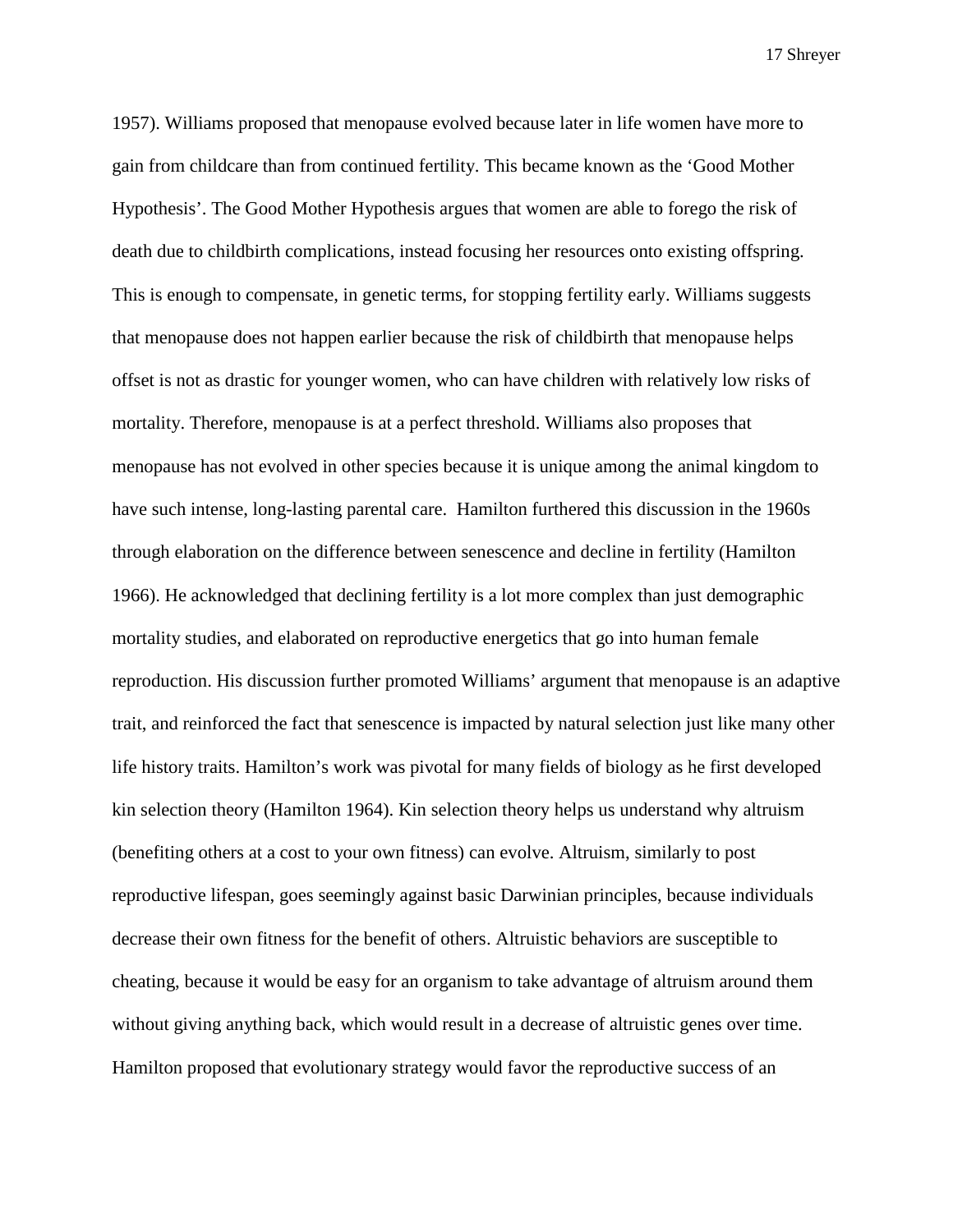organism's relatives over organism's own survival and reproduction. Kin selection can be adjusted because individuals can choose how much they want to sacrifice for another individual based on degrees of relatedness, which makes this altruistic strategy less vulnerable to cheating. Kin selection theory is important for understanding why grandmothers would dedicate resources to their offspring's offspring.

Building upon the foundation of evolutionary biology by Williams and Hamilton, Kristin Hawkes was studying the behavioral ecology of the Hadza hunter gatherers in Tanzania through the 1980s and 1990s. The Hadza people are an indigenous ethnic group in north-central Tanzania with a population of around 1,200-1,300 individuals. Genetically, the Hadza are descendants of the aboriginal hunter gatherers of Tanzania and have likely resided in the same territory for thousands of years (Marlowe 2010). While since the 18th century they have had increasing contact with farming and herding people, they have retained a very similar way of living to their ancestors according to both the Hadza's own accounts and ethnographic records from the early 20th century (Ndagala 1994). Hawkes, along with many other scientists who are interested in human evolution, have studied hunter gatherer populations such as the Hadza for many years. This is because until very recently (about 10,000 years ago), all humans were hunter gatherers (Lee and Daly 1999). While we have adapted to a new way of life through the agricultural revolution and the industrial revolution, much of our biology was shaped during our existence as hunter gatherers. Scientists use hunter gatherer populations as models of past behavior. While this can be problematic— their culture and technology could be seen as reified instead of adaptable and dynamic— there are merits to this framework when used by behavioral ecologists. For one, human behavioral ecology sees behaviors as adaptations to the environment. Many of the Hadza's behaviors such as their social groups, and their reproductive and subsistence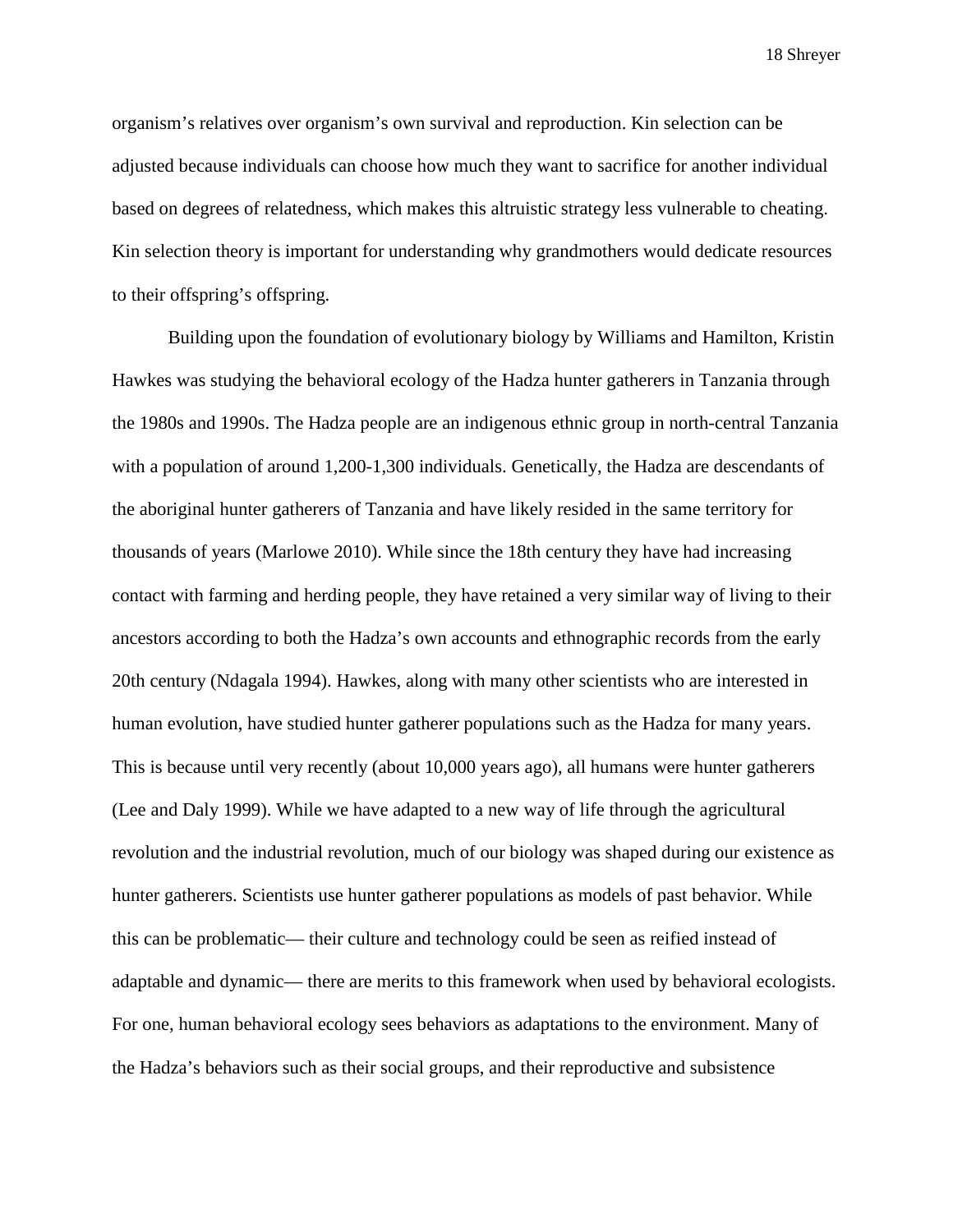strategies can be seen as adaptations to the climate around them (Hawkes et al 1997). The Hadza are a modern people, but just like our ancestors, they face constraints from the features of local ecology which they mitigate with behavioral trade-offs and optimal solutions over time (Hawkes et al 1997). If the relationships between the constraints, trade-offs, and variability in ecological adaptations can be taken as general frameworks, then these observations can help us form fundamental hypotheses about patterns of human behavior in the past (Hawkes et al 1997). Basically, direct ethnographic observations in hunting and gathering communities can help scientists test hypotheses that depend on fitness-related constraints imposed by dependence on wild foods and simple technology (Hawkes et al 1997). Further studies of different hunter gatherer groups that live in dramatically different environments help us understand differences and similarities between groups to be able to better tease apart which strategies are associated with the broad hunting/gathering subsistence and which are specific to populations (Stutz 2012).

Like many behavioral ecologists, Hawkes specifically paid attention to subsistence strategies as she observed the Hadza in the 1990s. In particular, she noticed older women contributing a great deal of time to food acquisition, especially, hard to get tubers. Dr. Hawkes and her team hypothesize that the provisioning of these tubers is not only important to grandchildren today, but was instrumental in the evolution of human female longevity during *Homo erectus.* Towards the end of Pliocene, changes in climate drove *Homo erectus* precursors to look for more new food sources beyond fruit (O'Connell et al 1999). Tubers would be a widely available but difficult to obtain food source. Hawkes and others suggest that grandmothers began subsidizing their grandchildren's diet with this time consuming, novel food source (Laden and Wrangham 2005). The tubers have to be prepared a certain way, but even if consumed raw, would have provided a benefit. Isotopic analysis of *Homo erectus's* teeth reflects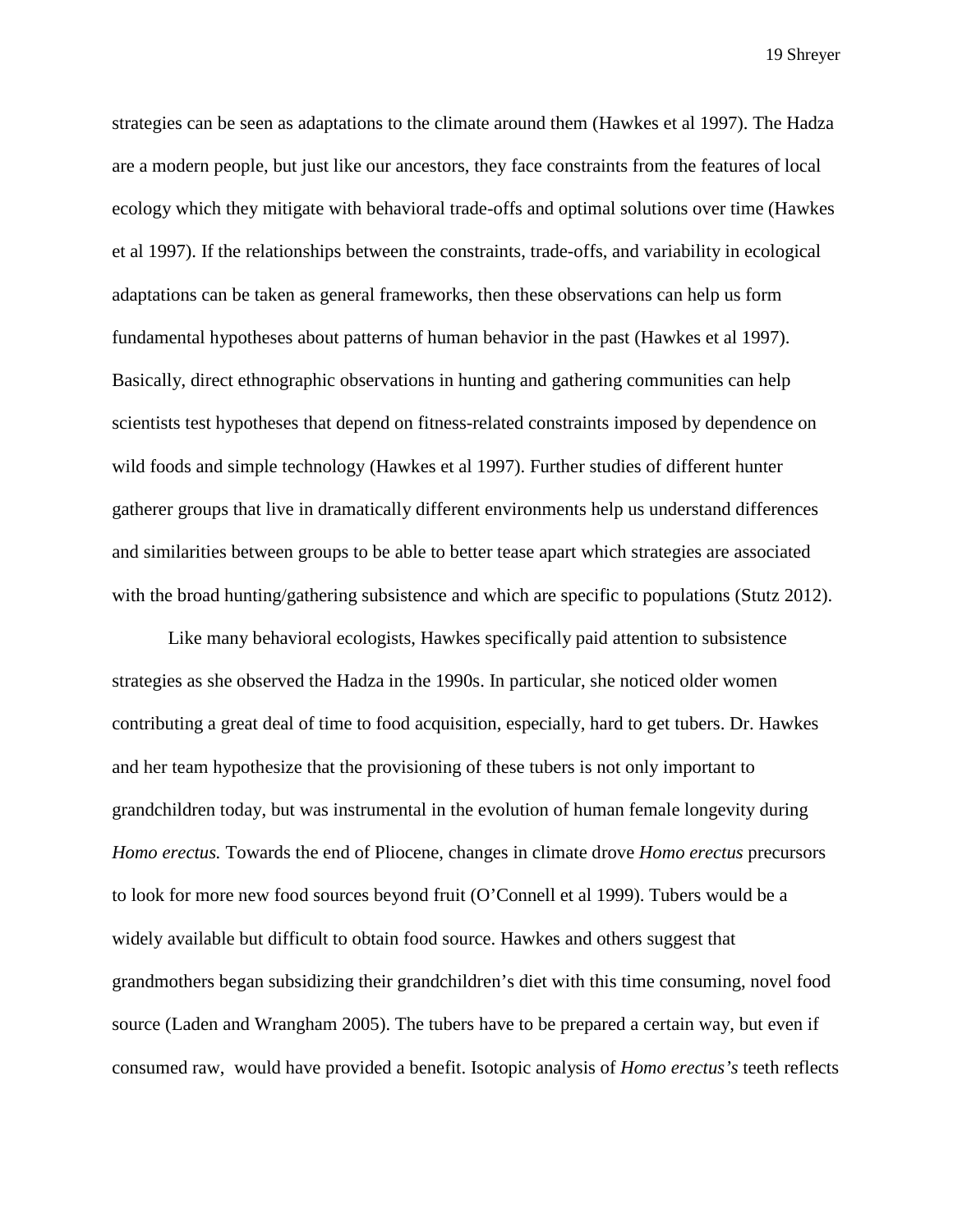a diet containing underground roots (Yeakel et al 2007). This model of ancient grandmothers providing tubers for their grandchildren was gradually expanded to explain how humans have successfully combined an extended period of offspring dependency, late reproduction, and short breastfeeding.

The original proposals of the grandmother hypothesis were mostly based on the Hadza model. Subsequent work among other populations shows that grandmothers have a variable influence on infant mortality and child health (Jamison et al 2002 in Japan, Ragsdale 2004 in 19th century England). Expanding the grandmother hypothesis beyond the Hadza illuminated trends in grandmotherhood that were previously not seen. For example, many (but not all) studies showed a bias towards maternal grandmothering (Euler and Weitzel 1996), with some data showing that paternal grandmothers can have deleterious impacts on grandchildren (Sear et al 2000, Strassman et al 2006, Voland and Beise 2002; Kadir et al 2003; Schiefenhovel and Grabolle, Leonetti et al, Beise, Voland and Beise, Miller and Harwood in Voland et al 2014). This makes sense in the light of kin selection theory. Since organisms can adjust to whom they donate the most resources, they can adjust their altruistic behaviors depending on degree of relatedness. Maternal grandmothers have a lot more certainty that their grandchildren are related to them because they know they gave birth to their daughter and can observe their daughter go through pregnancy. Paternal grandmothers on the other hand have less certainty that their grandchildren are closely related to them because there is less paternal certainty. Another difference between paternal and maternal grandparents could be that in most populations, paternal grandmothers end up being older than maternal grandmothers due to the tendency of women to reproduce at a younger age than men. For example, among the Masaai, the average age at first birth is 15 for women and 30 for men.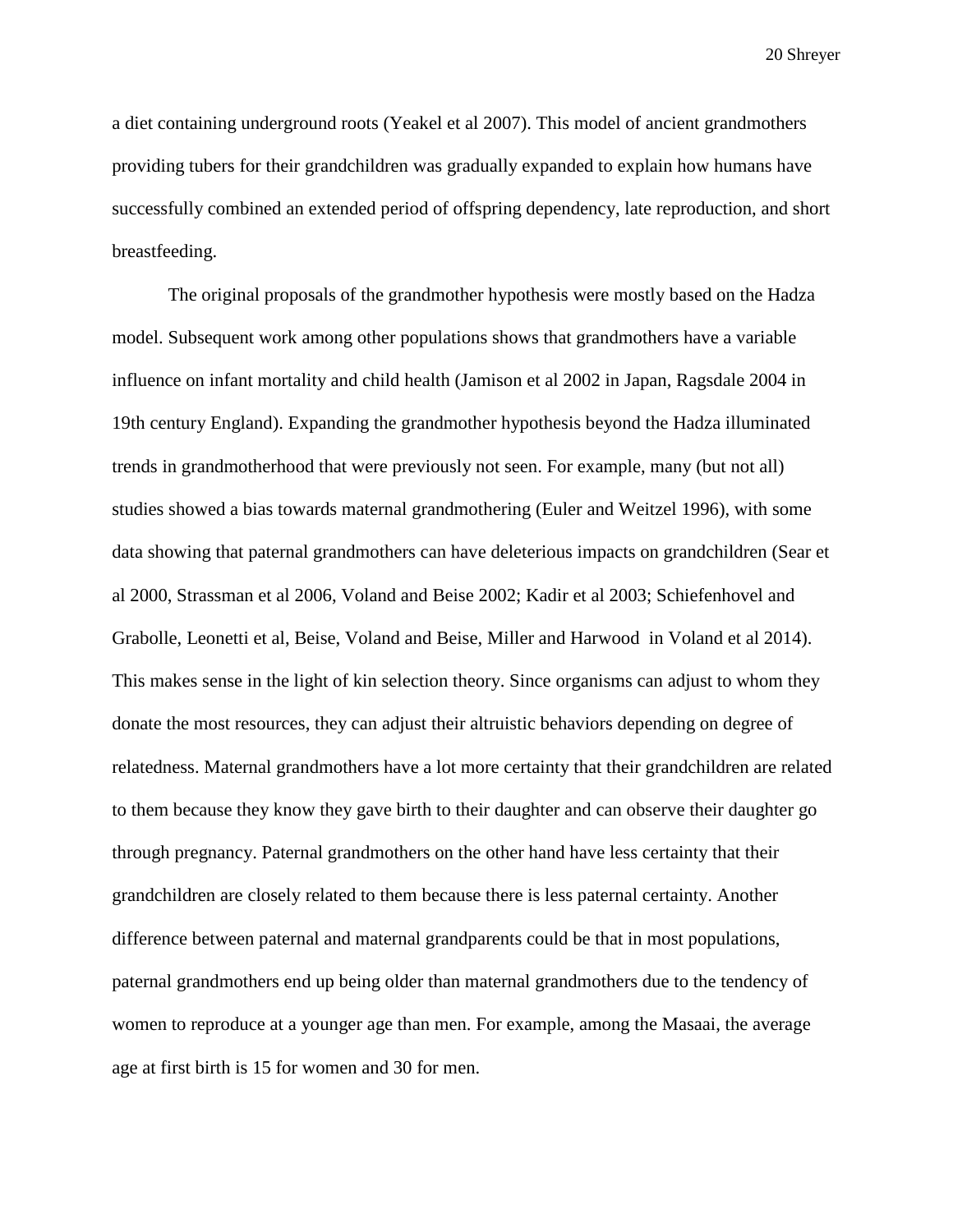The role of maternal grandmothers is near ubiquitous cross-culturally on child survival, with data showing that their contributions generally equal or exceed that of fathers (Mace and Sear in Voland et al 2014). Interestingly though, when examining which kin influence female fertility, maternal grandmothers are not a significant factor. On the contrary, paternal grandmothers will play a role in increasing fertility in their daughters in law (Voland and Beise 2002, Sear et al 2003, Leonetti et al in Voland et al 2014). This too makes sense in the light of kin selection theory— while paternal grandmothers do not invest as much into grandchildren, the more they influence their daughters in law to reproduce, the greater the chance of paternal certainty. It is possible that the negative impact paternal grandmothers exert on their grandchildren are a result of their pushing for higher fertility in their daughters in law, thus favoring quantity over quality of grandchildren. The degree to which this happens is variable, because while paternal certainty is not as great as maternal certainty in any society, it is still largely culturally dependent. The degree to which a paternal grandmother will perceive genetic relationship with her grandchild will be largely dictated by the presence of institutionalized social control over women's behavior (Nosaka and Chasiotis in Voland 2014).

An important variable to consider when analyzing the difference between paternal and maternal grandmothering is the cultural relationship between grandmothering and gender preference. Studies of parent-adult child interactions suggest that mother-daughter relationships tend to be stronger than mother-son relationships (Silverstein and Bengston 1997). This analysis, done in the U.S, also showed that mother daughter relationships are stronger when the daughter has dependent children in the household. Another study, also completed in the U.S, not only demonstrated that adult children with offspring received more resources from their parents, but that daughters received more advice, services, and child care assistance (Cooney and Uhlenberg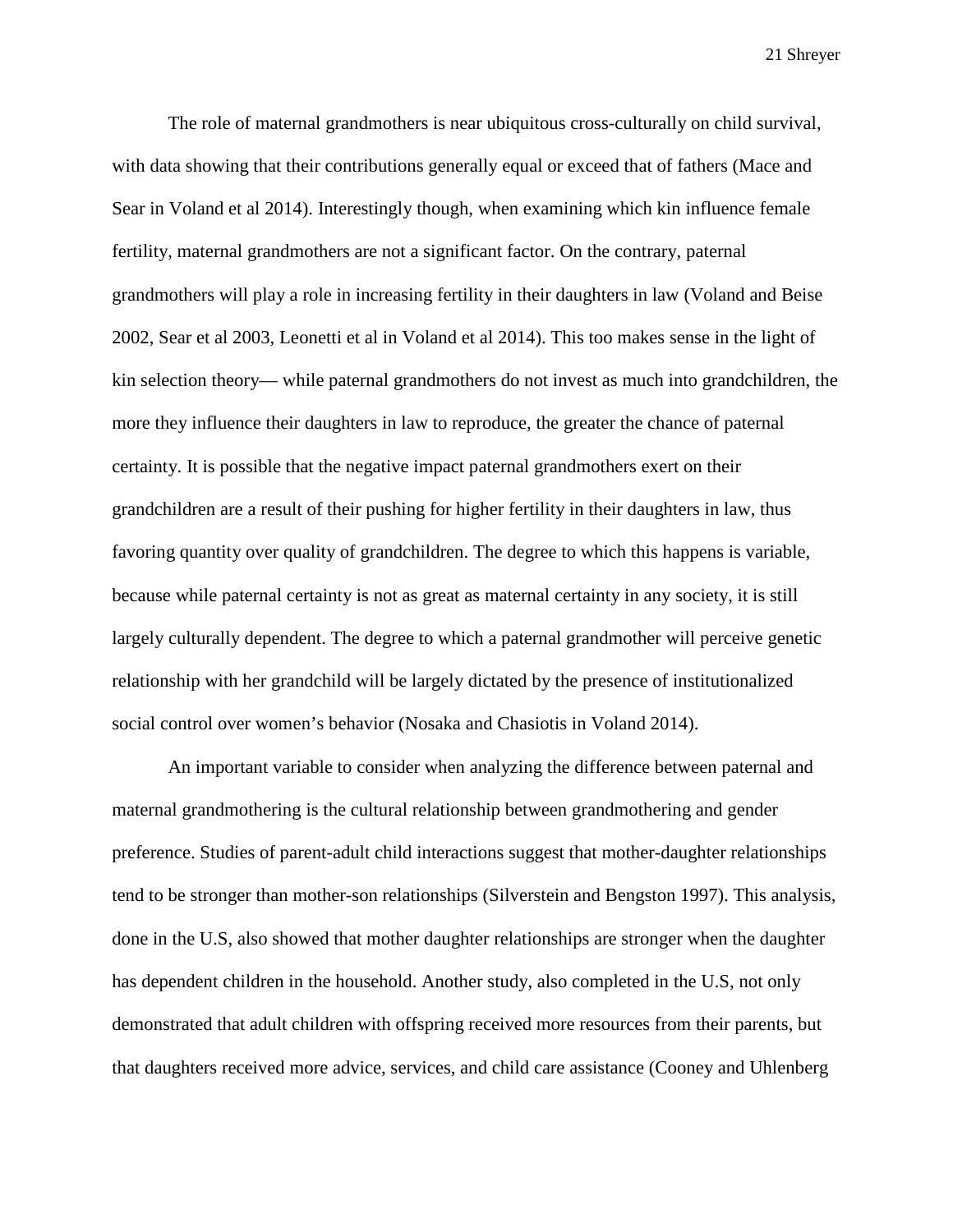1992). In populations where daughters move away to live with the husband's family, this tendency is harder to measure. However, in two instances (Germany and Turkey), we know that when distance is accounted for, mothers still tend to spend more face to face time with their daughters (Nosaka and Chasiotis in Voland et al 2014).

Another path of research is examining *when* grandmothers are most helpful. Some studies suggest that whether a grandmother is present or not is most important past toddlerhood (Sear et al 2002). Grandmothers have been particularly important at the time of weaning. A study from the Trobriand islands reflects on the traumatizing time of weaning— both psychologically and physically since there is no weaning foods, and the importance of having a grandmother around to receive comfort (Schiefenhovel and Grabolle in Voland et al 2014). During this time, recently weaned infants are also more vulnerable to upper respiratory infections and other diseases, and grandmothers' experience and medical knowledge becomes vital in preventing infant mortality.

While these trends may have biological and evolutionary explanations, the cultural factors also appear to be relevant. While there are many studies, such as described and cited above, that show the bigger impact of maternal grandmothers, this is not always the case. Grandmothering among the Ache of Paraguay for example did not show any benefit at all (Hill and Hurtado 1996). A study of grandchildren and grandmothers in rural Greece demonstrated a stronger tie and benefit between grandchildren and paternal grandmothers (Pashos 2000). This may reflect the influence of social organization on the dynamics of intergenerational relationships. In the case of Greece, the society places value on stronger patrilineal and patrilocal family structure, with little variation. Another interesting comparative analysis was done between two populations in India— the matrilineal Khasi and patrilineal Bengali (Leonetti et al in Voland 2014). The grandchildren in matrilineal families, raised by maternal grandmothers,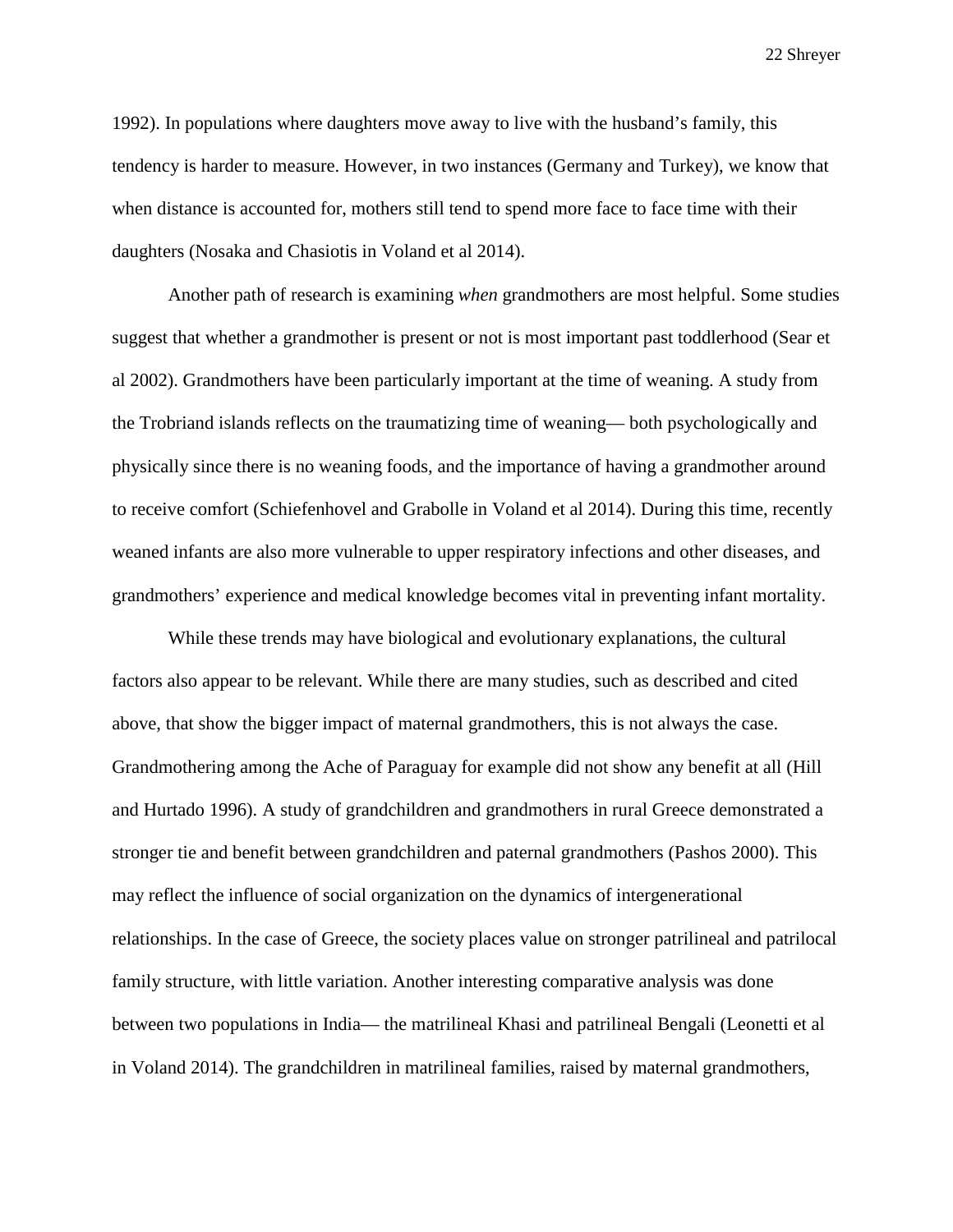had a greater BMI, and the mothers had lower infant mortality rates as compared to patrilineal Bengali. However, the BMI measure was not a significant difference between the populations. The infant mortality rates and miscarriage rates were, on the other hand, significantly higher in the Bengali population. The authors hypothesize that paternal grandmothers put resources directly into the grandchildren after they reach a certain age. Maternal grandmothers in this community on the other hand dedicate resources to their daughters thus ensuring a healthy mother and subsequently healthier grandchildren. This study is an important insight into how social organization and culture impacts biology and provides a glimpse into the importance of studying culture in relation to human evolution.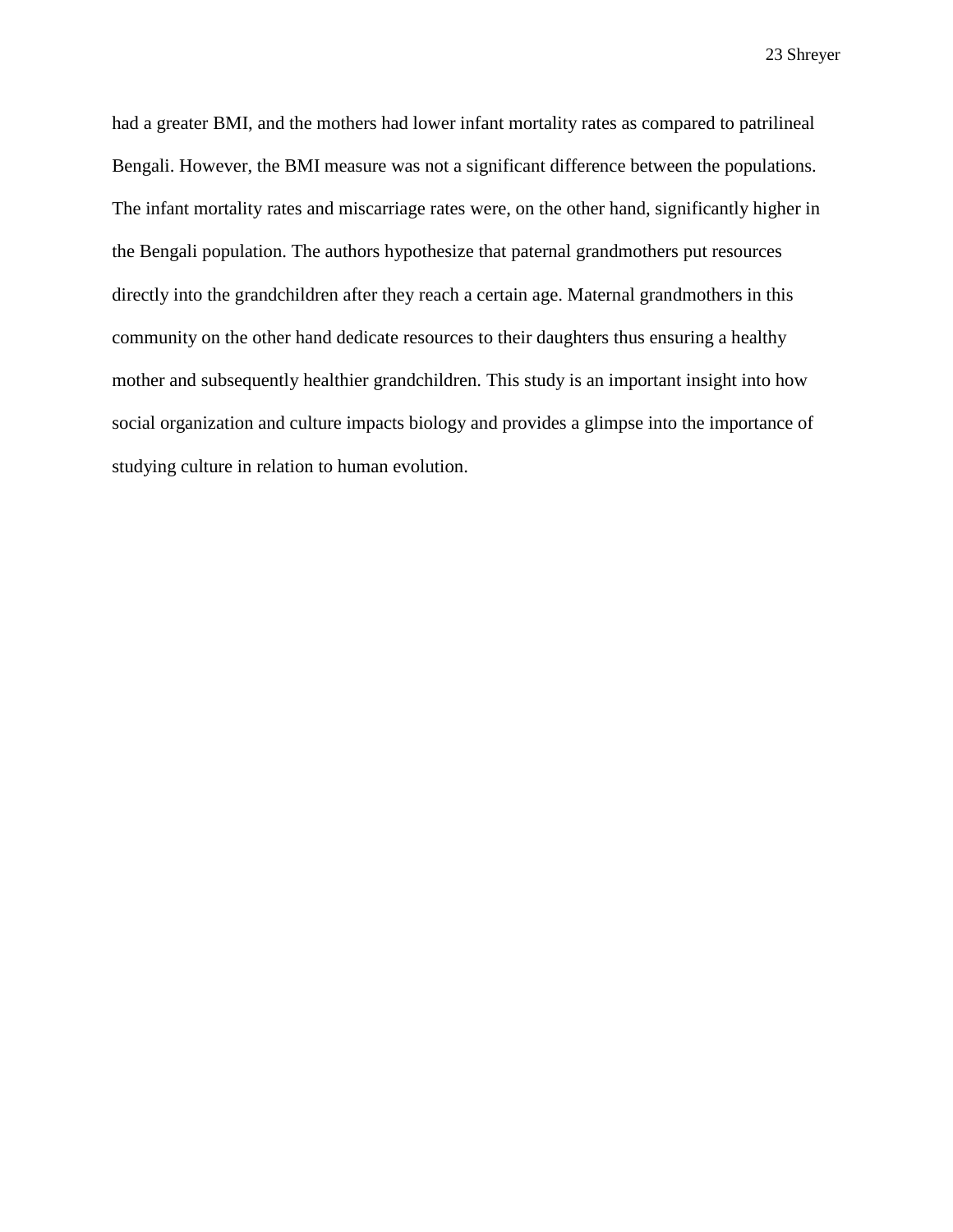#### **Interviews and Analysis**

#### Introduction

The evolutionary history of reproductive adaptations are very difficult to investigate, as they may leave little evidence in the fossil record. The extended post-reproductive lifespan in women could have evolved as far back as *Homo erectus* in the *Homo* lineage, and likely persisted largely due to grandmotherly helpfulness with subsistence, but also possibly midwifery and navigating landscapes in times of climate change. Even with the growth of the Grandmother Hypothesis and application of it to different populations, our understanding of the roles, behaviors, and identities of grandmothers is not complete. Globalization and social justice movements are moving us away from traditional societies that have remained strictly matrilocal and patrilocal. Grandmotherhood itself is variable not just globally, but within communities as well. To explore the contemporary variation in grandmothering and their intergenerational reproductive strategies, I conducted 15 in-depth interviews with grandmothers, mothers, and grandchildren to begin untangling these complex questions. The interviews explored the roles and behaviors of grandmothers to examine whether some of the same pressures that may have influenced the emergence of extended female longevity are still in play in the modern world. The interviews provided a glimpse into the workings of the Grandmother Hypothesis and reflected some of the associated variables in our society, as well as provided crucial insight into the grandmother identity. I found common themes of grandmothers being helpful both to their grandchildren and their daughters, as well as explored what the grandmother identity means to grandmothers themselves. These themes provide a better understanding of the proximal mechanisms of grandmothers' reproductive strategies.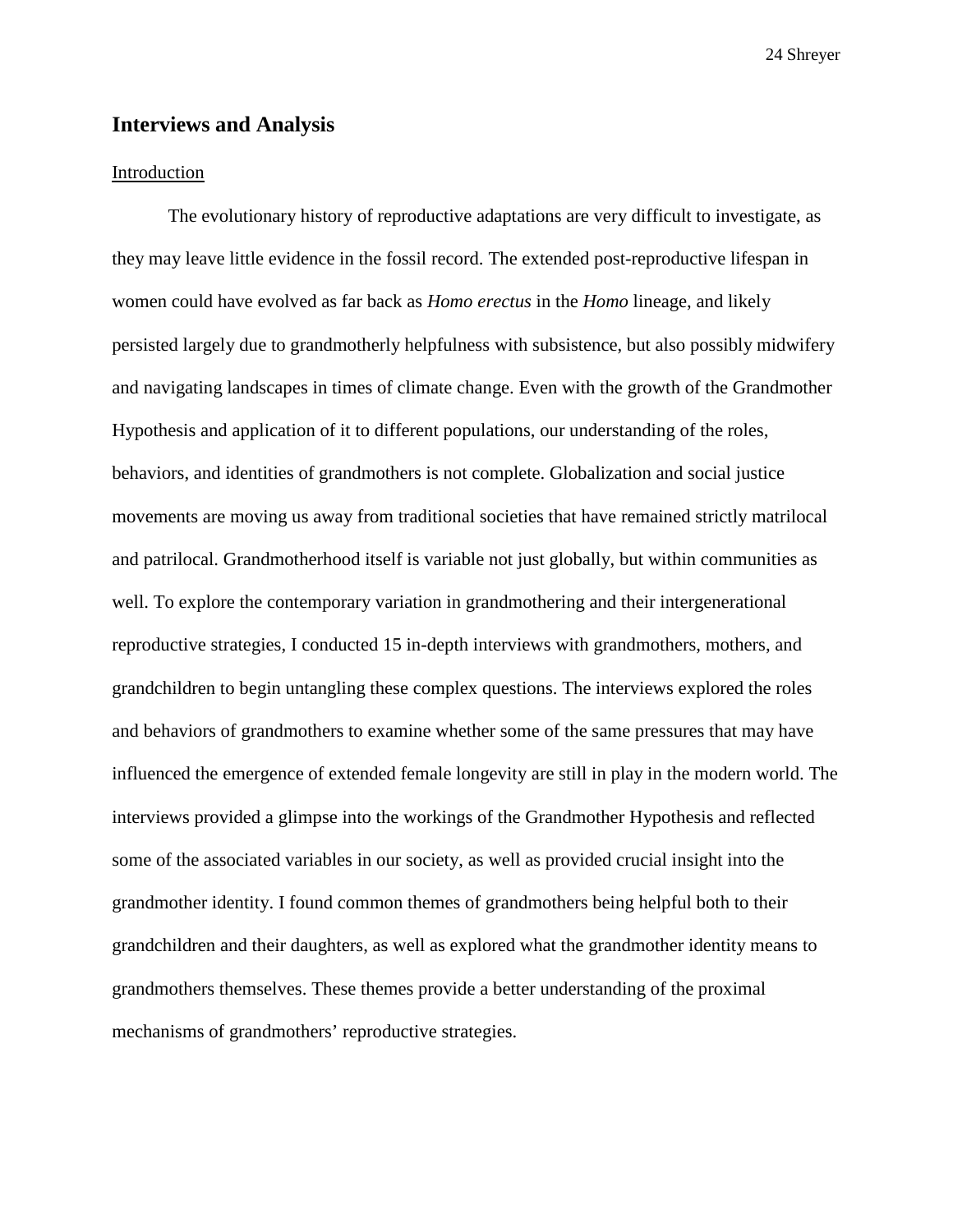It is impossible to study grandmotherhood and not reinforce the biocultural approach. This approach embodies the value of the anthropological perspective by exploring the interaction between culture and biology. This synthesis is often lost within the divide of subdisciplines within anthropology, but it offers the most compelling and rigorous window into the nature of humanness. It is not enough to see post-reproductive lifespan as a strictly biological, adaptive trait with a specific purpose. In fact, most characteristics that make humans unique should be seen as inextricably bound to a multitude of features. Human dependence on culture and culture's influence on our biology makes it difficult to untangle the web of interconnectedness surrounding grandmothers— and I do not think it is necessary to see them as separate. Human behavioral ecology is in itself both cultural and biological. While undoubtedly there is a scope of variation to this, humans manipulate culture to maximize their reproductive fitness (Cronk 1995). While it is known that grandmothers increase the reproductive output of their children (Nath et al 2000, Hawkes 2015) and decrease infant mortality (Sear et al 2000, Beise and Voland 2002, Lahdenpera et al 2004, Gibson and Mace 2005, Sear and Mace 2008), the proximal mechanisms of these strategies are not yet thoroughly explored.

#### Methods

Data were collected through in-depth interviews completed over a span of two months with 15 informants. Six of the informants were grandmothers, 4 were mothers, and 5 were grandchildren. Interviews were completed in various locations throughout southern Massachusetts and recorded with the permission of the informant to be transcribed and analyzed. Each interview provided me with a unique perspective on the variation in grandmaternal care and the meaning of grandmotherhood in our society. The purpose of interviewing different age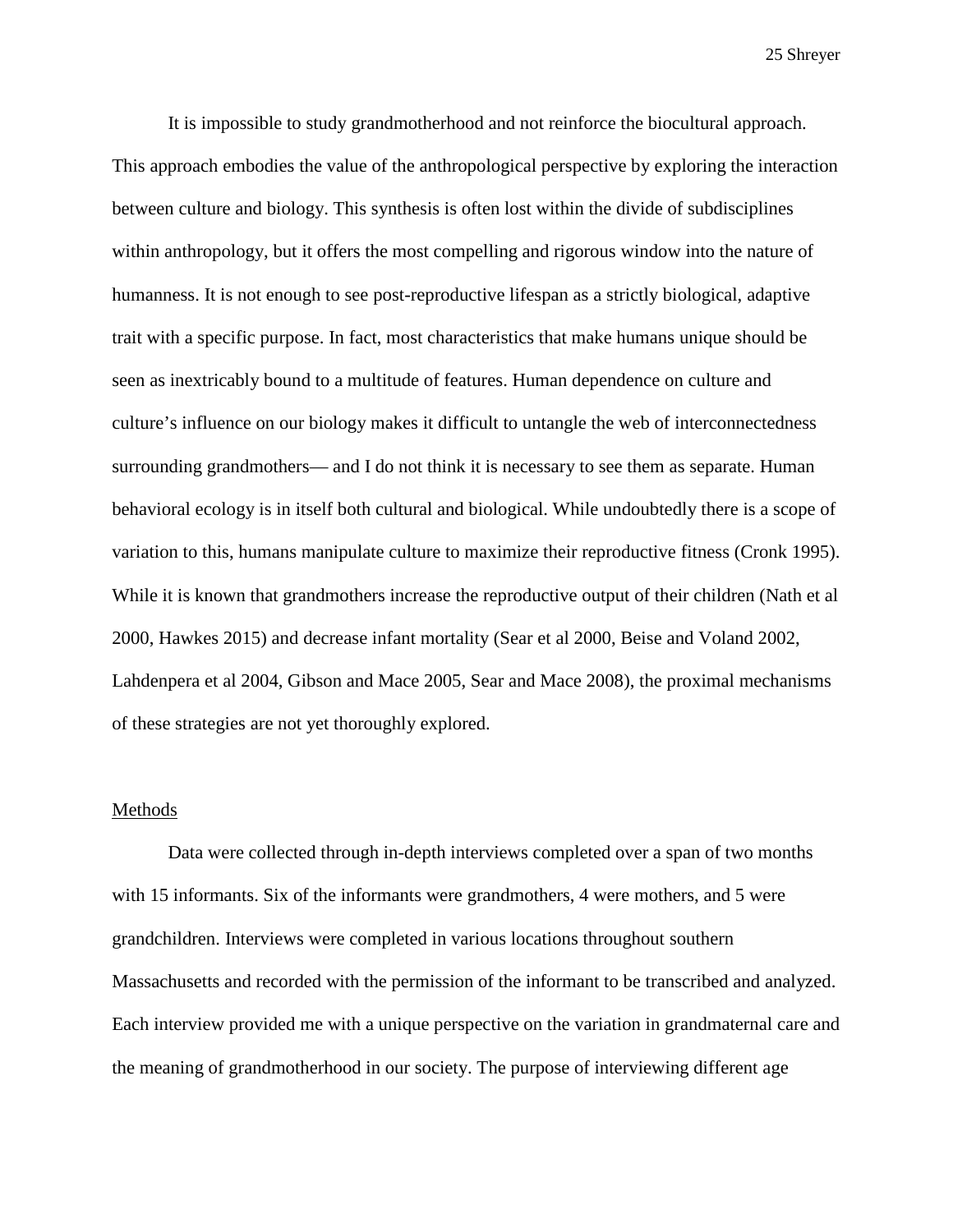groups and generations was to collect unique perspectives that each generation may have on grandmothering behavior and to search for patterns across various generations. Four families contributed interviews to my research, providing me with a unique, intra-familial perspective.

The interviews were performed in a semi-structured format, with a question list guiding the conversation (Appendix A). In semi-structured interviews, the interviewer adjusts the questions based on the insights that the informant is providing, depending on what train of thought they wish to follow. The questions are designed in a narrative method: they are open ended and allow for a wide range of responses. Some examples of questions are: Were your grandmothers involved in your life while you were growing up and how? What kind of a grandmother do you envision yourself to be? How does this compare to your experience with your own grandmother? This style of interviewing allows the participants to share a wealth of information while not being influenced by overly specific questions. The style of my research was designed to flow as a natural conversation.

The questions are not asked in a given order but rather kept as a checklist and asked at the interviewer's discretion depending on the flow of conversation. The older the informant is, the more intergenerational layers can be uncover through the interview. For example, for the grandchildren generation, questions focus on their grandmothers, what role they played in their lives, what kind of resources they provided, if they lived near or far, if they helped their parents with babysitting and what their parents did while the grandmothers babysat, etc. For the 'mothers' generation, focus was in the role their grandparents played in their life and if their parents played a role in their children's lives and what support was provided. With the grandmothers generation, more information can be obtained about their grandmothers, their experience as parents, and their own role as grandmother. The qualifying questions to select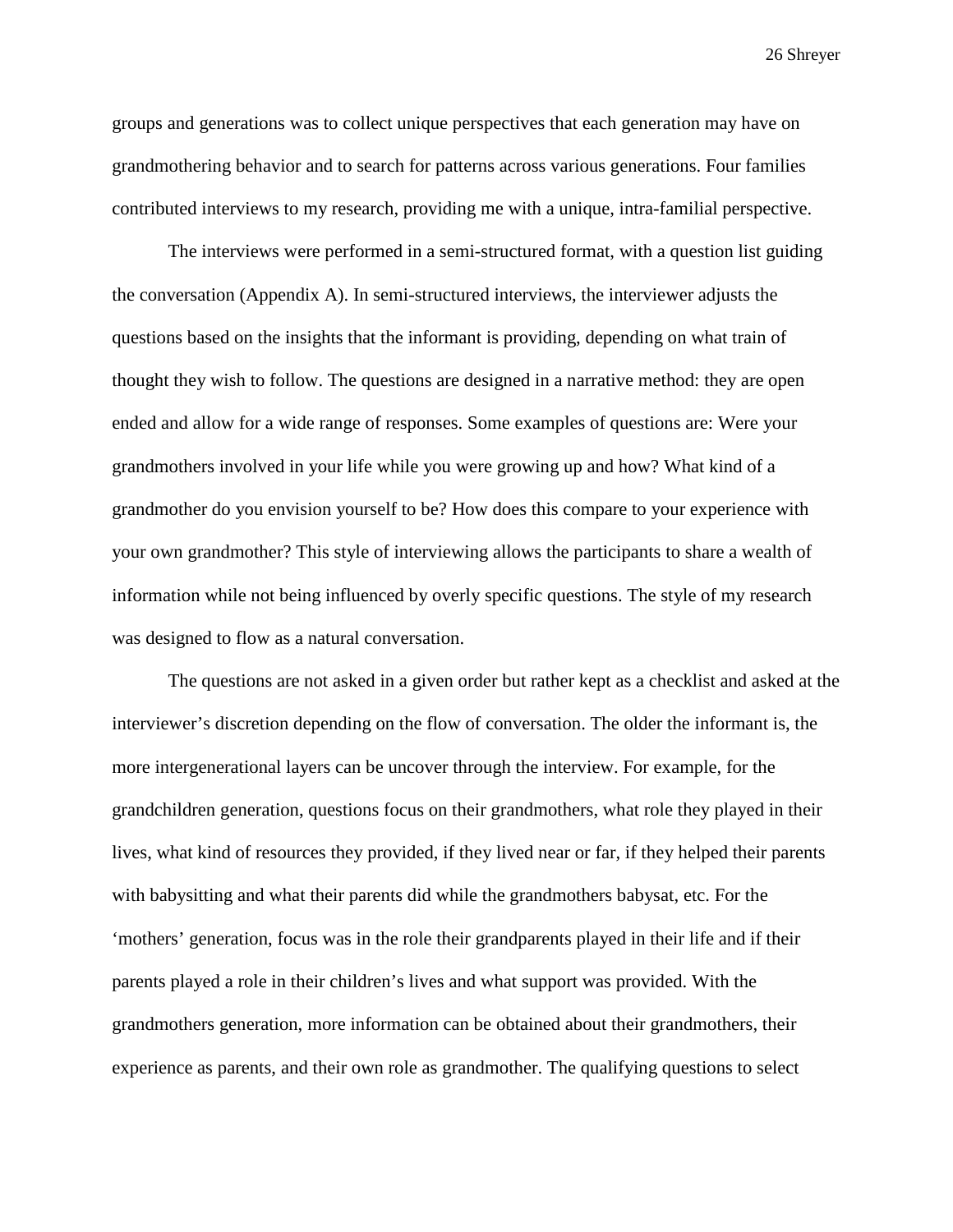informants were purposely vague to not limit the research to a specific question— "Are you a grandmother?" for grandmothers, "Did a grandmother play a role in the lives of your children?" for mothers, and "Did a grandmother play a role in your life?" for grandchildren. At the beginning of each interview, a consent form was given to the informant for signature (Appendix B). The consent form was thoroughly explained, the topic of my research discussed, and any questions answered. At the end of the interview, the informant received a small token of appreciation consisting of a thank you note, tea, and cookies. At the completion of the interview process, interviews were transcribed into a password protected google document file with the use of Philips transcription pedal and software. Interviews were coded for repeating themes/behaviors.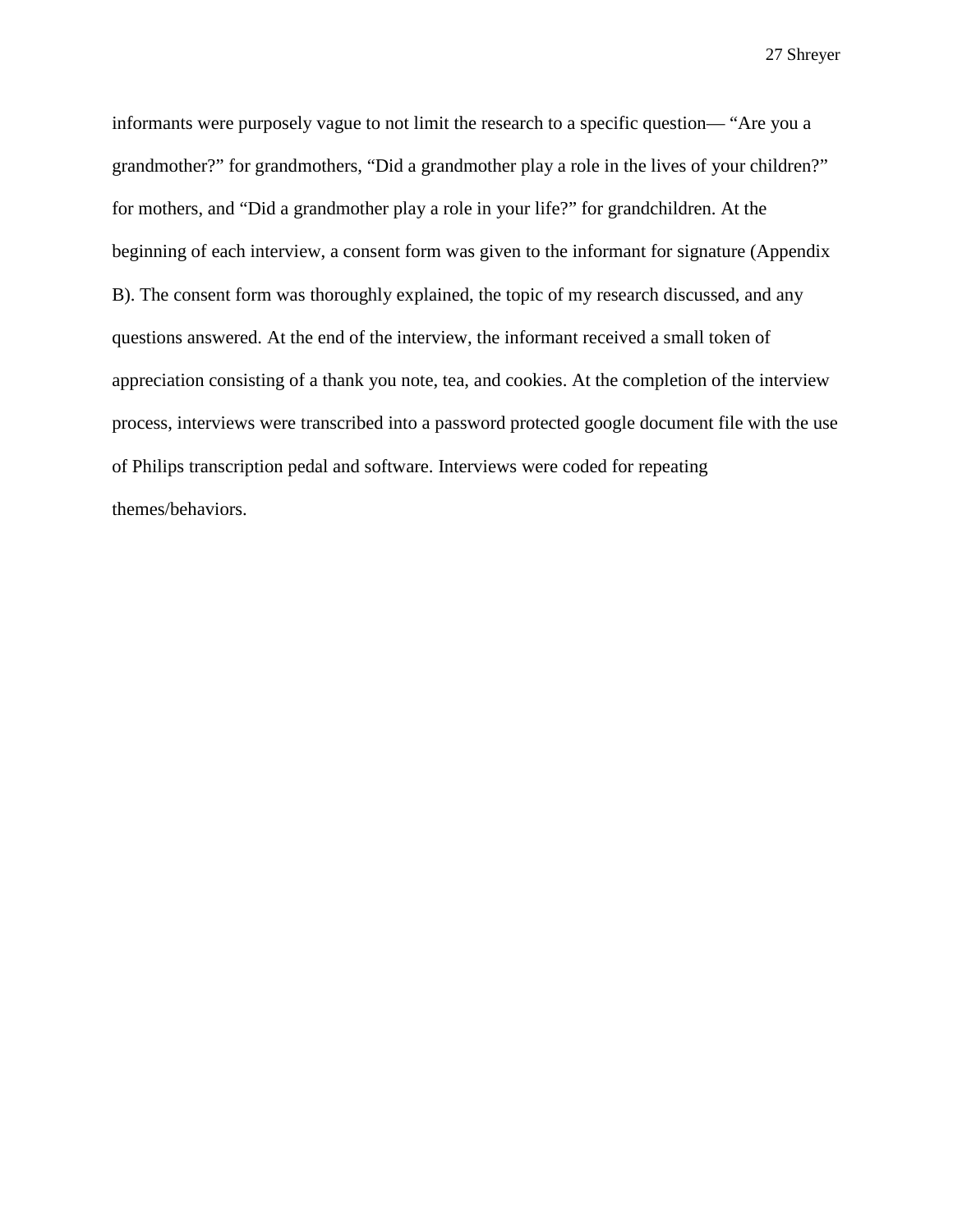#### **Participants**

#### *Grandmothers:*

|                             | G <sub>1</sub>                                 | G <sub>2</sub>                                 | G3                                    | G4                                    | G <sub>5</sub>                                                               | G6                                    |
|-----------------------------|------------------------------------------------|------------------------------------------------|---------------------------------------|---------------------------------------|------------------------------------------------------------------------------|---------------------------------------|
| Maternal<br>or<br>paternal? | P                                              | M                                              | M                                     | $M + P$                               | М                                                                            | M                                     |
| Lives?                      | With<br>spouse<br>(but very<br>close to<br>GC) | With<br>spouse<br>(but very<br>close to<br>GC) | With child<br>$\ddot{}$<br>grandchild | With child<br>$\ddot{}$<br>grandchild | $\frac{1}{2}$ time<br>alone<br>$\frac{1}{2}$ with<br>child and<br>grandchild | With child<br>$\ddot{}$<br>grandchild |
| How many<br>kids?           | 4 (3 boys 1<br>girl)                           | 2 (1 boy 1<br>girl)                            | 2 (1 boy 1<br>girl)                   | 4 (3 boys 1<br>girl)                  | 2 (1 boy 1<br>girl)                                                          | $1$ (girl)                            |
| How many<br>grandkids?      | $1$ (boy)                                      | $1$ (girl)                                     | $1$ (boy)                             | 5 (4 boys 1<br>girl)                  | $1$ (girl)                                                                   | 2 (2 girls)                           |
| Grandkids<br>age?           | 20 months                                      | 12 months                                      | 2.5 years                             | 6,8,16,23,<br>25                      | 1.5 years                                                                    | 15, 20                                |

G1 became a grandmother two years before when her son's wife gave birth to a baby boy. She has four children (3 boys and 1 girl), but so far only one grandchild. Her son's wife is pregnant with a second child. G1 lives with her spouse and two of her adult youngest children, a boy and a girl. Her two oldest sons live in separate houses in the same neighborhood. Her 2<sup>nd</sup> oldest son lives with his wife and G1's grandchild across the street from G1. G1 works full time but sees her grandson multiple times a week.

G2's granddaughter is a year and a half, and lives down the street with G2's daughter and son in law. G2 has two children, a boy and a girl, but only her son does not have children. She lives with her spouse, but visits her daughter's house nearly everyday. G2 works full time.

G3 also works full time, and takes on a role as a second parent for her grandchild. She lives with her spouse, her mother, her daughter (M1), her son, and her grandchild who is three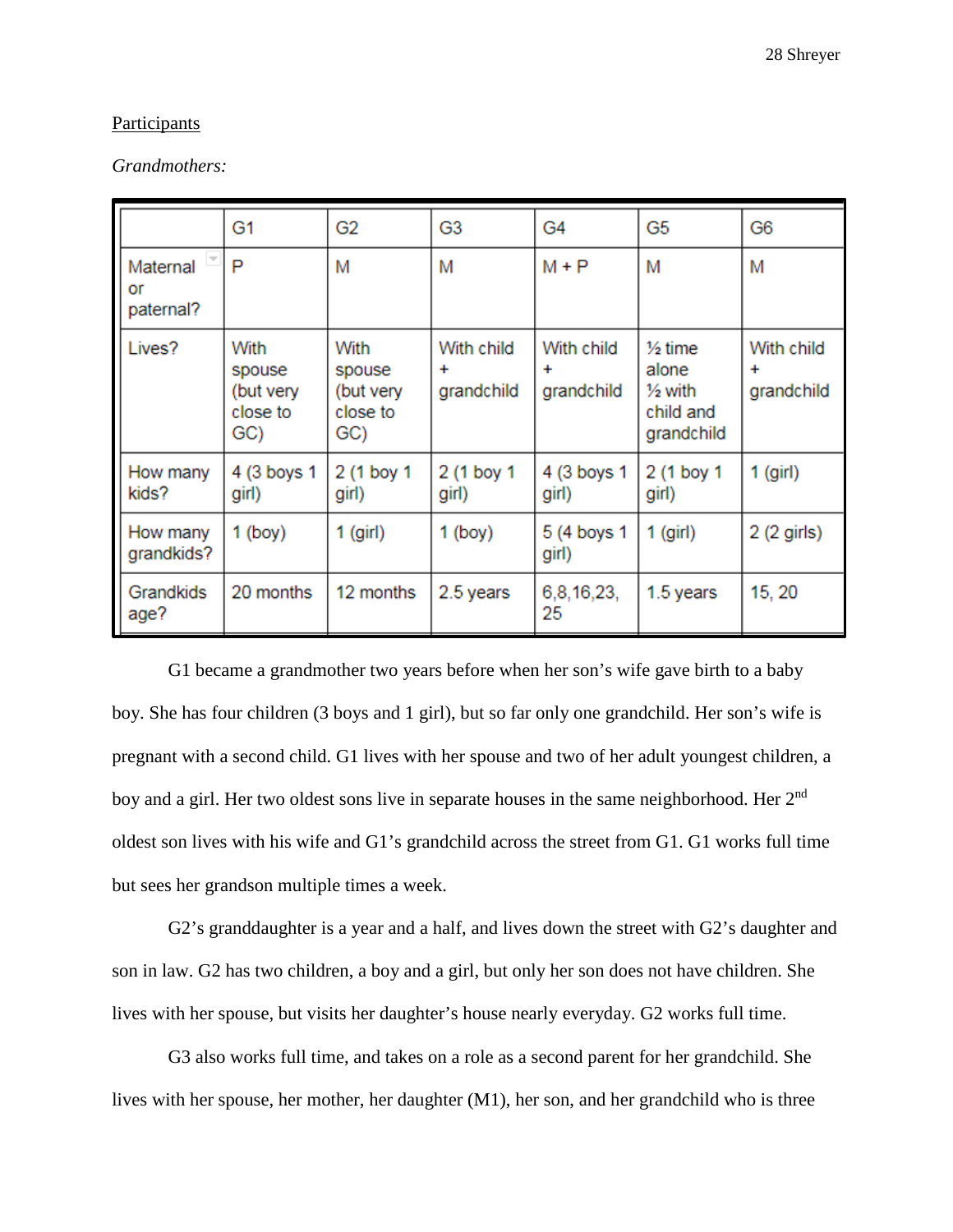years old. Everyone in the family participates in caretaking of the little boy, including sometimes his great-grandmother.

G4 has four children (3 boys and 1 girl) and five grandchildren (4 boys and 1 girl). She lives with her daughter's (M2) family and her paternal granddaughter who she's been raising since she was a baby. Her sons visit often (nearly everyday). She no longer works, but is an active participant of her church.

G5 has two children, 1 boy and 1 girl. Her daughter (M3) had a baby girl two years ago. She lives in Florida by herself, but flies up to Massachusetts several times a year to spend time with her granddaughter and help her daughter and son in law with caretaking. She is retired, but is an active participant in community groups such as a singing in a Performing Arts Group.

G6 has one daughter (M2) and two granddaughters. She lives nearby her daughter's family, but until very recently lived with her daughter to provide childcare. She frequently visits her spouse overseas. She raised both of her granddaughters so her daughter could focus on her career. She no longer works but is an active member of her church and an avid gardener.

|                      | M1 | M <sub>2</sub> | M <sub>3</sub> | M <sub>4</sub> |
|----------------------|----|----------------|----------------|----------------|
| Children?            |    | $\overline{2}$ |                | $\overline{2}$ |
| Age?                 | 25 | 52             | 40             | 42             |
| Age at 1st<br>Child? | 23 | 27             | 38             | 20             |

*Mothers:*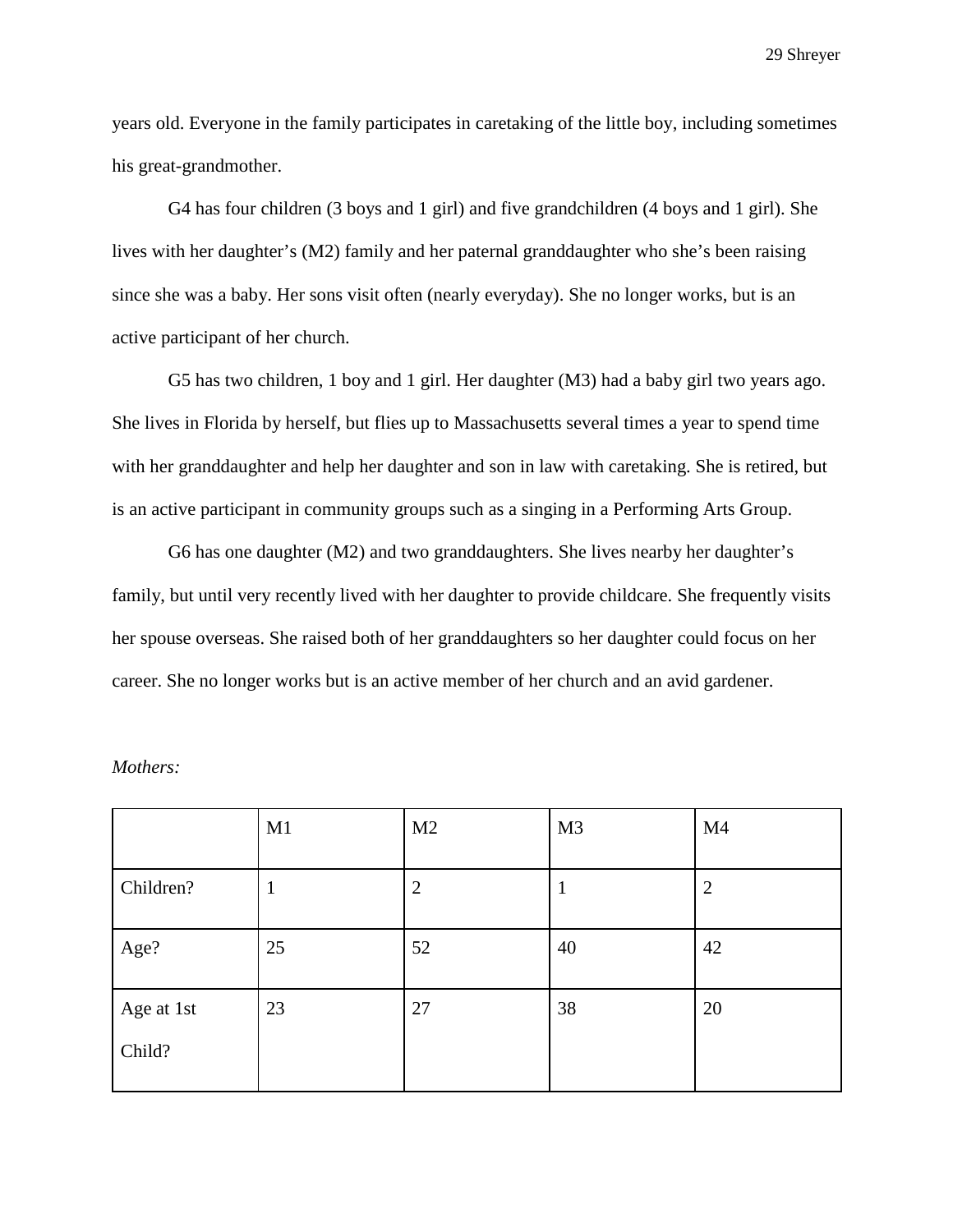| Raised kids? | Raising alone | With spouse | With spouse                              | 1st alone, 2nd |
|--------------|---------------|-------------|------------------------------------------|----------------|
|              |               |             |                                          | with spouse    |
| Lives with?  | Mom           | Mom+spouse  | Spouse $+\frac{1}{2}$ of<br>the time Mom | Spouse         |

M1 was a single senior in college when she found out she is pregnant. She gave birth to a baby boy two months after graduation (now 3 years old) and moved in with her mother. M1's mother (G3) quickly took on a role as a second guardian and is very active in raising and supporting the child. M1 is raising the child without a partner and works full time. She lives with her mother, her grandmother, her father, and her brother all of whom actively participate in watching M1's son. Her partner's mother has not participated in M1's child's life.

M2 has two children— both adult boys, and both no longer live with her. She lives with her mother (G4), her niece, and her husband. Her mother played an active role in raising her children and she did not trust anyone else with babysitting when they were growing up. M2's mother in law was not alive long enough to play an active role in M2's children's lives.

M3 has a two year old daughter. She lives with her daughter and her spouse. Her mother (G5) visits a few times a year if M3 has a particularly busy time or needs her mom's help. Her husband's mother does not play as active of a role in her child's upbringing.

M4 lives with her two daughters and her husband. Her mother (G6) has lived with her for most of her children's lives and engaged in active caretaking, but has recently moved to a nearby apartment. Her husband's mother also helped with grandchildren through weekend babysitting and financial help.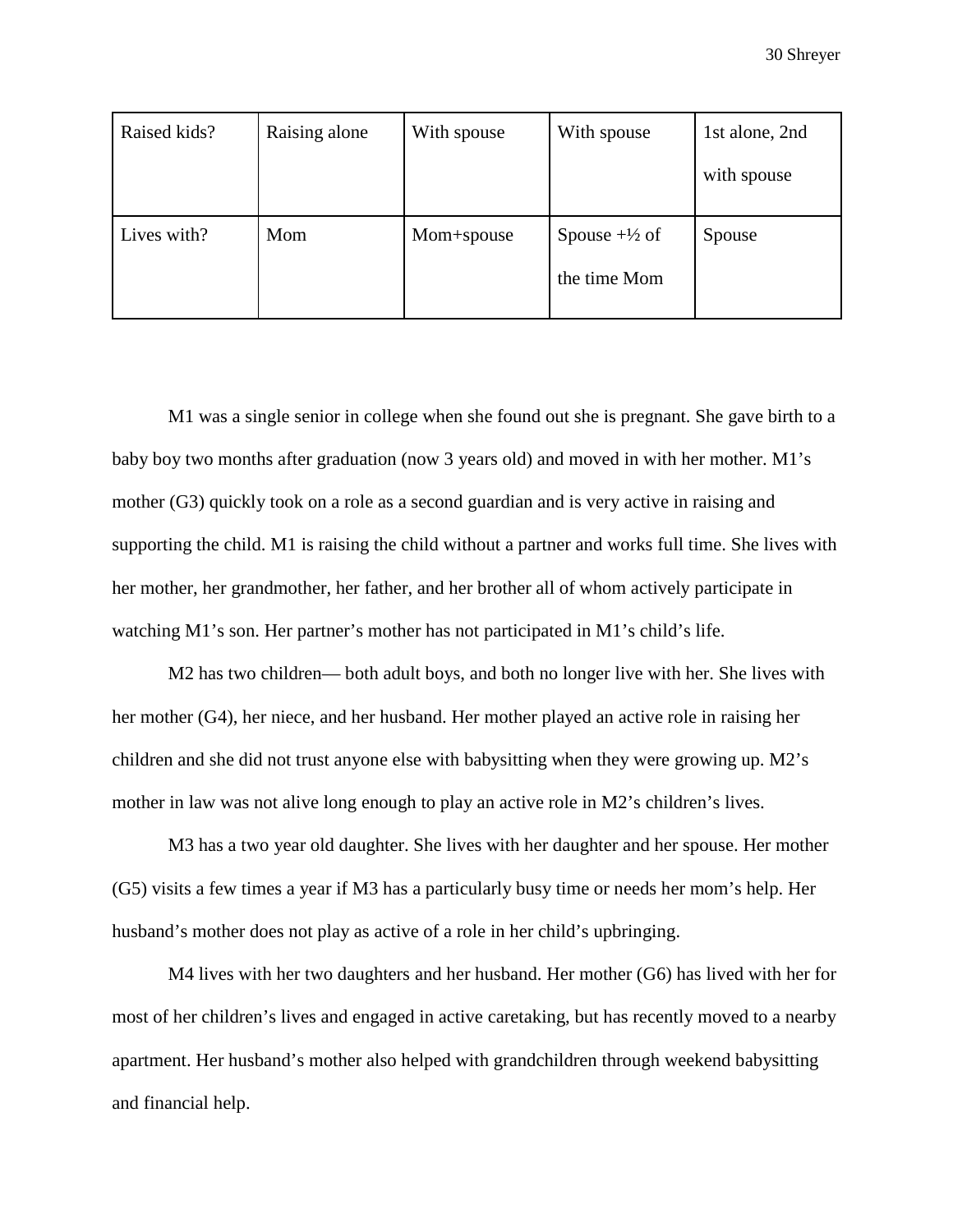|                   | C <sub>1</sub>                 | C <sub>2</sub> | C <sub>3</sub> | C <sub>4</sub>                                            | C <sub>5</sub>              |
|-------------------|--------------------------------|----------------|----------------|-----------------------------------------------------------|-----------------------------|
| M/F?              | F                              | М              | F              | M                                                         | F                           |
| Age?              | 23                             | 22             | 20             | 23                                                        | 22                          |
| Which GM?         | maternal/ some<br>paternal     | maternal       | maternal       | paternal/ some<br>maternal                                | maternal                    |
| Grandma<br>lives? | Mat. with M1/<br>pat. deceased | With M2        | With M3        | With spouse,<br>close by for<br>mat./close by<br>for pat. | With<br>spouse,<br>close by |
| Siblings?         |                                |                | 2              |                                                           | n                           |

#### *Grandchildren:*

C1 lives with her mother (M4), sister, and father. She vividly remembers her time with her maternal grandmother (G6) and all of the activities they did together. She also has many fond memories of her paternal grandmother, whom she saw primarily on the weekends.

C2 lives with his father and step-mother. During his childhood, he spent a lot of time with his paternal grandmother, whose house was a childcare for her nine grandchildren. He does remember his maternal grandmother, but she did not play as big of a role in his life.

C3 lives with her paternal grandmother (G4), aunt (M2), and uncle. She had a difficult childhood and both her mother and her father lost custody over her. Her grandmother has been raising her since she was a little girl. After her grandmother got severe arthritis and was not able to work anymore, she moved in with her daughter, C3's aunt. C3 has only met her maternal grandmother a handful of times.

C4 lives alone, but until recently lived with his mother (M2), grandmother (G4), cousin (C3), and father. His maternal grandmother (G3) played a significant role in raising him, but he barely remembers his paternal grandmother.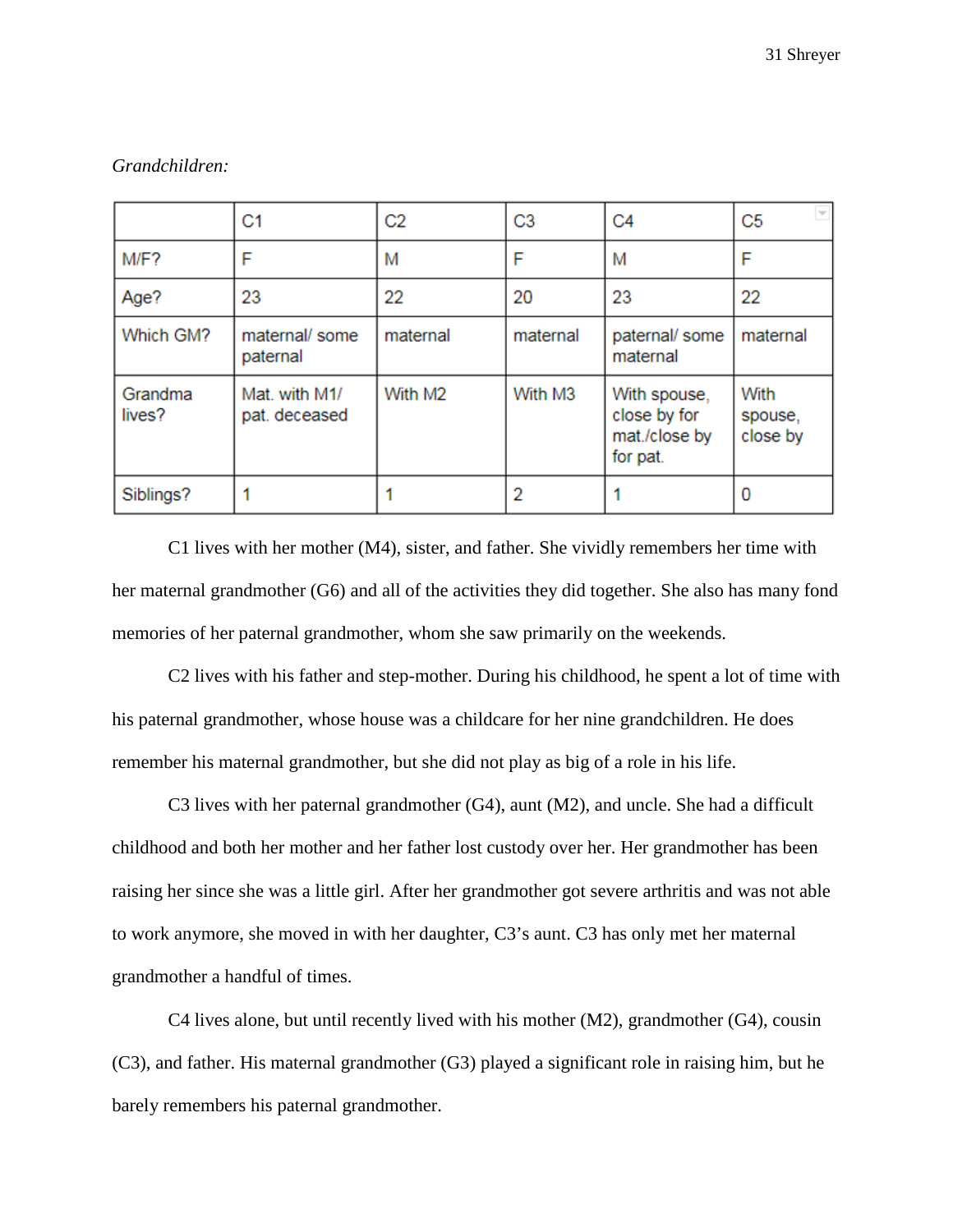C5 lives with a partner, but has lived with her parents until very recently. Her maternal grandparents played a large role in her upbringing, and she barely remembers the grandparents on her father's side. Her grandmother lives nearby with her spouse. She has spent at least a few days a week with her while C5 was growing up. C5 has vivid memories of her grandmother nurturing her in times of sickness in particular, because she had poor health growing up. C5 is her grandmother's only grandchild.

#### **Results**

My findings are divided into three parts: alloparenting, proximal mechanisms, and the grandmother identity. Benefits for grandchildren included grandmothers acting as step-in caretakers, and providers of time consuming care. Grandmothers were often very important to their daughters as intermittent relief from childcare, support when the mother has a new child, and advice on pregnancy and child rearing. A few of the themes grandmothers touched upon when discussing their identity as grandmothers were continuity, centrality, cultural/social passing, re-living adulthood, and nurturers. There was also a noticeable bias towards maternal grandmothers, which was discussed by half of the interviewees.

#### *Intermittent and Constant Grandmaternal Alloparenting*

It is not easy raising a human child— as discussed in the Life History section, we have particularly needy offspring that require our assistance for an extended period of time ( Kramer 2005, Hrdy 2009). Alloparenting plays a big role in human development and is one of the adaptive strategies that humans use to counteract the trade offs that come with extended child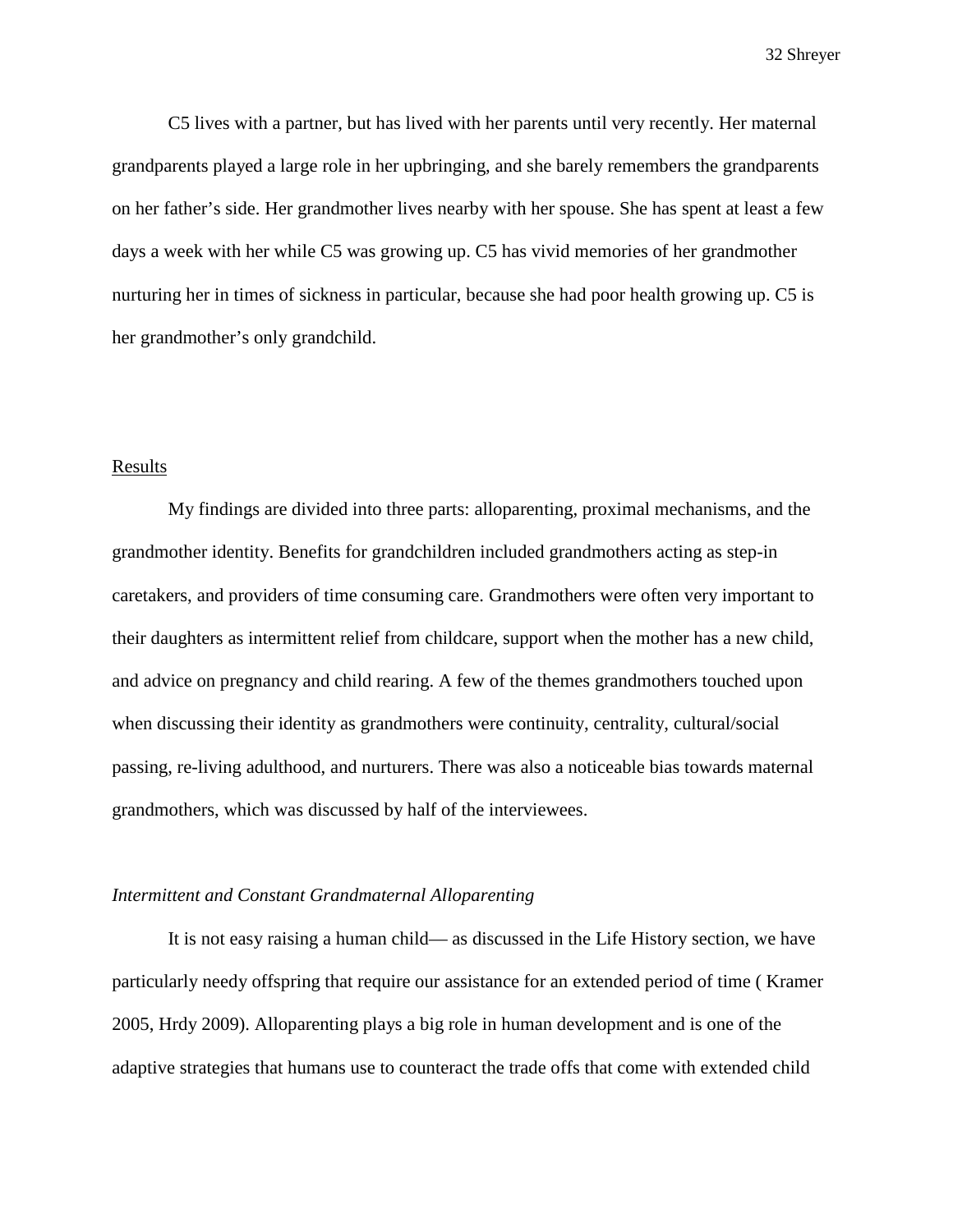rearing. The involvement of others into child rearing is not a result of carelessness or neglect by the mother— that would not make sense since human children are so costly (Trevathan and Rosenberg 2016). Research shows that humans are just as hypervigilant as other apes— human babies are nearly always being held, just not necessarily strictly by their mother (Konner 2005). The patrilineality observed in other great apes leaves little opportunity for alloparenting since mothers come into unfamiliar groups and infanticide is common (Hrdy 1979, Van Noordwijk and van Schaik 2005, Townsend et al 2007). In other primates, alloparenting may be frequently observed and has measurable benefits for reproductive fitness of mothers. For example, colobine monkeys that live in tight knit matrilineal kin groups and have relaxed female dominance relations breed faster than other monkeys (Hrdy 2009). Their 'daycare' oriented cooperative breeding allows them to wean earlier and reproduce faster while still having confidence that their offspring will not starve.

Cooperative breeding makes a difference in human decision making and birth intervals as well— availability of support from matrilineal kin has been shown to be more decisive than income in a mother's decision to keep or abandon her baby (Kertzer 1993, Hrdy 1999). Furthermore, studies have shown that if women in industrial nations perceive that they will not have much childcare support, they often choose to postpone childbirth (Critterden 2001, Olds et al 2007). The presence of grandmothers plays an especially important role in these decisions. For example, grandmothers are particularly important to adolescent mothers and play a key role in helping infants and inexperienced mothers bond (Spieker and Bensley 1994). The interviews touched upon two categories of alloparenting— grandmothers taking on the role of primary caretakers and intermittent care through babysitting.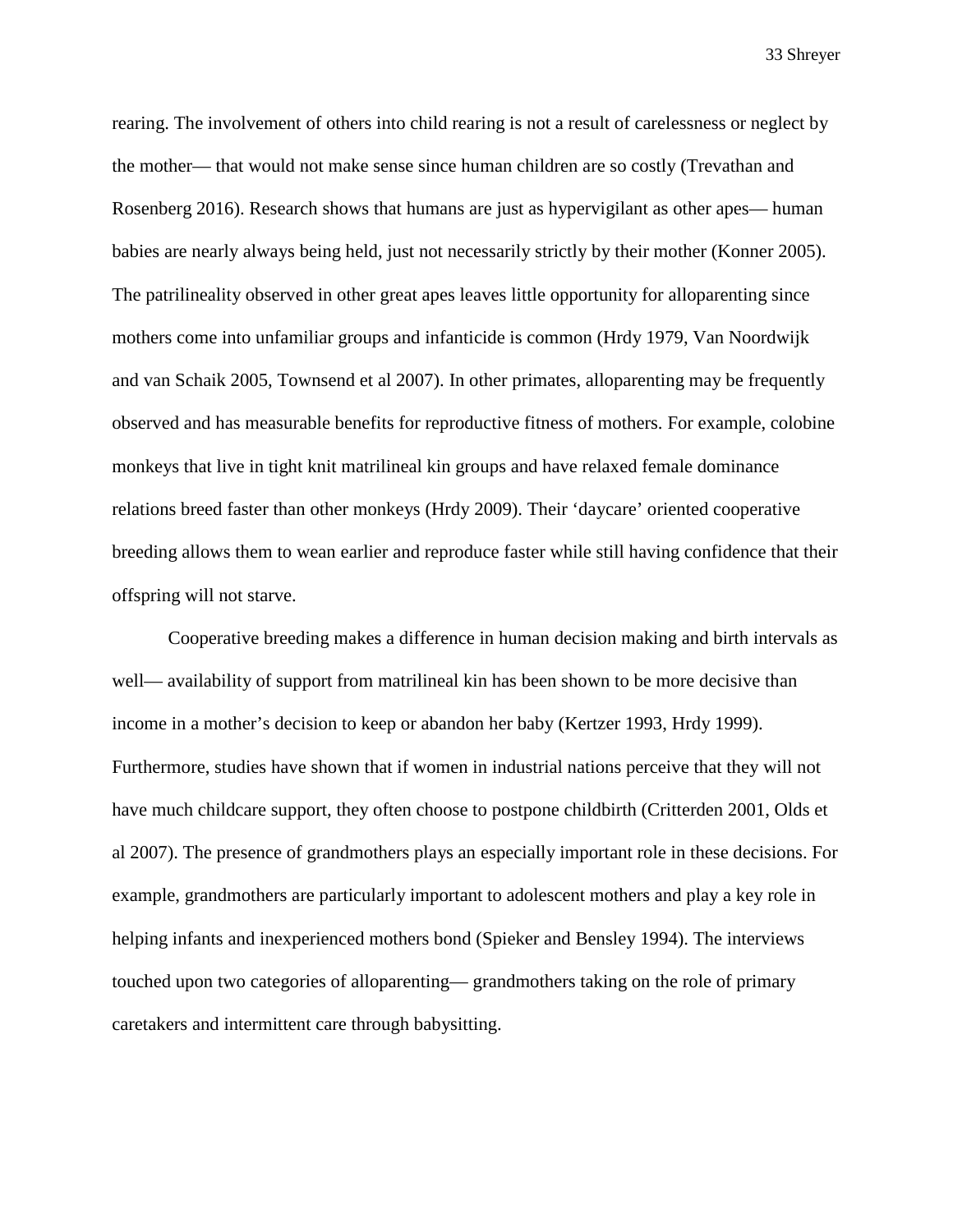#### 1) Step-In/ Insurance

One of the most evolutionarily significant themes found in this research is the importance of grandmothers as back-up caretakers in case something happens to the primary caretakers. Having a backup caretaker for young children provides an "insurance" and greatly improves the likelihood of the child surviving into adulthood in the case of parental death or abandonment. While the death of a mother within the child's first two years is catastrophic for its survival, the outlook greatly improves past the second year (Sear and Mace 2008). In foraging societies, grandmothers make the biggest difference as step-in caretakers, even more so than fathers, and their presence is most correlated with increased child survival. In the Trobriand islands for example, a study reflects on the frequency of maternal grandmothers taking on the role of adoptive parents when a couple is not ready to take care of a child. Over 40% of all adoptions are to maternal grandmothers (Schudenhovel and Grabolle in Voland et al 2014). As grandmothers take on a primary caregiver role, they are also beneficial in moderating high cortisol levels associated with childhood trauma (Flinn and Leone 2006). High cortisol levels in children that experienced high stress are linked with numerous health and behavioral problems later on in life, such as low immune responses (Ruttle et al 2011, Pervanidou and Chrousos 2012). While grandmothers will often have many grandchildren to distribute resources to, research shows that they allocate resources based on who needs them the most (Blurton Jones et al 2005). Interview examples can be found in Appendix C.

#### 2) Babysitting/Daycare

Having an insurance caretaker for a child in case of an unforeseen event is a clear adaptive advantage. However, the intermittent care that grandmothers provide is also crucial. In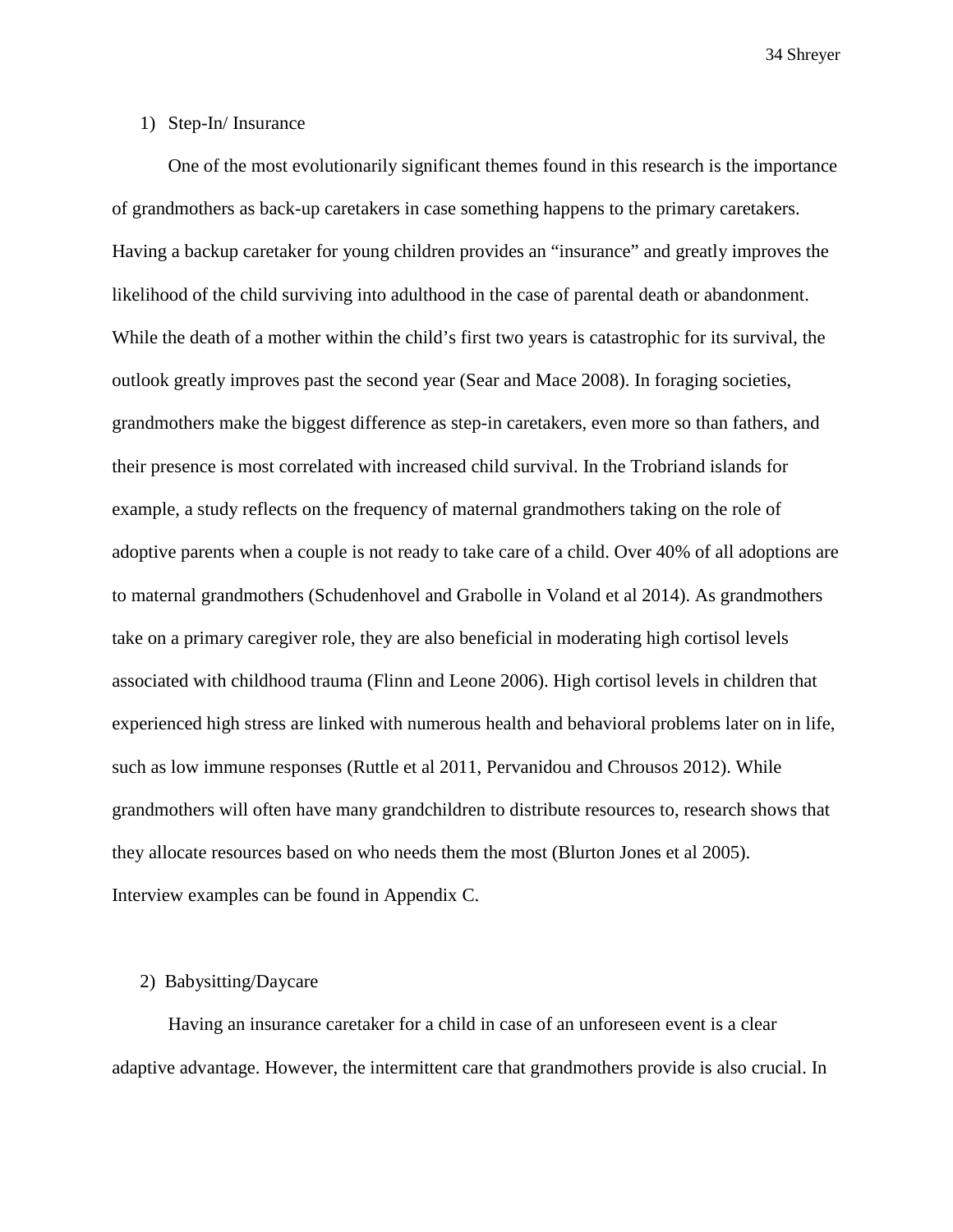my interviews, every single grandmother was an active babysitter if not the primary caretaker. Every mother described in detail the importance of having a grandmother around while raising her child. Every grandchild reflected on the long hours their grandmothers have spent with them. While this sample is limited and results possibly biased (would an individual whose grandmother did not spend time with them want to be interviewed?), demographic data supports the notion that a large number of grandparents are providing care and at a growing rate (Baydar and Brooks-Gunn 1998). The National Survey of Families and Households estimates that in the U.S, 43% of grandparents, mostly grandmothers, provide childcare at least once monthly. National field poll data found that 32% of grandparents provide care at least once a week, with the average amount of time dedicated to this activity being 13.6 hours (Bass and Caro 1996). In a more up to date European sample of 35,000 individuals, almost 60% of grandmothers provide some type of regular care (Hank and Buber 2009). There is little comprehensive research on the quality and quantity of care grandmothers provide because there is a high amount of variation both within and between populations. Nonetheless, researchers have focused on the presence of grandmothers in the same community to show that babysitting/intermittent care still plays a role in the survival of children. An overview of European and North American farming communities showed through demographic analysis of written records that reproductive success of a woman who lived near-by her mother is significantly higher than women who do not have their mother in their community (Voland and Beise 2005). Records of Canadian and Finnish women who lived in the same communities as their mother lost significantly fewer children (Lahdenpera et al 2004). On average, post-reproductive women gain about two grandchildren per each decade that they are alive (Hrdy 2009).

Interview Examples can be found in Appendix C.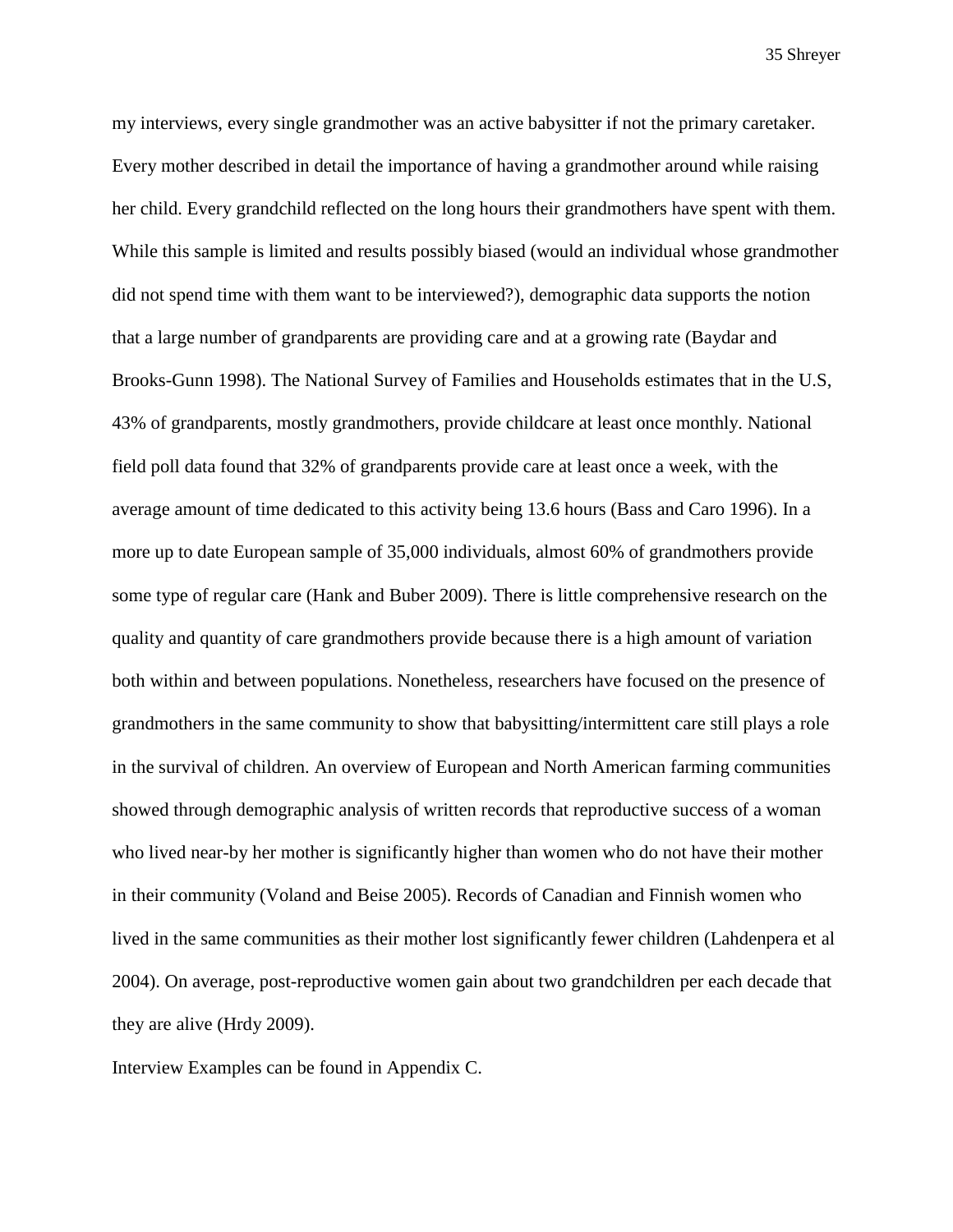#### Proximal Mechanisms



*Fig. 1 lists activities performed by grandmothers for grandchildren by the # of individuals that mentioned this activity.* 

 The purpose of the interviews was not only to understand how much time grandmothers spend with their grandchildren, but also what they do during this time. I was curious about the different ways grandmothers can contribute to their children's reproductive fitness. Some of these interactions that arose during my interviews were participating in time consuming activities, one-on-one time, significant food contribution, and guidance for mothers through pregnancy and child rearing. The classic Grandmother Hypothesis centers around subsistence strategies as grandmotherhood likely became adaptive as older women helped young children acquire elusive foods such as tubers. The nutritional benefits of grandmothers (Hawkes 1989, Sear et al 2000, Aubel et al 2004, Kerr et al 2008, Sear and Mace 2008, Aubel 2012) are more studied than the cognitive/behavioral benefits because they are easier to observe and quantify. However, there is enough research to suggest that grandmothers play a positive role in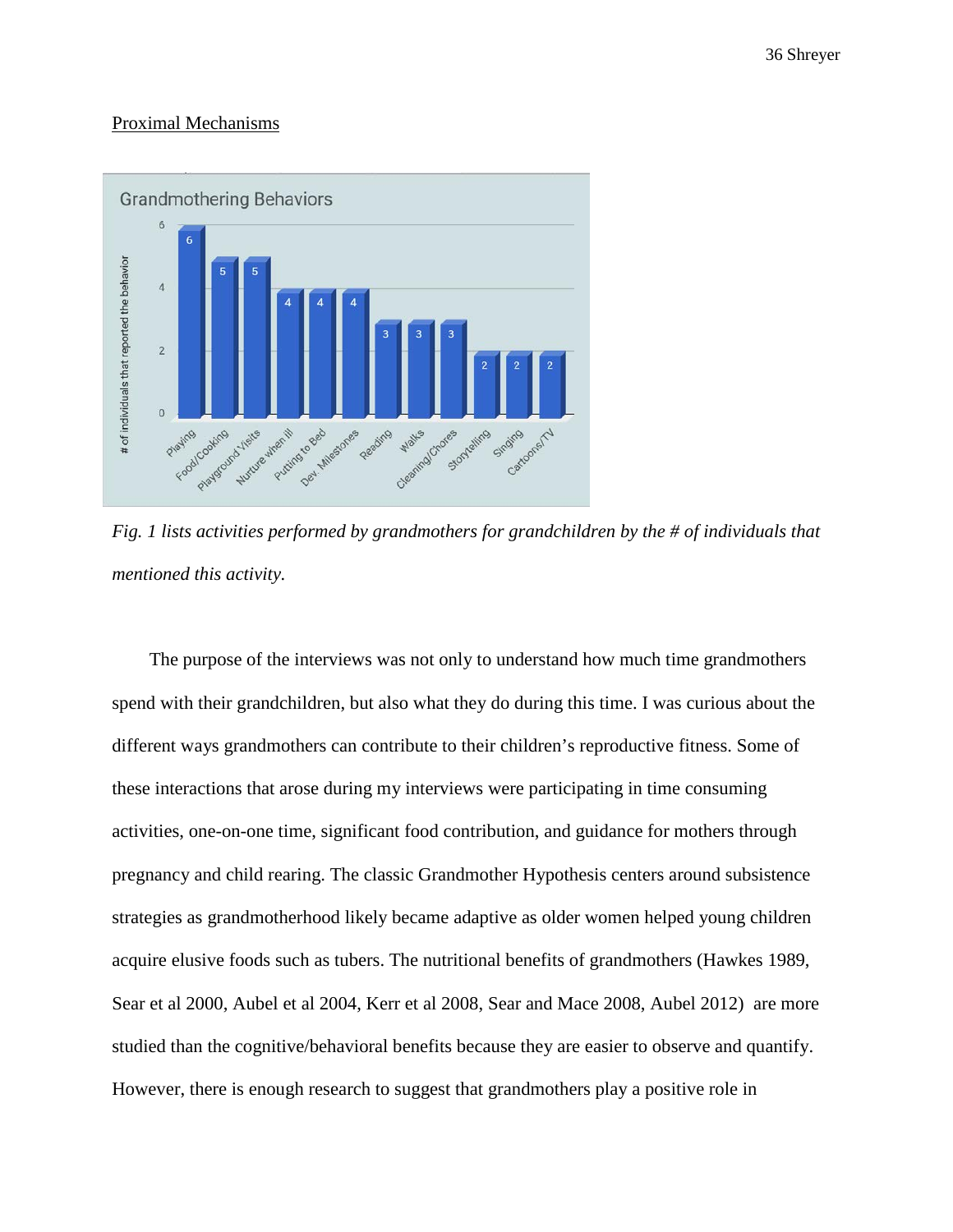grandchildren's cognitive and socioemotional development (Furstenberg 1976, Tinsley and Park 1987, Coall and Herwigg 2010, Tanskanen and Danielsbacka 2017).

The interviews elucidated on the mechanisms of these processes through themes of timeconsuming activities that many parents do not have time for, and intensive one-on-one time. I categorized both of these overarching themes as "mind-molding". Grandmothers that are active in caretaking put a lot of time and effort into interactive activities with their grandchildren, thus increasing their social skills and improving their cognitive function. This could be influenced by retirement and having a lot of extra time, and developing a more patient approach to caregiving through the years. Activities such as reading, long walks, singing, cooking, storytelling, and board games were all reported to be done at a higher level by grandmothers rather than parents or other caretakers. Primates have a similar pattern of investing more into quality of upbringing as they age (Nicolson 1987, Borries 1988, Paul et al 1993). It makes sense for older primate mothers to be investing more into their last offspring, and the intervals between birth will typically increase with age. In humans, there is a positive relationship between age of the mother and psychological commitment to offspring (Gregory 2007).

Interview examples can be found in Appendix C.

#### Guidance and Emotional Support:

Each interview with mothers and grandmothers touched upon providing/asking for guidance and emotional support through pregnancy and the upbringing of the child. This ranged from M3 calling with questions about physical changes during pregnancy to M2 staying at her mother's house for 2 months due to a paralyzing fear of not knowing what to do with a newborn. The beneficial wisdom of older females is not limited to humans. Non-human primates that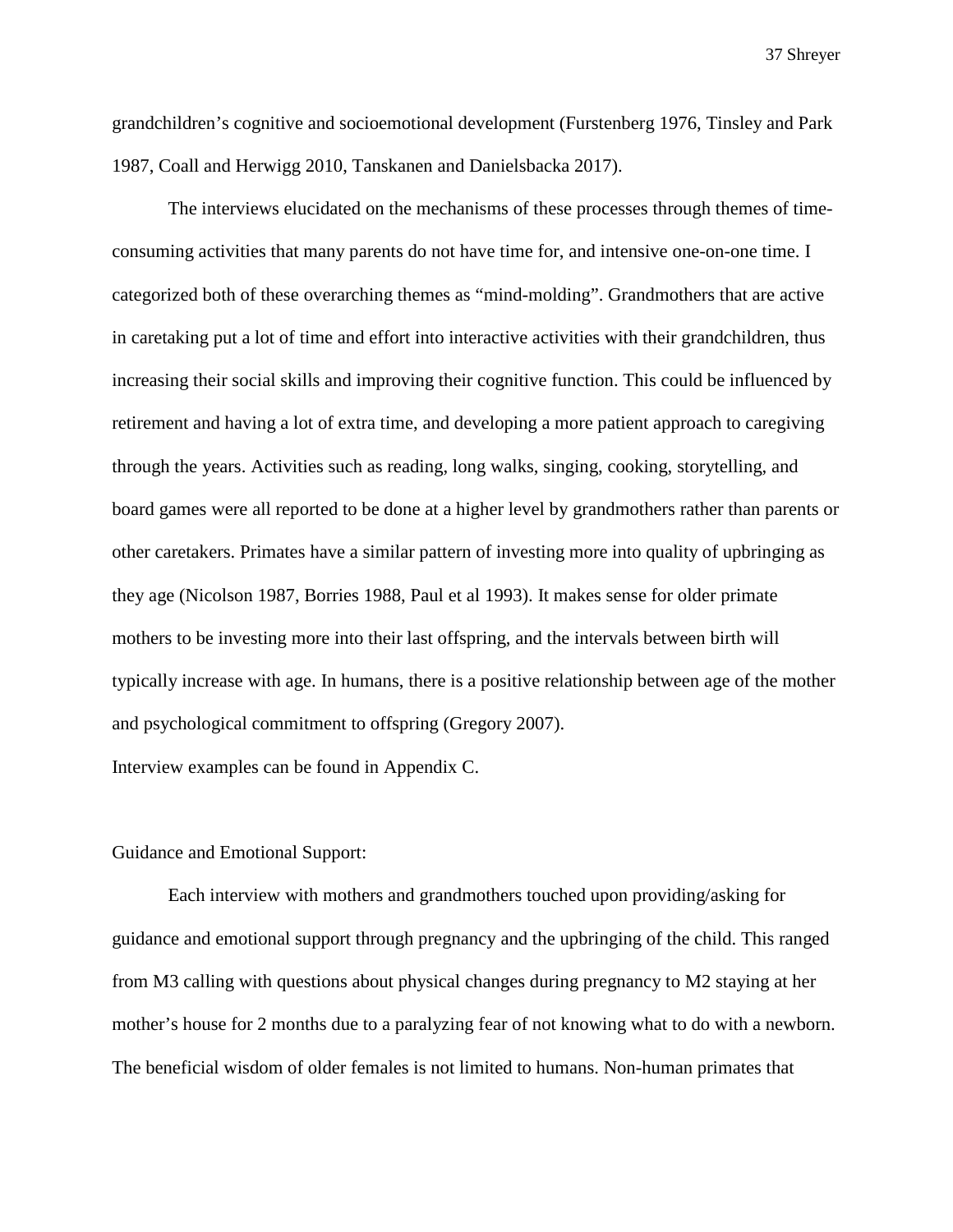practice female philopatry, such as baboons or macaques, reap the benefits of having matrilineal kin around. This is particularly important for first time mothers who have a lot to learn in order to become competent mothers (Cockburn 1996, Russell 2000, Ekan and Ericson 2006). Interview examples can be found in Appendix C.

#### The Grandmother Identity:

Throughout my interviews with grandmothers, we would often discuss what grandmotherhood means to them, how it became a part of their identity, and what that identity actually is. The following list is composed of themes that were touched upon the most by the 6 grandmothers. Examples from the interviews can be found in Appendix C.

#### *Continuity*

 The theme of continuity was central to most grandmothers as they attempted to describe to me *why* grandchildren were such a joy to them. As individuals get older, mortality becomes a more prevalent thought with declining health and the passing of one's own elders and friends. Grandmotherhood helps counteract the decrease in morale that often comes with old age and highlights the continuity of life.

#### *Centrality*

 Centrality was the extent to which grandmotherhood became the main identity of the woman. Four out of the six grandmothers interviewed saw themselves as first and foremost grandmothers, describing a shift in identity with the birth of their grandchild.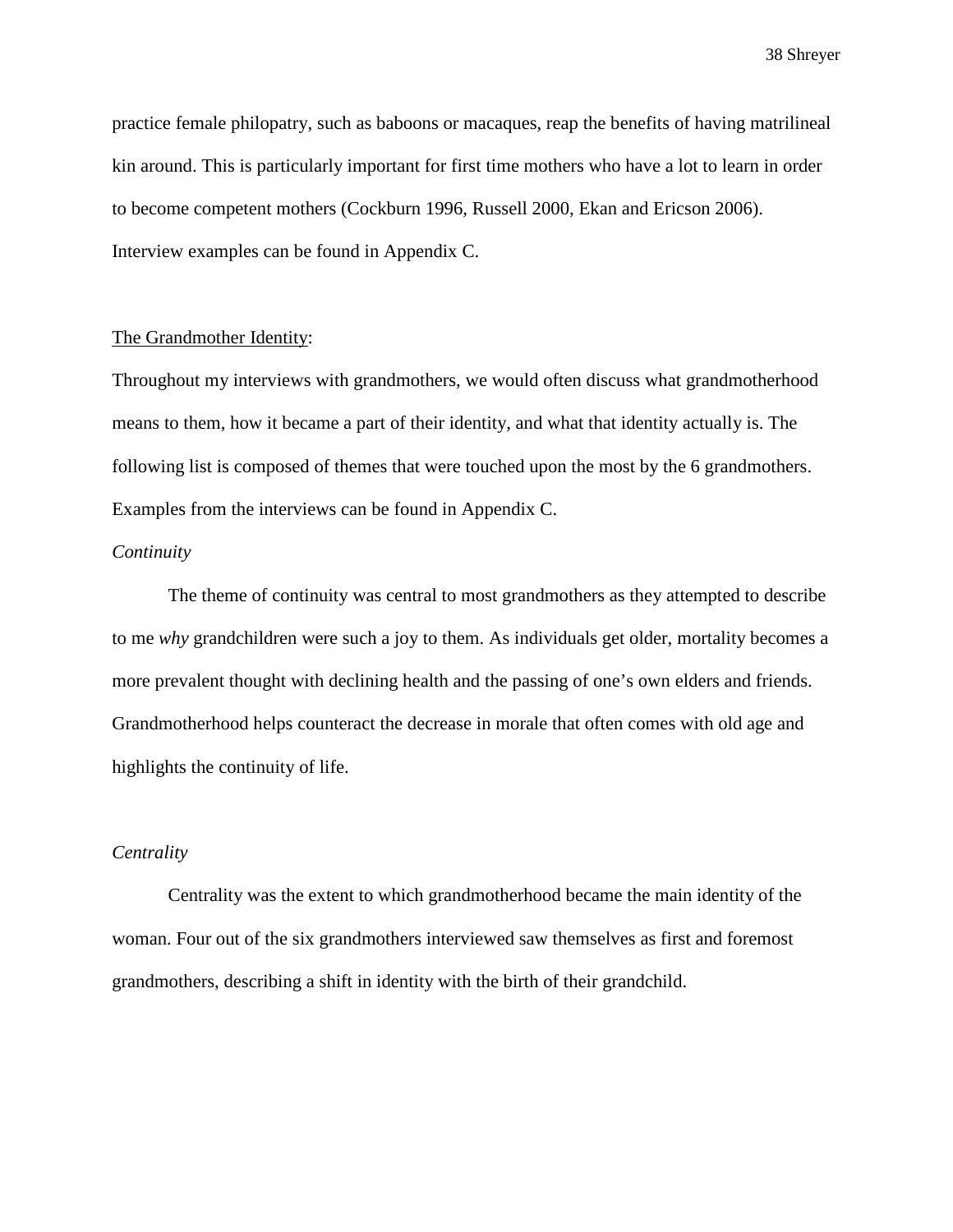#### *Cultural/Social Passing*

 The passing of cultural heritage seemed to strongly fall into a grandmother's responsibility. Three out of four mothers I interviewed expressed strong desire and encouragement for their mothers to pass family/cultural traditions to their grandchildren. 4 out of 6 grandmothers expressed passing their cultural heritage as something they deemed central to their identity as a grandmother. Activities that fostered cultural/social passing included: singing, reading, cooking, storytelling, and sharing life lessons.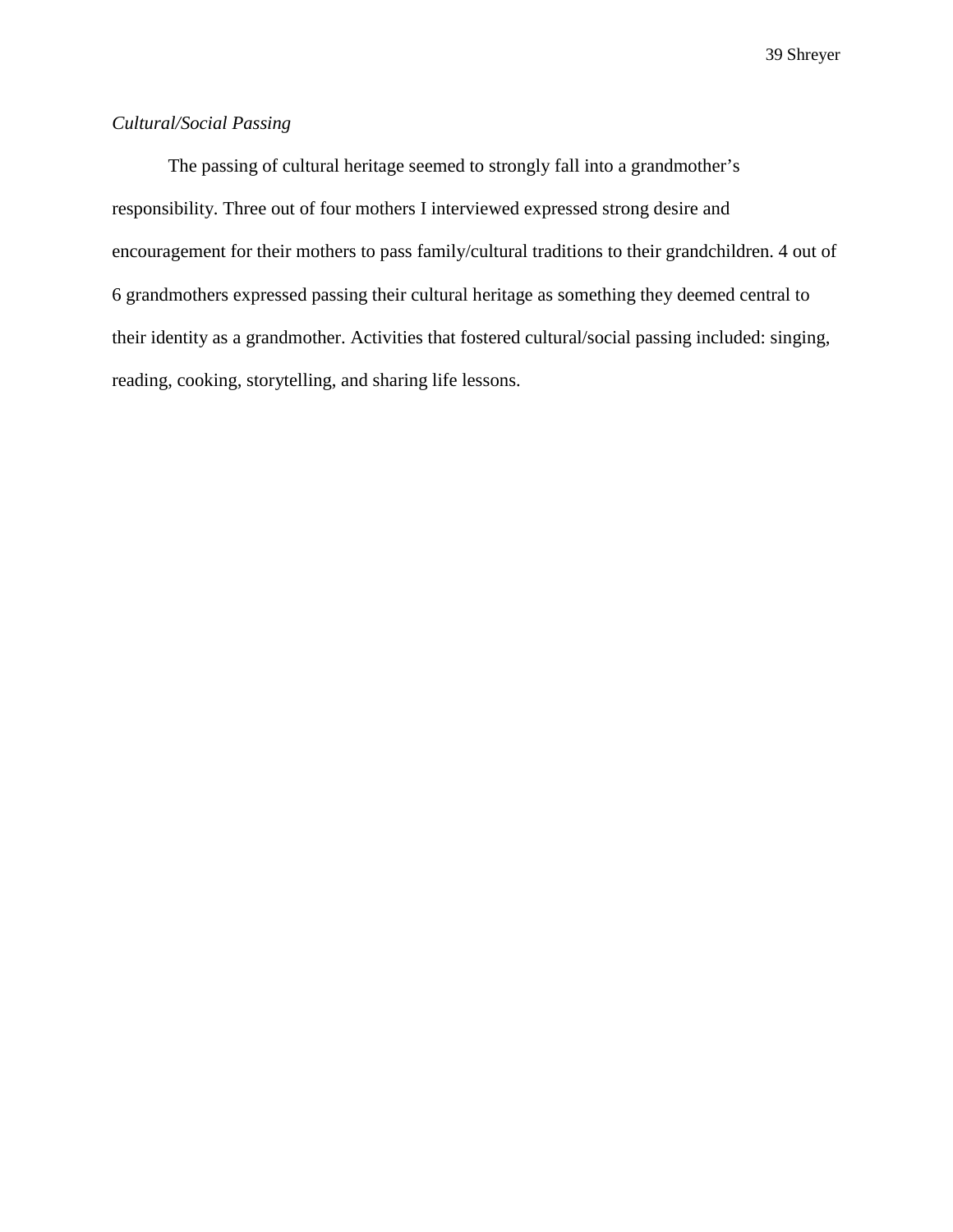#### **Discussion**

The results of my interviews are consistent with existing literature in that there are trends in grandmothering, but they are highly variable. Presence of grandmothers tends to make the most difference under conditions of risk— as step-in caretakers and as advice providers. In the absence of a father, maternal grandmothers seem to take on a role of a second parent. They also provide important guidance to young mothers that may contribute to lower infant mortality. All grandchildren reported resource contribution from their maternal grandmother, most through food and emotional support, but some through direct financial support. While my focus was on the benefits grandmothers may provide, it is not possible to blanket all grandmaternal influence as positive. C4 in particular comes to mind, as he remembers being babysat by his grandmother and having cultural conflicts with her— she would try to push religion on him, and he would resist. M1, whose mother is like a second parent to M1's son, reflects on conflicts with her mother about how her son is being raised and describes a power struggle between them.

Like all human relationships, relationships between grandmothers and their children and grandchildren can not be simplified to an all positive or all negative. As my interviews reflect, they are complex and guided by many cultural factors. The most important variable that impacted the strength of grandmaternal influence is location and family structure. Single unit families (mother, father, and children) that lived far away from grandmothers had less grandmaternal input. However, most of the grandmothers in this interview series mitigated low access to grandchildren by choosing to live close by, offering a lot of care, and moving in for some period of time to provide all of the childcare while in the house. While the maternal grandmothers with both sons and daughters expressed that they feel a lot more comfortable being present in their daughter's families, the paternal grandmother reflected on trying harder to be a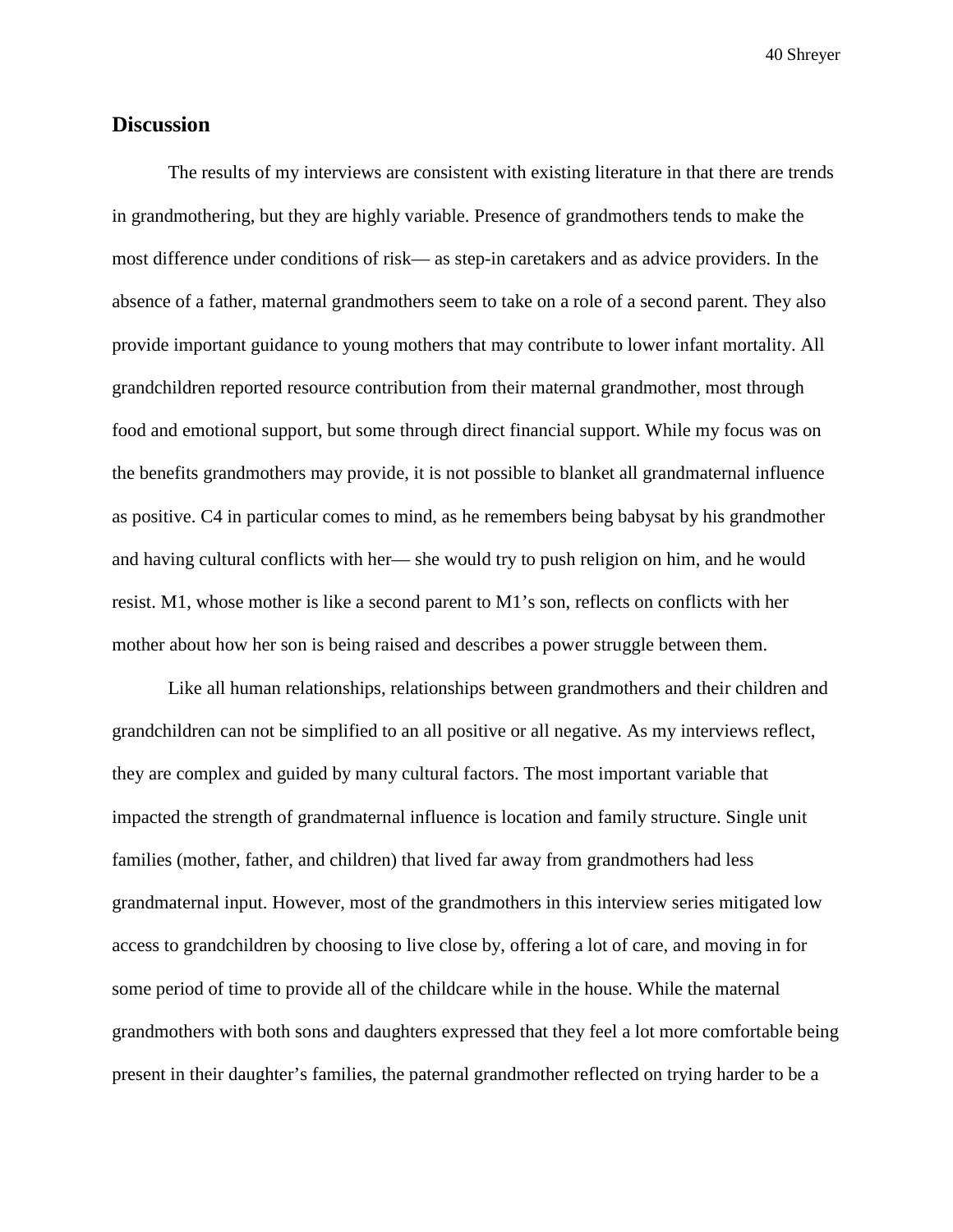part of her son's family to make up for the fact that she is a paternal grandmother. This level of self-awareness was an interesting insight into seeing how grandmothers control access to grandchildren and their perception of power over those grandchildren. The paternal grandmother and mother that only had sons both reflected on high levels of anxiety about losing touch with their children and grandchildren if they move away, which means they likely perceive a low level of security in their relationships.

The maternal grandmothers and mothers who had daughters, on the other hand, had no such anxiety. One of the maternal grandmothers lived in Florida, and came up with an arrangement in which she lives a quarter of the year with her daughter and her child. Mothers with daughters discussed a close relationship with their daughter and confidence that when they become a grandmother, they will be helping raise the grandchildren and playing an active role in their daughter's family life. These anxieties may not reflect realistic future scenarios, but rather cultural ideas of a stronger bond between a mother and a daughter rather than mothers and sons, which elevates the anxieties of paternal grandmothers.

Overall, while the interviews confirmed trends seen in previous literature, a larger study sample is needed to explore grandmothering in our society. For example, little research has been done on grandmothering in different economic strata. However, a few of my interviewees (a mother and two grandchildren) mentioned a grandmother that did not play a role in their lives at all because the grandmother was wealthy. Intuitively, it makes sense that families that can not afford the extra help will have to rely more closely on kin. However, it would be interesting to explore if/why wealthy grandmothers do not contribute as much emotionally to their grandchildren. Additional intersectional identities of race, ethnicity, and age would also be important to consider.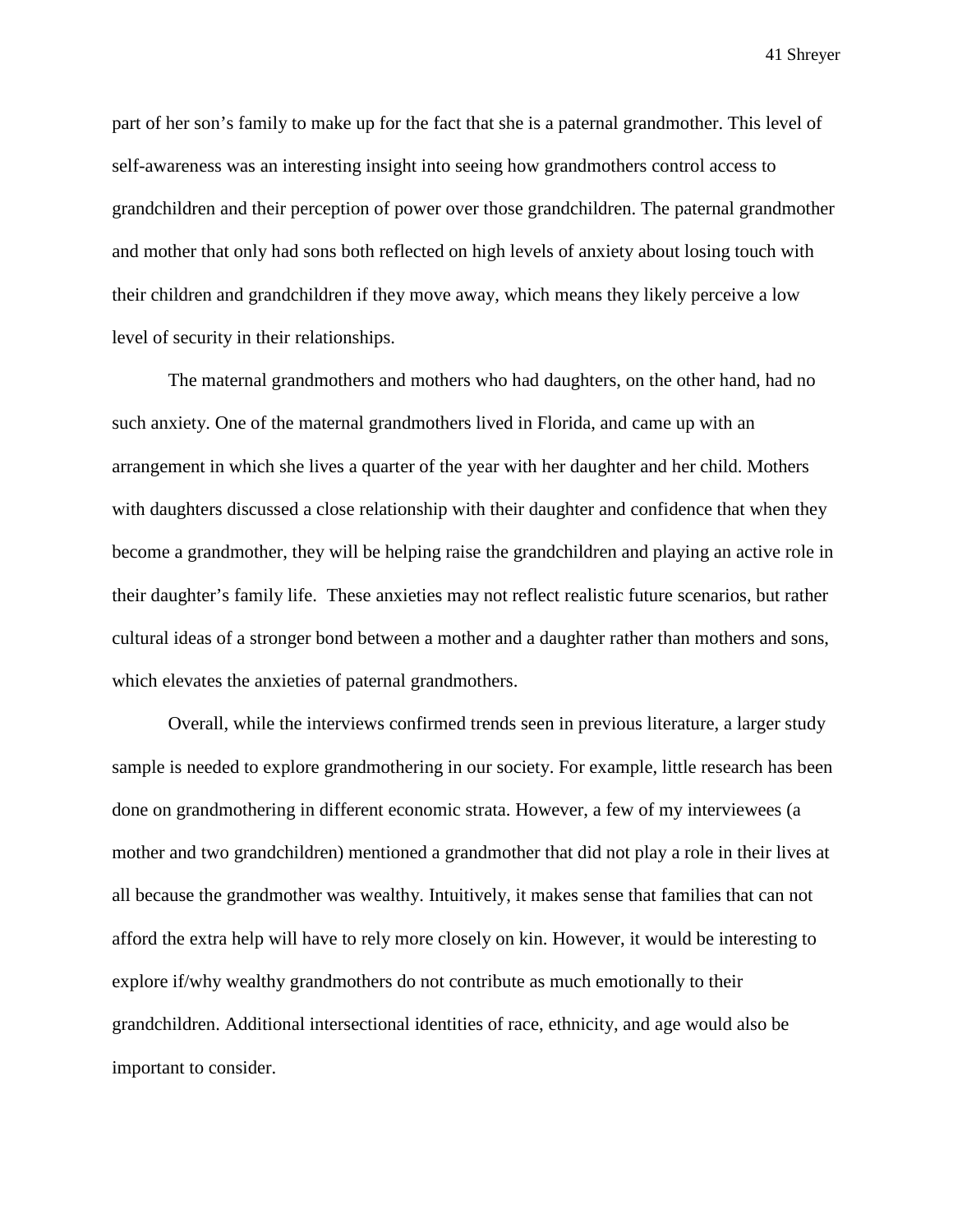It is evident from current research and my interviews that grandmothers are still playing an important role in the continuation of their lineage as allomothers. Therefore, the Grandmother Hypothesis remains a relevant path of research. It can help us better understand many aspects of human lives— intergenerational passing of cultural knowledge and if cultural loss is speeding up due to low frequency of intergenerational families; the roles of grandmothers in shaping child rearing and development through encouragement or discouragement of practices such as breastfeeding or swaddling; and the roles of grandmothers in decreasing infant mortality and thus decreasing population growth. There are many contemporary implications of the grandmother hypothesis because its assumptions are so broad in nature— it is more of an umbrella theory now. Taking the assumptions of the grandmother hypothesis allows scientists to explore many implications of it, from paternal/maternal differences to the roles of intergenerational families, and the impacts of cultural variation.

The Grandmother Hypothesis emerged at a time when the focus of reproductive ecology and evolution studies in general was on men, because the studies were largely done by men. The frame of selection and human adaptation was pointed towards sexual selection— as in, human female biology is the way it is because men selected for the traits that they preferred in mates. This largely took away the role of women in human evolution. More recent studies show that women, too, had control over sexual selection and the shaping of their lineage. Grandmother Hypothesis is important because not only does it shift control from men to women, but it focuses on older women in particular, who were often rendered voiceless in evolutionary studies due to their inability to reproduce.

However, this thesis does not address the problematic associations of the Grandmother Hypothesis. A facet of these studies that is important to note is the implications of suggesting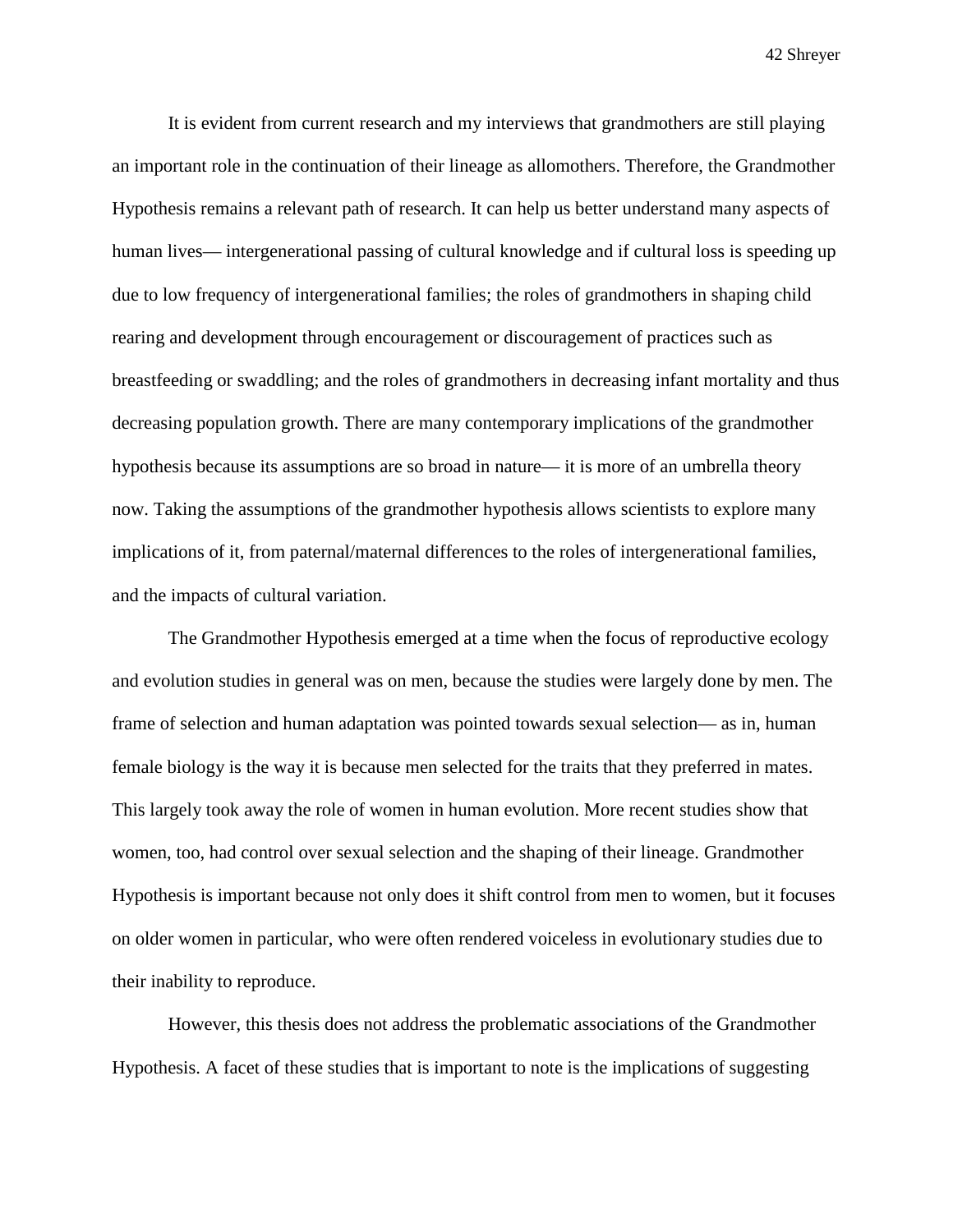that grandmothers are important to the preservation and success of the human lineage. In a way, the Grandmother Hypothesis reinforces biological determinism by suggesting that older women exist because they engage in childcare. Anthropologists need to be aware how they frame their research as to not be seen as arguing that women are born to be nurturing caretakers. This is especially important today as women are gaining more and more access to the work field and choosing to forego motherhood. Similarly, grandmothers may choose to refrain from being active in their grandchildren's lives and participate in leadership positions or various projects instead. The concepts of "femininity" and "womanhood", often so narrowly defined in terms of evolutionary biology, are complex and dynamic ideas that will often change with time and throughout different cultures. There is a need to continue trying to reconcile evolutionary perspectives that focus on reproduction with understanding power dynamics that surround women's issues. Although biology has determined many traits in humans and has enabled culture, culture has been able to mitigate biology and impact the trajectory of human evolution. Both culture and biology were likely responsible for the emergence of an elongated postmenopausal lifespan that made grandmothering possible. At these early stages of human evolution (around the time of *Homo erectus*), small populations were most likely egalitarian and matrilineal (women stayed around their kin, and men migrated out resulting in a well balanced gene pool). This environment kept mothers and daughters close, which gave the opportunity for maternal grandmothering to arise. Land ownership and the agricultural revolution likely reorganized human kin systems making way for patriarchy.

While the Grandmother Hypothesis can be interpreted as seeing early grandmothers as specifically subsistence helpers, they help in many other ways. The interviews in this thesis provide a glimpse into the variation of grandmotherhood— coaching their daughters through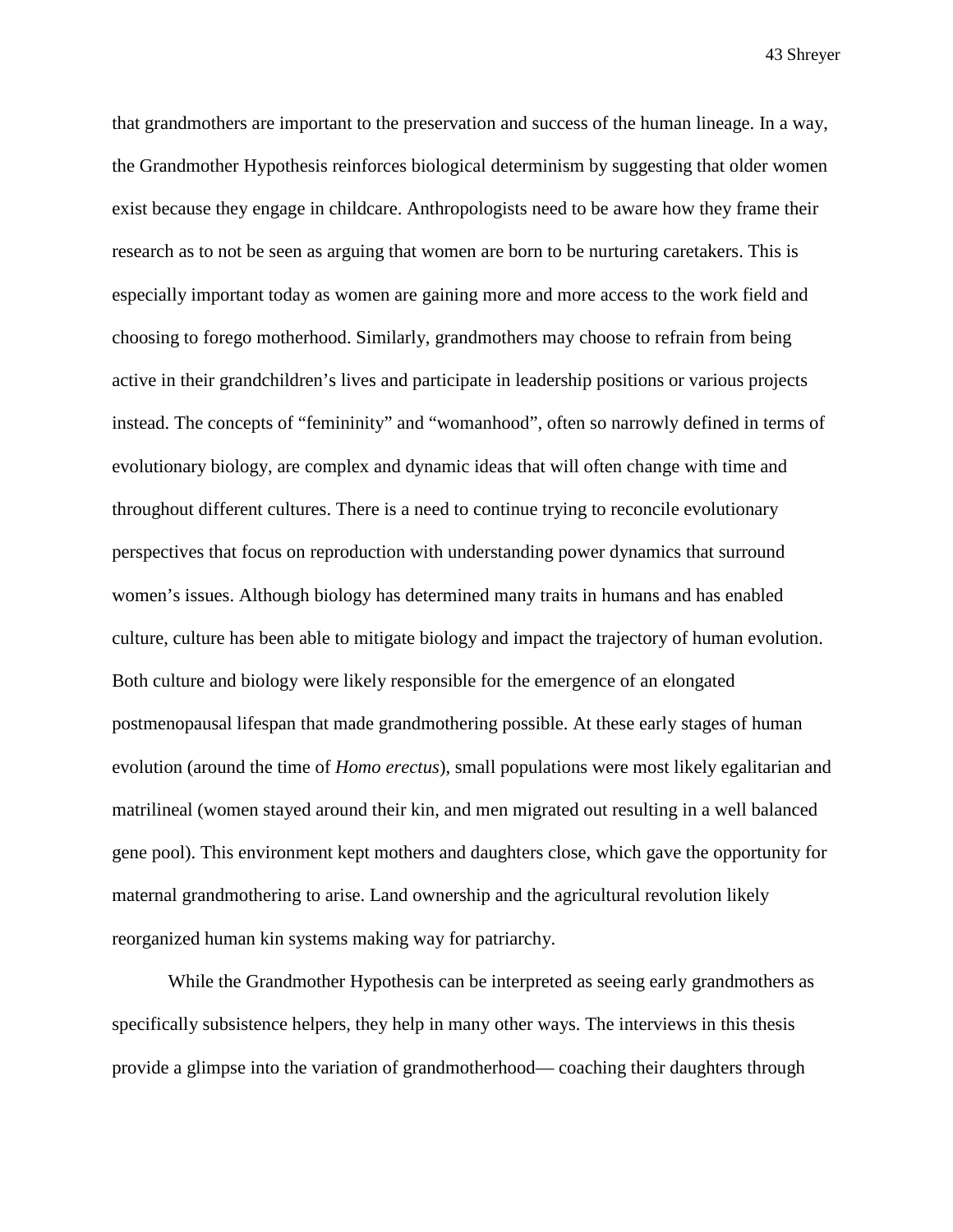pregnancy and breastfeeding, passing on their mom's wisdom, and influencing their grandchildren to read and play more. Today, we live in a complex world with much variation in kin systems and social structures. Understanding the variation and fluidity in femininity and womanhood enriches our understanding of grandmotherhood. Grandmotherhood should not be viewed as a necessary nor a static social expectation. However, studying the evolutionary foundation of grandmothering is still significant. While we may live modern lives, our bodies are products of evolutionary biological processes. We retain adaptations that were beneficial thousands of years ago. For example, understanding the hormonal response in grandmothers to caretaking has implications on elder health and well-being since long term exposure to certain hormones have specific effects on the body. It is vital to not impose grandmotherhood as the only way for women to find meaning in the postmenopausal stages of their lives, because people find meaning in different ways. Many women choose to not have children, or forego grandmother activities in lieu of other opportunities. Research under the Grandmother Hypothesis needs to continue contributing to the evolutionary importance of grandmothers and figuring out what those findings mean for the modern woman, support their life choices, and ensure a happy and healthy aging process.

Power dynamics are especially important in understanding human biocultural evolution. Human evolution studies have long been plagued by androcentric assumptions and absence of research into women's roles. This research into grandmotherhood demands a rare but necessary discourse on biases and cultural assumptions that shape evaluation of postmenopausal women. Often, women's evolutionary impact as nurturers is discussed in terms of reproductive fitness. However, this framework disregards women's accomplishments as providers, creators of language, story tellers, inventors, and artists. While this perspective maintains the importance of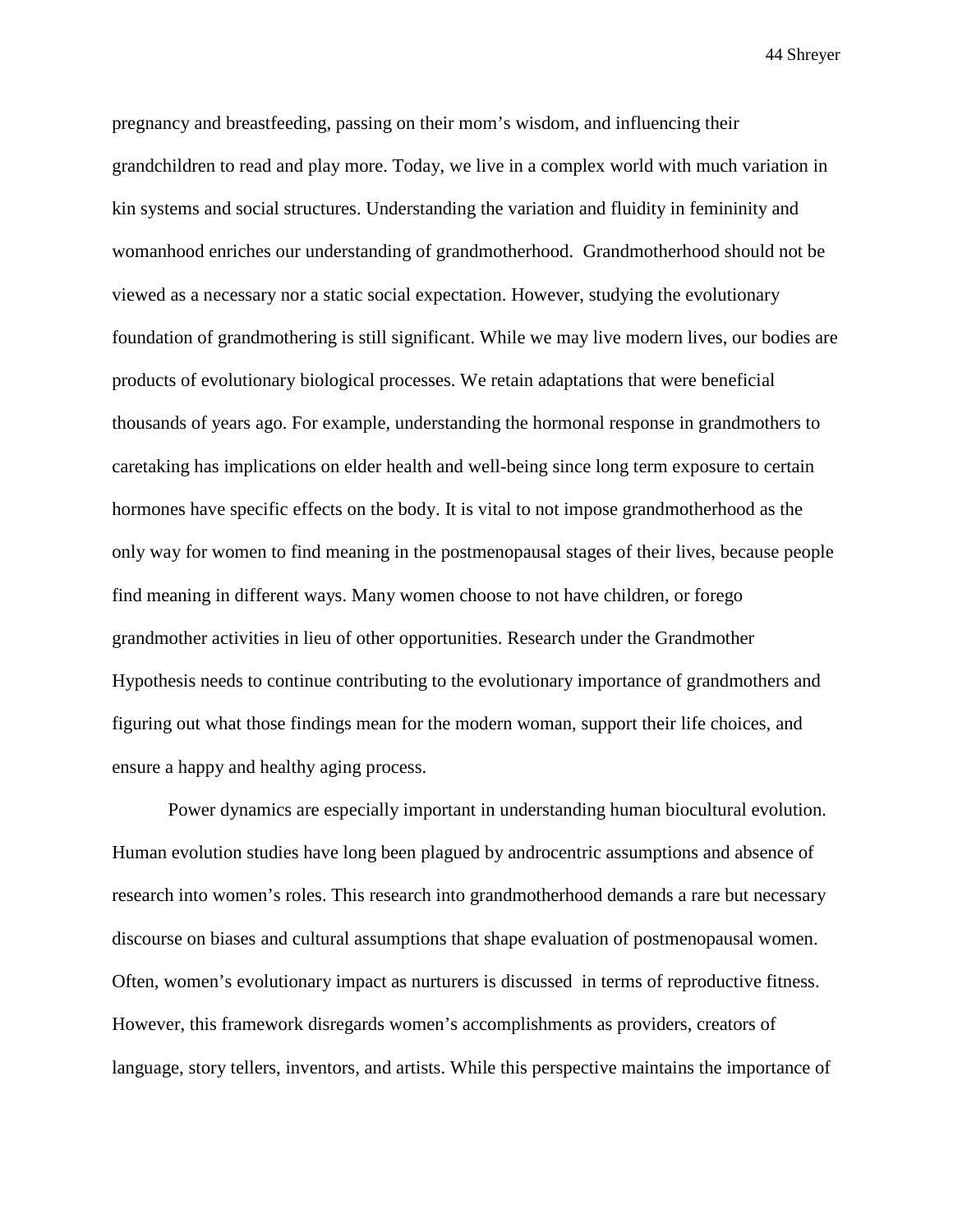understanding human biology, biological essentialism can reinforce that caretaking is the ultimate woman's role. While this thesis did not address the cultural implications of this work, it is necessary to emphasize that science itself is not pure, and even the questions we ask are often tainted by cultural biases. As the research on grandmothers expands, we must aim to not only explore the biological perspectives of grandmothers, but their feelings and self-evaluations within a context of a patriarchal, binary, hegemonic society as well as expand and re-evaluate past evidence that this hypothesis uses as its fundamentals.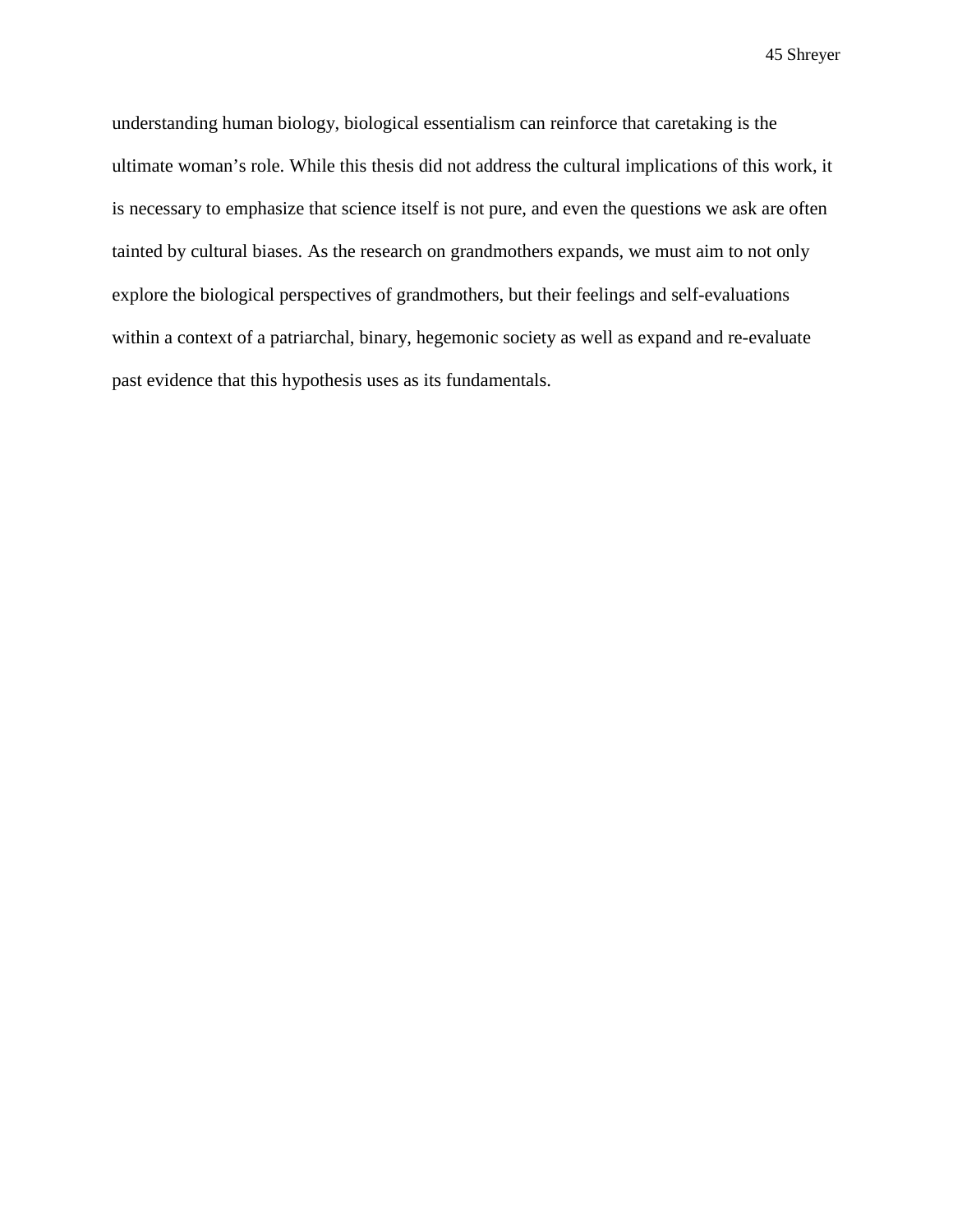### **Appendix A.**

#### **Question Guide**

For Grandchildren:

Were your grandmothers involved in your life while you were growing up? Are they still involved? Do you have siblings? Were your grandmothers involved in their lives as well?

For Mothers:

How many kids do you have? What are their ages?

Was your mother around when you started your family? Was she around and involved with your family and in what ways?

What about your partner's mother? Was she around and involved with your family and in what ways?

When you were growing up, was either or both your grandmothers involved with your family? What kind of a grandmother do you envision yourself to be?

For Grandmothers:

How many children and grandchildren do you have? As a grandmother, how have you been involved in their lives? How does this compare to your experience with your own grandmother? Was your own mother involved when you began to have children? How do you view the changing roles of grandmothers in our society?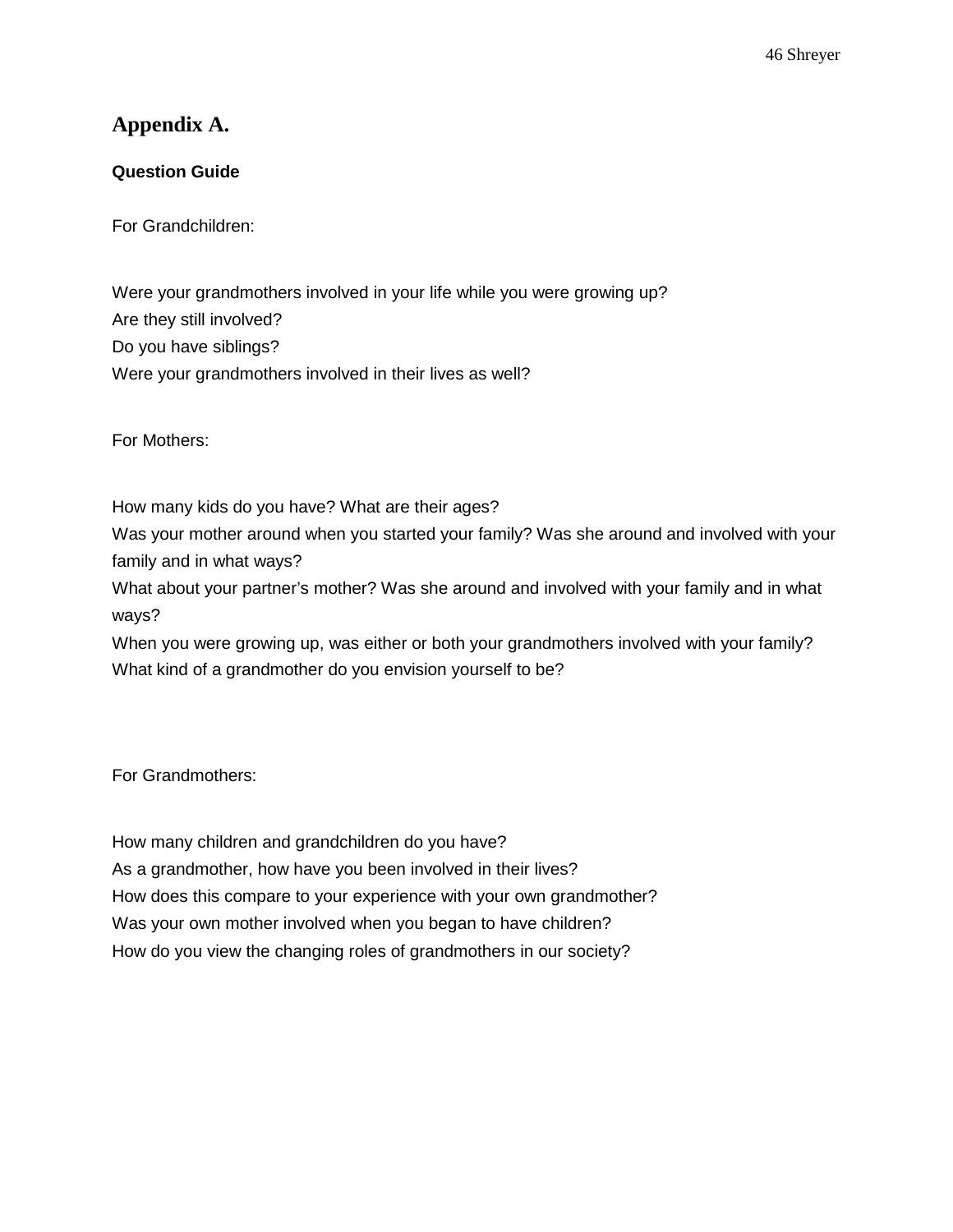## **Appendix B.**

#### **Bridgewater State University Informed Consent Document**

**Title of Research**: Female Longevity and the Importance of Grandmothers **Researchers**: Sofiya Shreyer, Anthropology, 857-869-0704 **Research Advisor**: Dr Ellen Ingmanson, Anthropology, eingmanson@bridgew.edu

You are being asked to participate in a project conducted through Bridgewater State University. The University requires that you give your signed agreement to participate in this project. The investigator will explain to you in detail the purpose of the project, the procedures to be used, and the potential benefits and possible risks of participation. You may ask him/her any questions you have to help you understand the project. A basic explanation of the project is written below. Please read this explanation and discuss with the researcher any questions you may have. If you then decide to participate in the project, please sign on the bottom of this form in the presence of the person who explained the project to you. You should be given a copy of this form to keep. If you would like to know the results of the study upon it's completion, please let the interviewer know.

- 1. **Nature and purpose of the Project:** The purpose of this study is to explore the role of grandmothers in our society.
- 2. **Explanation of the Procedures:** You will be asked to dedicate a maximum of an hour of your time for an in-depth interview regarding the role of grandmothering in your life.
- 3. **Discomfort and Risks:** There are no anticipated discomforts or risks. If you wish to stop the interview you may do so at any time.
- 4. **Benefits:** This study is important to science and society because not a lot of research has been done on grandmothering, meanwhile it remains a very important behavior in humans and a very influential part of our lives.
- 5. **Confidentiality:** Your information will be kept safe by never identifying your full name with the notes, data sets, or recordings. After transcription, the recordings will be deleted.

**Refusal/Withdrawal**: Refusal to participate in this study will have no effect on any future services you may be entitled to from the University. Anyone who agrees to participate in this study is free to withdraw from the study at any time without penalty.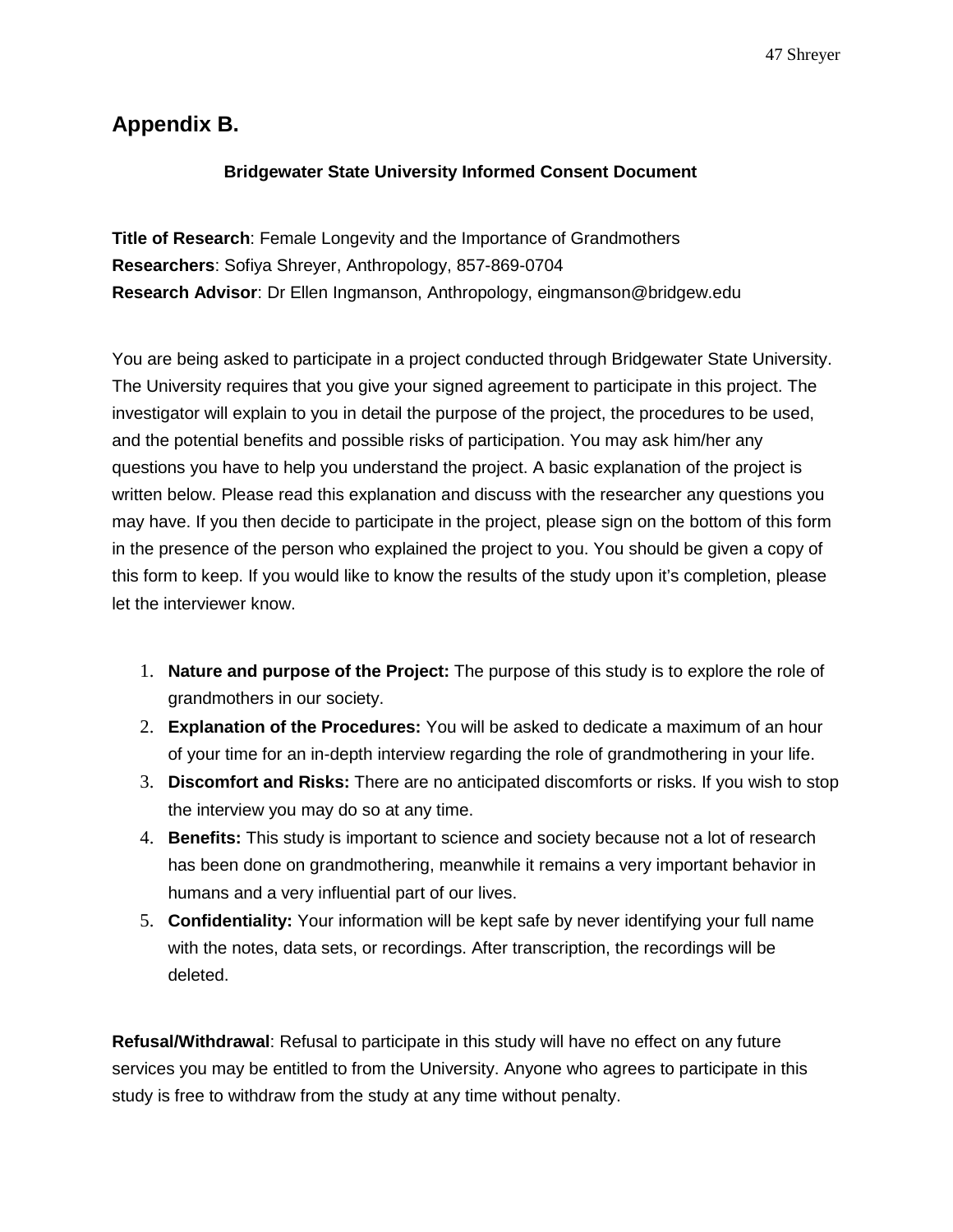By signing below I am indicating that I understand that it is not possible to identify all potential risks in a research protocol, and I believe that reasonable safeguards have been taken to minimize both the known and potential but unknown risks.

#### **Participant Signature** Date **Date**

Witness/Interviewer Signature **Date** Date

Any questions regarding the conduct of the project, questions pertaining to your rights as a research subject, or research related to injury, should be brought to the attention of the IRB Administrator at (508) 531-1242.

Any questions about the conduct of this research project should be brought to the attention of the principal investigator: Dr Ellen Ingmanson at eingmanson@bridgew.edu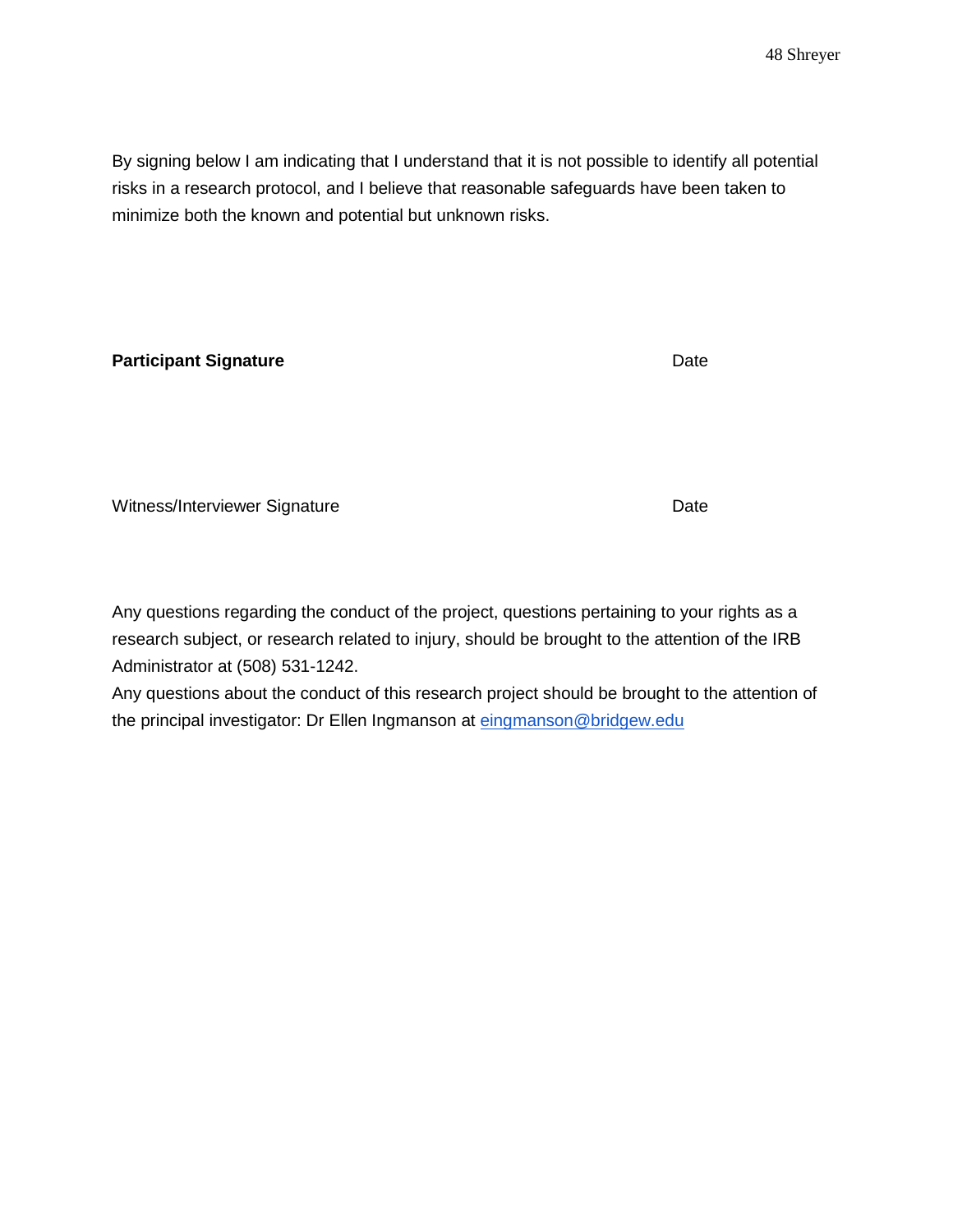### **Appendix C.**

Interview Examples for Intermittent and Constant Grandmaternal Alloparenting

- 1) Step-In/Insurance
- M4's first child was born when she was in college, and her mother, (G6) provided
	- extensive support until graduation. Later in life, M4 suddenly lost her husband and went through an emotionally and financially difficult time. Her mother stepped in and completely took care of the child until M4 was back on her feet.
- G3 took on the role of a second parent when her daughter became a single mother right after graduating college. She lives with her daughter and they are raising the grandchild together.
- C4's grandmother's house was a daycare for her 9 grandchildren and was often a safehouse from parental conflicts. When one of her grandchildren was kicked out of his house, the grandmother provided food and shelter for years until he was able to get on his feet.
- G4 became the primary caretaker for her granddaughter after her son lost custody of his children. She has raised her as her own daughter and has done everything in her power to provide for her.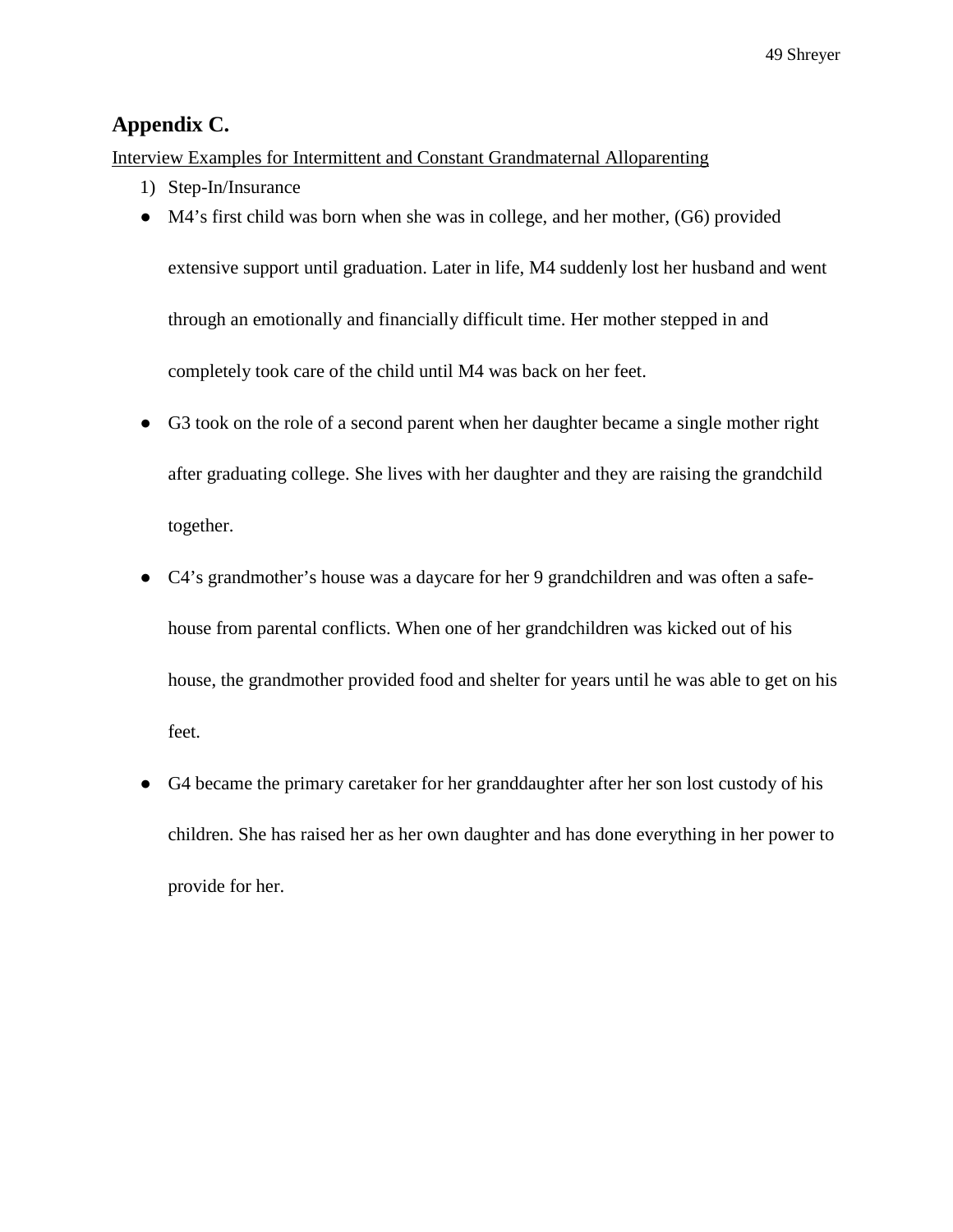#### 2) Babysitting/Daycare

2 of the grandmothers (G1 and G2) interviewed were occasional babysitters when needed to relieve the parents for appointments, an evening away, or for vacation. 4 of the grandmothers (G3, G4, G5, G6) interviewed provided near constant care for an extended period of time as the grandchildren were growing up. 2 out of the mothers (M1 and M4) interviewed reported their mother being the second primary caretaker for their child/children. All 4 of the mothers interviewed reported being wary of trusting anyone but their mothers to watch their children. Mind-Molding Interview Examples:

- G5: When G5 spends time with her toddler granddaughter, it is non-interrupted quality time during which they do a variety of activities together including singing, reading, and walking. G5 tells me, *"It's just me and her one-on-one you know… we do everything together… A. is a young mother and J. is a young father so they are still working and trying to make do with raising the child and doing work just like I had, so they don't have the time to really give their whole selves to her…"*
- C1: When C1 was growing up, her grandmother was retired and C1 spent a lot more time with her than her working mother. C1 remembers: *"Oh wow.. The adventures my grandma and I used to have! She would take me all over the place.. Museums, concerts, whenever there was something new and cool going on in town, we were there. She taught me so many things. Our experiences together really enriched my childhood.. I was never*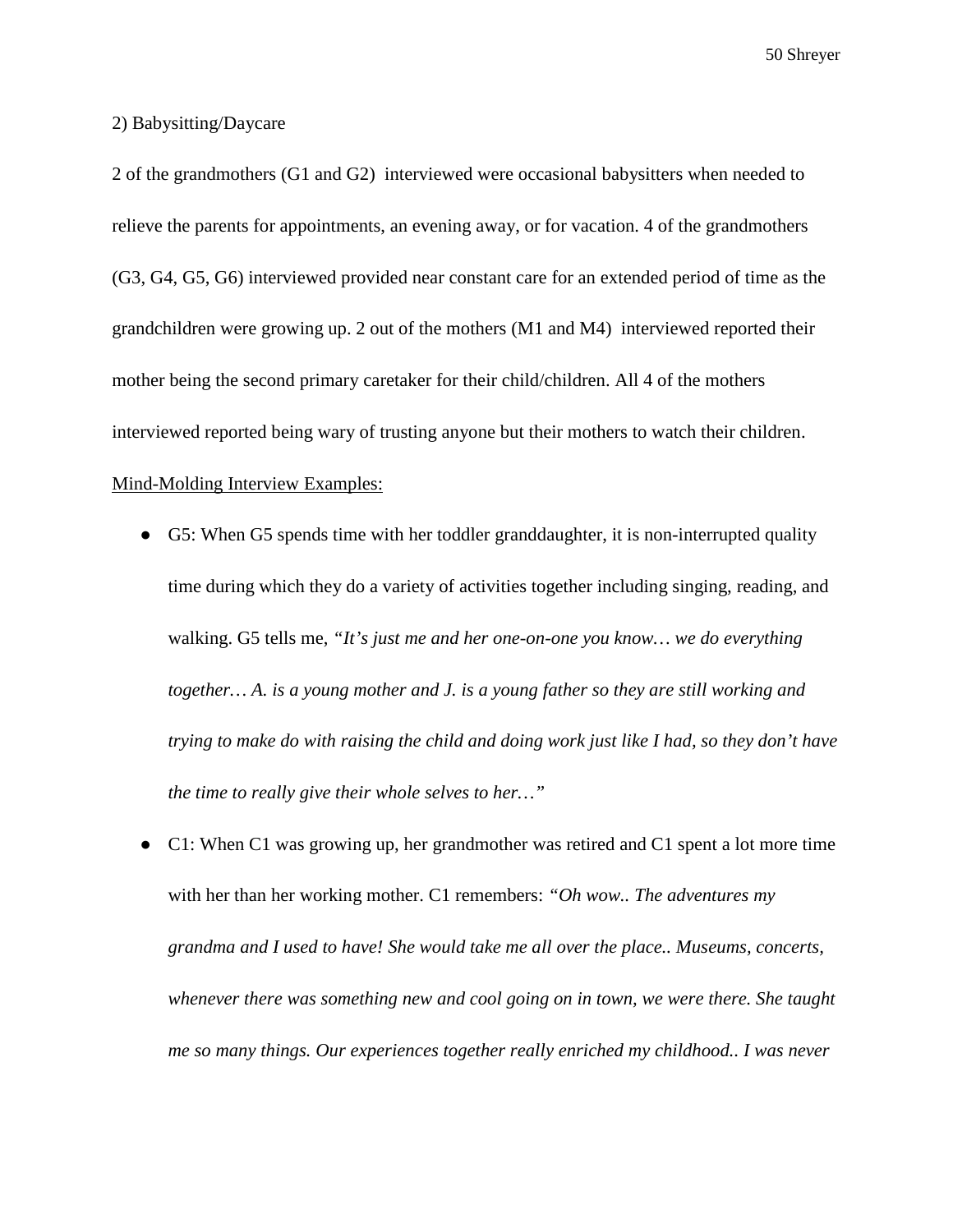*in front of the tv. I'm a better person today because of it. I understand things. I want to be and stay involved and active. I have her to thank for that."*

- C3: *"I'm still close with her, but when I was a little kid I was like, very close to her. When I didn't live with her and I would sleepover I would cry when my dad came and picked me up like I didn't want to leave her. And when she would come to my house I would be like no you can't leave!.. We were inseparable. She just paid so much attention to me. Everyone else was so hectic and life sucked and I was stressed out all the time even as a kid, but her undivided attention really helped me get through it."*
- C5: "I distinctly remember her trying to teach me how to walk... It took a while I didn't *walk for a long time. She used this giant teddy bear to try and coax me from one place to another… She read to me. I speak Russian today just because she spent so much time reading and watching old Soviet cartoons with me.*
- G2: "I just sit down and play with her for a while, whatever she wants to do. At this point *she's playing with everything. Blocks, books, she's got the walkie toys. She has her own little room, you just sit down and you play with her and you tell her stories. She looks at you, she's repeating words…You can see the mind is awakening and it's awesome."*
- M3: *"They have fun together. It was her idea to go to the local library so they go to the library together… and she really helps me push her to the next stage so she helped her to start crawling.."*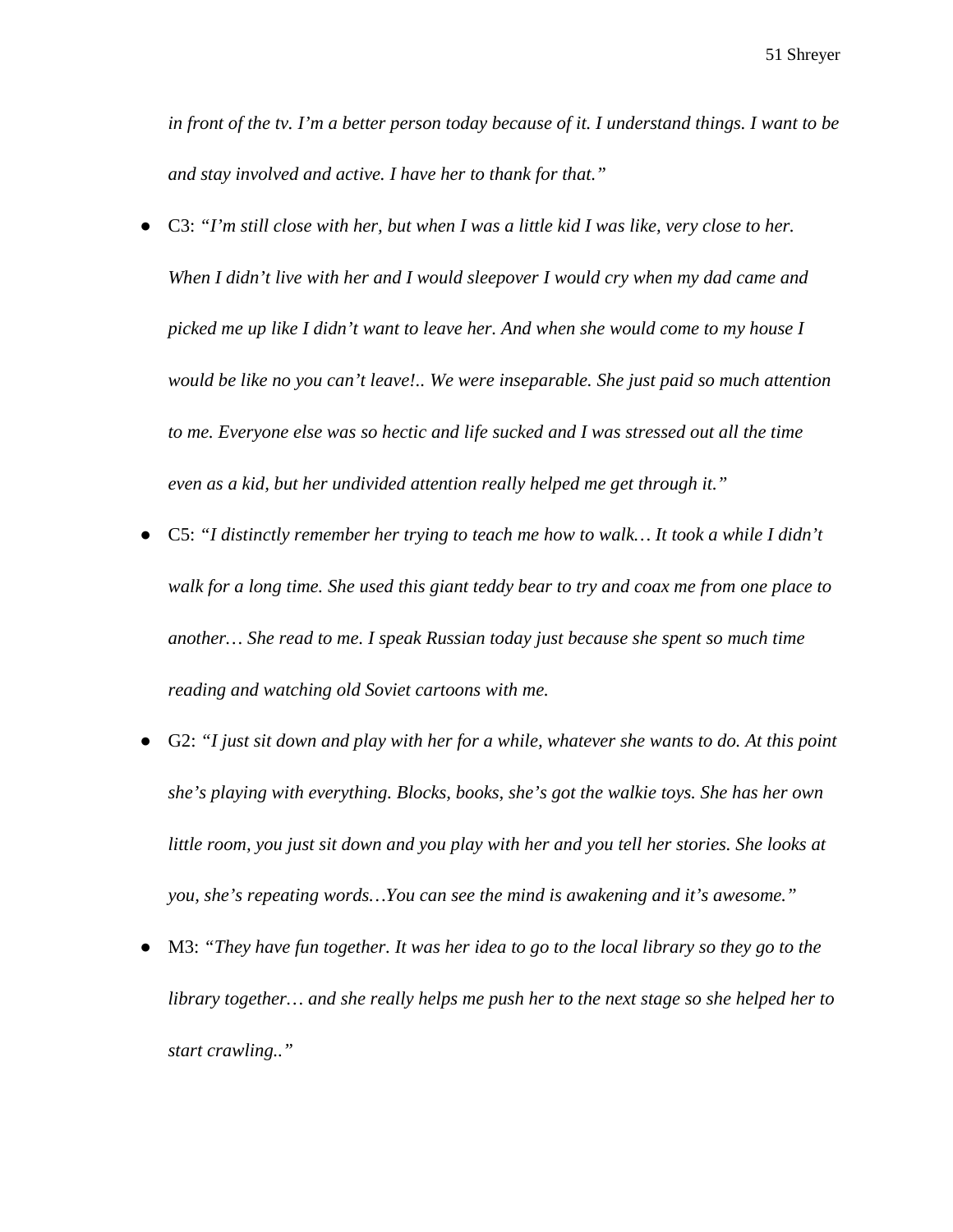When C5 was younger, she had a lot of health problems. Her mom was busy working, so whenever she had a flare up or didn't feel good, her grandmother would take care of her. According to C5, *"I refused to be home with my mom when I was sick.. She would just yell at me when I wouldn't take my meds and she was tired from work. My grandma would lay in bed with me all day, she was just so caring and nurturing.. I would feel better quicker because of the time she dedicated to me."*

#### Guidance and Emotional Support Interview Examples:

- G2: "(My daughter) had a lot of questions about what she was going through physically. *You can read all the books you want but still not really know when it comes.. I kept telling her, don't read too much because everyone is different, So she would say, is this normal? Did you go through this? I said, you don't have to do what I did but here's what*  worked for me... They want advice. They want to know what is normal and what is not *and what they should be doing."*
- M2: "When I first came out of the hospital after giving birth to T., I lived with my mother *in Scituate. My husband and I both did. For the first couple of months we did that.. I didn't want to go home with my first child I was scared. And, I just wanted to be around my mother."*
- G1's daughter in law was a young mother and G1 stepped in often to make sure the child is safe in their house: *"I went over their house one day and the toaster cord is hanging*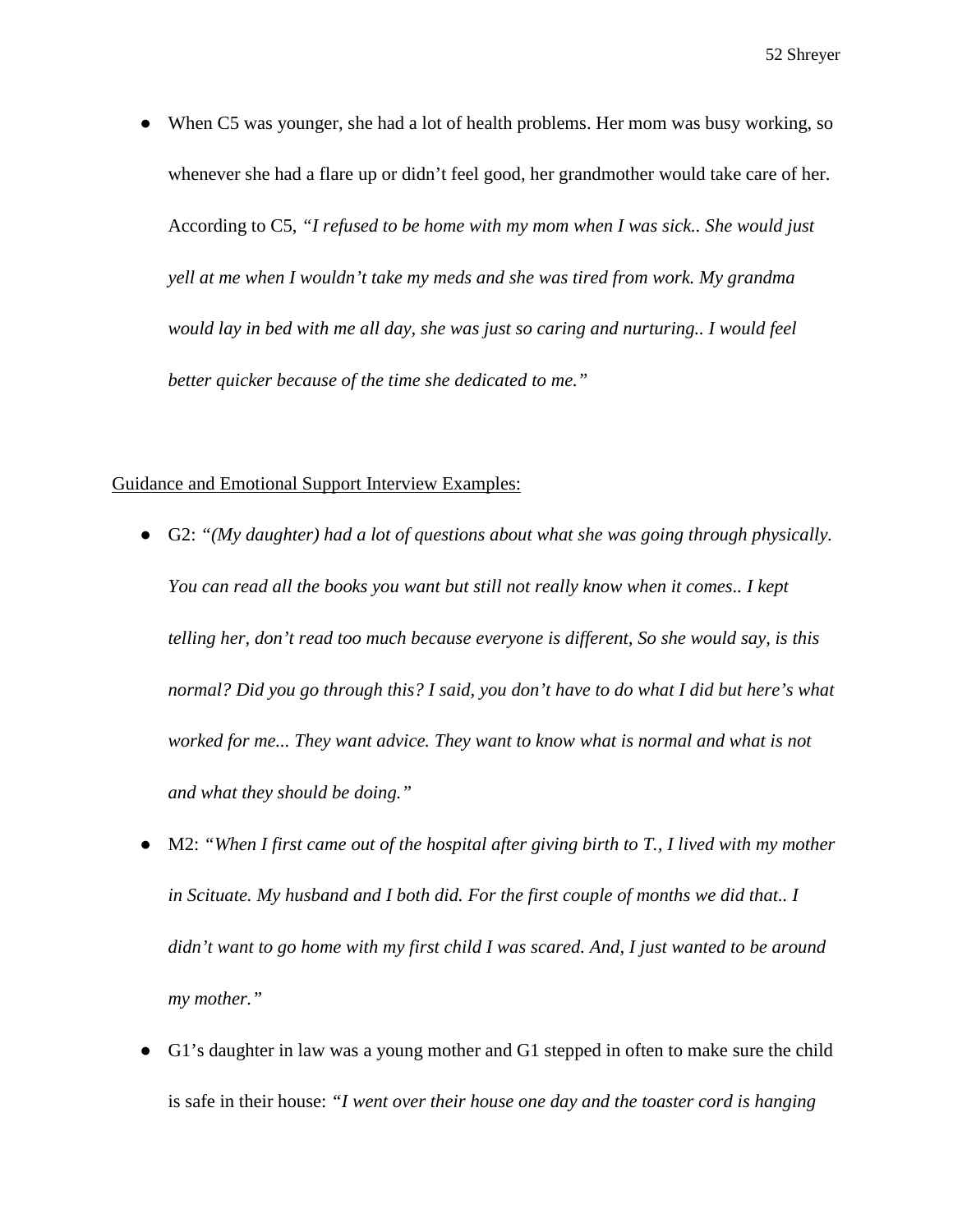down... I mean when he was just a baby she put him on the table and he fell off on the *floor and I did step in then. I said, once he starts wiggling and moving around you can't do that! I don't think A., thinks I'm her mother, but I think we're pretty close and she confides in me a lot, asks me a lot of questions."*

#### The Grandmother Identity Interview Examples

- 1) Continuity
- G5 lost her husband and soon after retired, was going through an emotionally difficult time. Her granddaughter gave her a new, meaningful role and responsibility.
- G2's daughter found out she was pregnant the same day her grandfather died. G2 recalls *"…it was a sad time for all of us. My daughter and my son were all very close to my*  father as well. We were all kind of a close family and to lose dad, that was a tough time. *And so she brought a lot of happiness into the family. She was a blessing and it just shows you that life goes on."*
- G1 also discussed the change in her family with the birth of her grandson: *"I love family and I felt like our family was just a boring bunch of old people, all adults. Now you have a baby and everyone is alive again…he brought back joy to our staggering holidays and family get togethers. And now you have this little kid and he just lights up the room when he comes in and you know everybody loves him!"*
- G6 was going through a difficult divorce when her grandchild was born, and recalls an emotionally difficult time accepting growing old: "*You know, in my family, beauty and*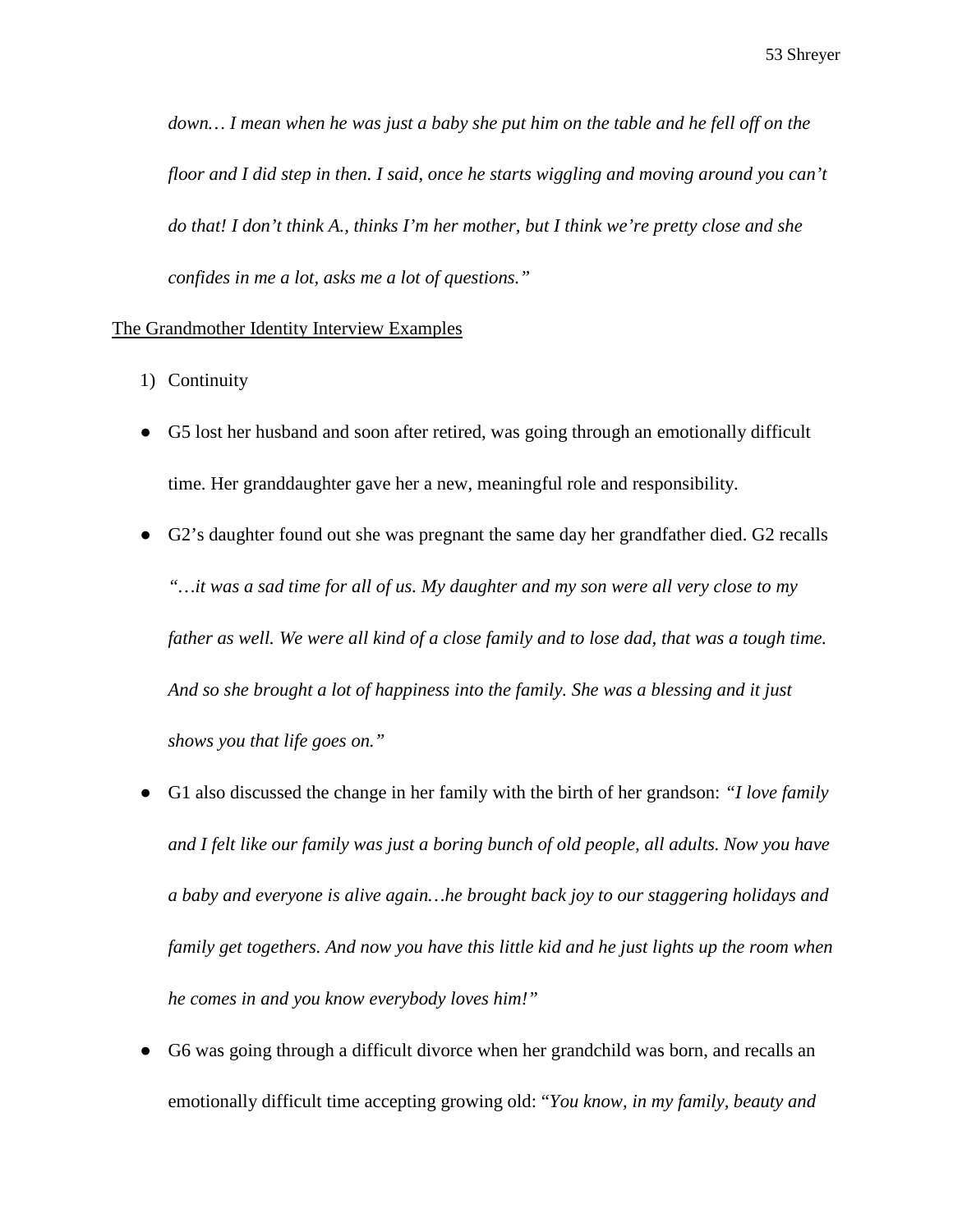*youth was everything… I hated myself when I saw the wrinkles, the saggy skin.. My husband didn't love me anymore. But I would look at my granddaughter and none of that would matter anymore. She helped me heal*."

2) Centrality

- G6: "I don't remember what I was like not being a grandmother"
- G3: *"Everyone always said… it's so special being a grandma and I always thought that they're just overreacting, I thought… I already had kids, it won't be too different. But then my grandson was born and I understood what they're talking about. It's way different… I became calling myself grandma as soon as he was born. I didn't think he would change who I was, my identity, but he did."*
- 3) Cultural/Social Passing
	- G2*: "I feel a responsibility to my granddaughter… To teach her, to play with her, to show her right from wrong, to say no, to set her limits.. It's not just mom and dad, she has got to learn it from other sources."*
	- G6: *"It was the most important thing to me to teach her to appreciate life… To see the beauty in life, to foster curiosity for life in her. I knew if she had that, she could do anything, she would be unstoppable. And that she is."*
	- M3: "I feel like thats where I really learned to identify as a cultural Jew, I didn't get it *from my dad as much so what foods to eat, what things to order, arts, history, aesthetics, appreciation I got all that from my grandmother. So I would love for S. to get all that*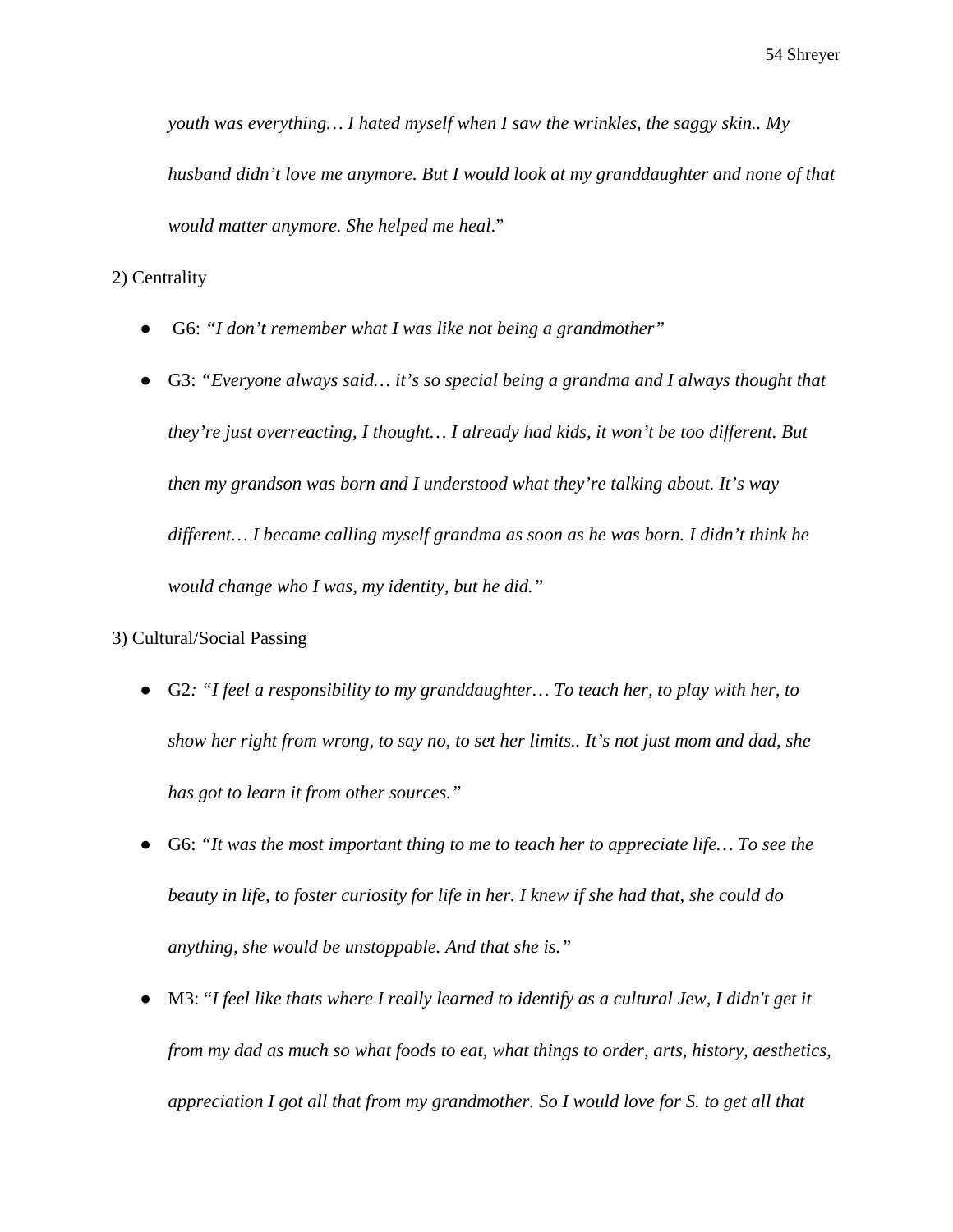*from her grandmother. But she could have a combination of my appreciation for the Caribbean and my mothers experience being a Caribbean person and that would be great. You know S. is mixed race, I'm mixed race, it's going to be great for her to build that confidence, to build what that means for her, especially when I imagine she's going to grow up looking white and people will identify her as white. So, that's going to be important. Culture is the transmission of value, so as much of that she can get. To feel like she belongs in multiple parts of the world and to feel like she can go anywhere in the world because she belongs you know. I would like her to speak Patsoi, its not going to happen for me. Anything so that we can be Carribean together through her."*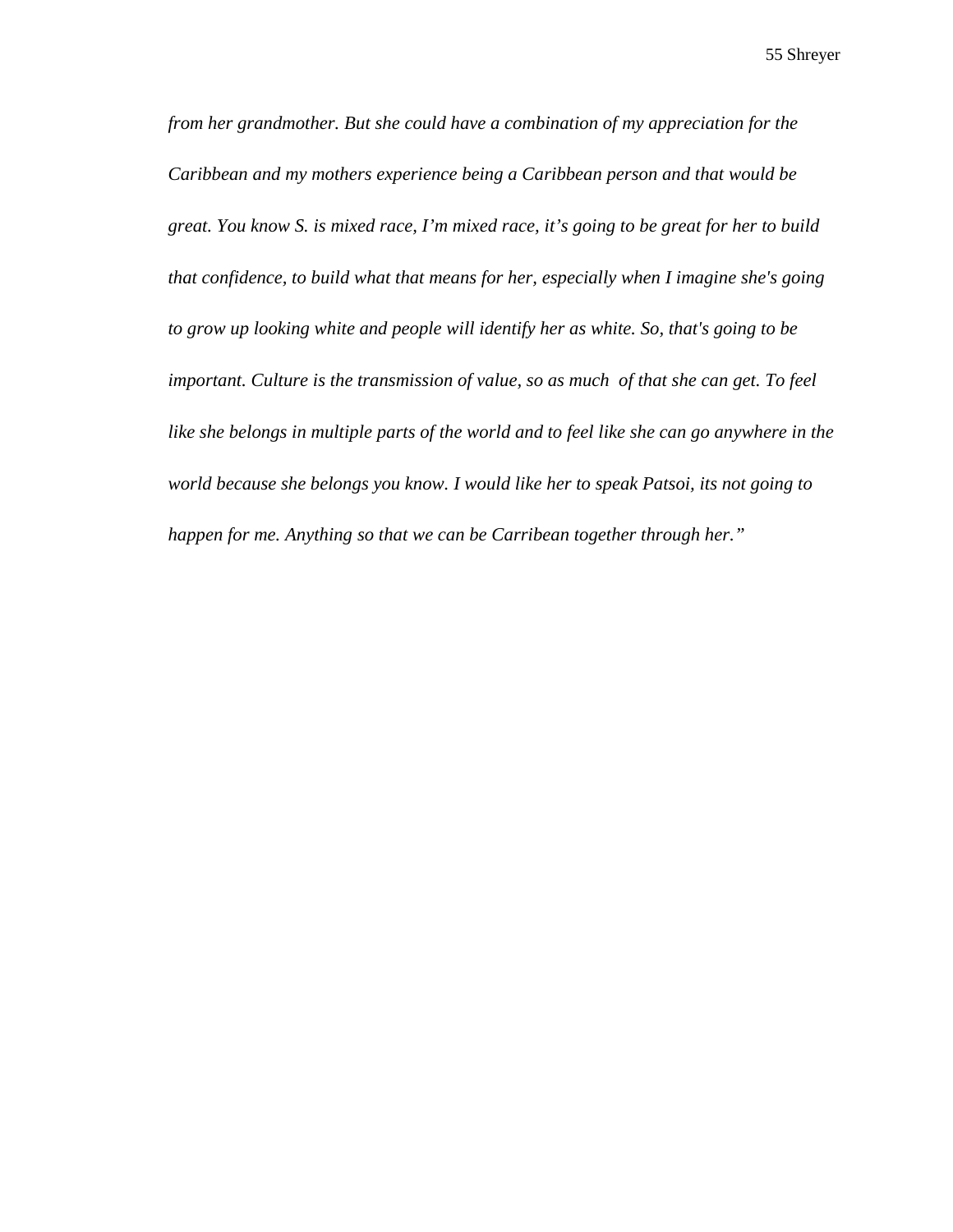#### **References**

- Alvarez, Helen Perich. 2000. "Grandmother hypothesis and primate life histories." *American cccccJournal of Physical Anthropology* 113(3):435-450.
- Ardito, G. 1976. "Check-list of the data on the gestation length of primates." *Journal of Human cccccEvolution* 5(2):213-222.
- Aubel, Judi. 2012. "The role and influence of grandmothers on child nutrition: culturally designated advisors and caregivers." *Maternal and child nutrition* 8:19-35.
- Aubel, Judi, Ibrahima Toure, and Mamadou Diagne. 2004. "Senegalese grandmothers promote improved maternal and child nutrition practices: the guardians of tradition are not averse to change." *Social science and medicine* 59(5):945-959.
- Bass, Scott A, and Francis G. Caro. 1996. "The economic value of grandparent assistance." Generations 20:29-33. Proquest Academic Research Library.
- Baydar, Nazli and Jeanne Brooks-Gunn. 1998. "Profiles of grandmothers who help care for their grandchildren in the United States." *Family relations* 47(4): 385-393.
- Beise, Jan, Eckart Voland, Samuli Helle, Virpi Lummaa, and Jukka Jokela. 2002. "Effect of producing sons on maternal longevity in premodern populations." *Science* ccccc298(5592):317-317.
- Chernyshev, Victor P, Tatyana Radysh, Irene V Gura, Tatyana Tatarchuk, Zinaide B. Khominskaya. 2001. "Immune disorders in women with premature ovarian failure in initial period." *American Journal of Reproductive Immunology* 46(3) 220-225.
- Crews, Douglas. 2003. *Human Senescence: Evolutionary and Biocultural Perspectives.* Cambridge: Cambridge University Press.
- Critterden, Alyssa. 2001. *The price of motherhood: Why the most important job in the world is cccccstill the least valued.* New York: Metropolitan Books.
- Cronk, Lee. 1995. "Is there a role for culture in human behavioral ecology?" *Ethology and cccccSociobiology* 16(3):181-205.
- Dettwyler, Katherine. 1995. "A time to wean: The Hominid blueprint for the natural age of weaning in modern human populations." In: *Breastfeeding: Bicultural Perspectives* by Patricia Stuart-Macadam and Katherine Dettwyler. Abington: Routledge.
- Fleagle, John G. 2000. "The Century of the Past: One hundred years in the study of Primate Evolution." *Evolutionary Anthropology* 9:87-100.
- Flinn, MV and DV Leone. 2006. "Early family trauma and the ontogeny of glucocorticoid stress cccccresponse in the human child: Grandmothers as a secure base." J*ournal of Developmental cccccProcesses* 1:31-65.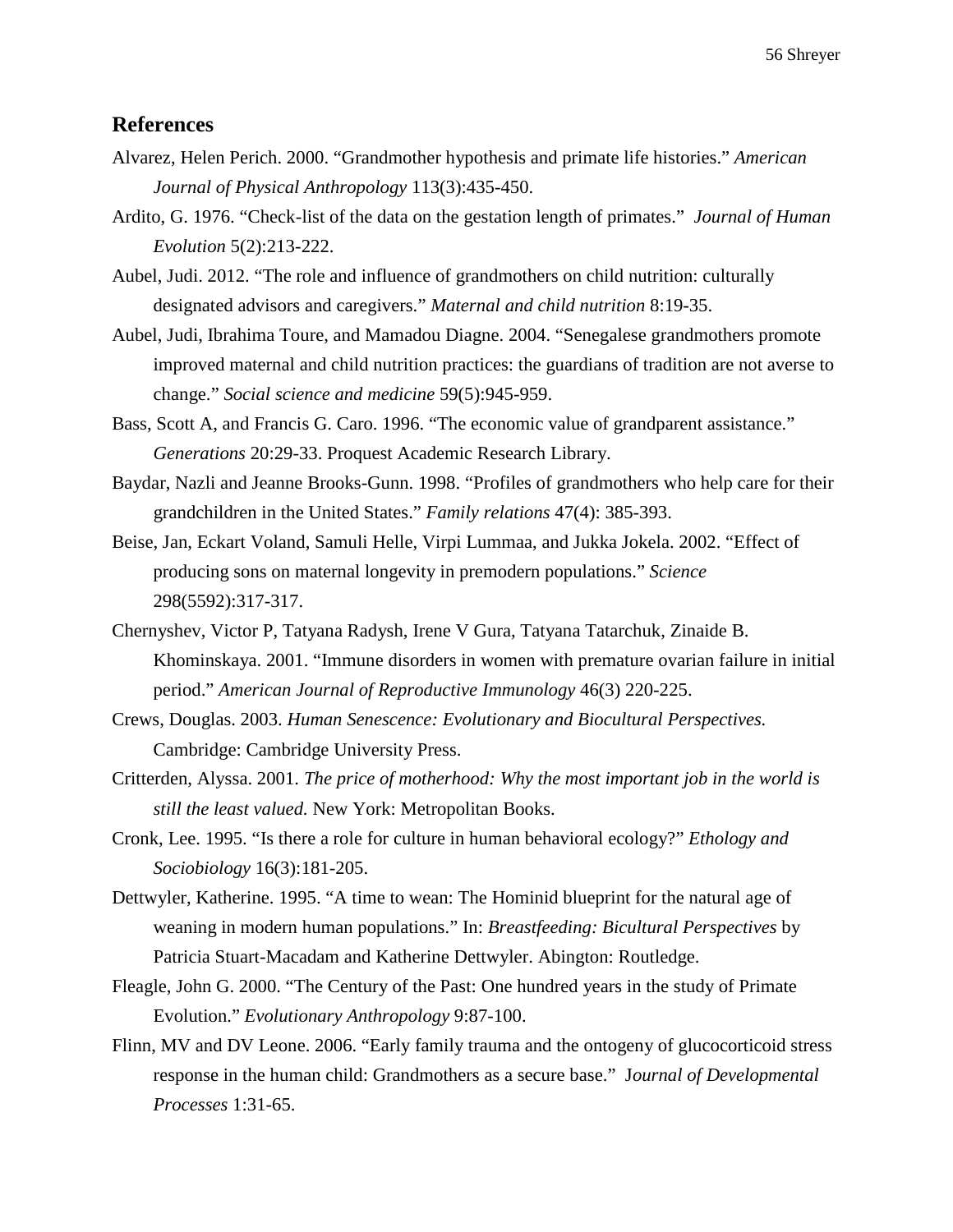- Furstenberg, Frank. 1976. *Unplanned parenthood: The social consequences of teenage childbearing.* New York: Free Press.
- Gibson, Mhiri and Ruth Mace. 2005. "Helpful grandmothers in rural Ethiopia: a study of the effect of kin on child survival and growth." *Evolution and Human Behavior* 26(6):469-482.

Gould, Stephen J. 1977. *Ontogeny and Phylogeny*. Cambridge: Harvard University Press.

- Gray, Peter. and Peter Ellison. 2009. *Endocrinology of Social Relationships*. Cambridge: **Harvard University Press.**
- Gregory, Elizabeth. 2007. Ready: Why women are embracing the new later motherhood. New York: Basic Books.
- Hall, Janet E. 2004. "Neuroendocrine physiology of the early and late menopause." Endocrinology and Metabolism Clinics 33(4):637-659.
- Hamilton, William D. 1964. "The genetical evolution of social behaviour." *Journal of cccccTheoretical Biology* 7(1):17-52.
- Hamilton, William D. 1966. "The moulding of senescence by natural selection." *Journal of cccccTheoretical Biology* 12:12-45.
- Hank, Karsten and Isabella Buber. 2008. "Grandparents caring for their grandchildren: Findings from the 2004 Survey of Health, Ageing, and Retirement in Europe." *Journal of Family cccccIssues* 30:53-73.
- Hawkes, Kristen. 2003. "Grandmothers and the Evolution of Human Longevity." *American cccccJournal of Human Biology* 15(3):380-400.
- Hawkes, Kristen. and Nicholas Blurton Jones. 2005. "Human Age Structures, Paleodemography, and the Grandmother Hypothesis." In: *Grandmotherhood: Evolutionary Significance of the Second Half of Female life* edited by Eckart Voland, Anastasios Chasiotis, and Wulf Schiefenhovel. New York: Rutgers University Press.
- Hawkes, Kirsten, and James E Coxworth. 2013. "Grandmothers and the evolution of human longevity: a review of findings and future directions." *Evolutionary Anthropology: Issues, cccccNews, and Reviews* 22(6):294-302.
- Hawkes, Kristen, James F O'Connell, and Nicholas G Blurton Jones. 1997. "Hadza women's time allocation, offspring provisioning, and the evolution of long postmenopausal life spans." *Current Anthropology* 38(4):551-577.
- Hawkes, Kristen, John F O'Connell, Nicholas G Blurton Jones, Helen Alvarez, and Eric L. Charnov. 1998. "Grandmothering, menopause, and the evolution of human life histories." ccccc*PNAS* 95(3): 1336-339.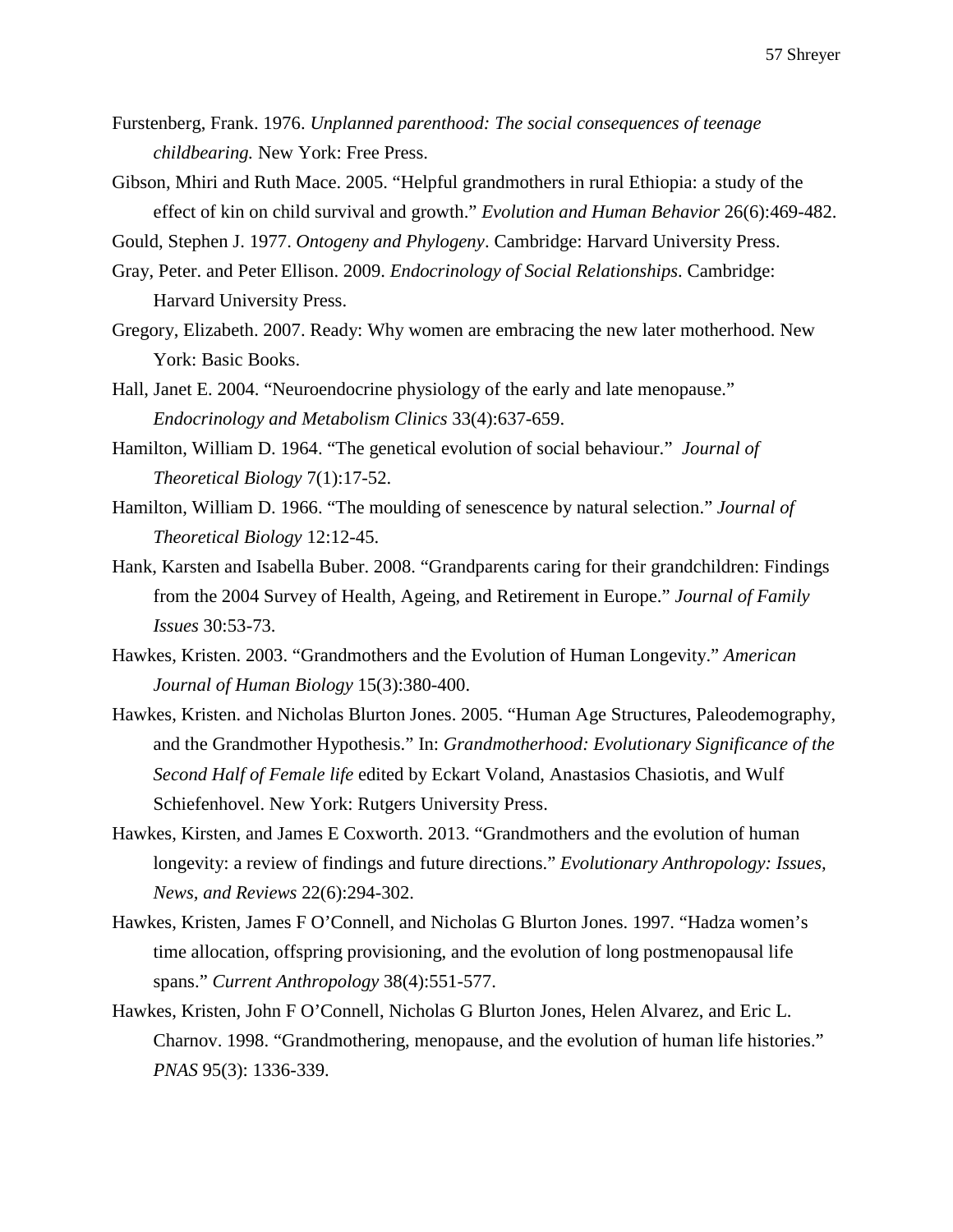Hawkes, Kristen, John F. O'Connell, and Nicholas G. Blurton Jones. 2000. "Human Life Histories: Primate Trade-Offs, Grandmothering Socioecology, and the Fossil Record." In: Adaptation and Human Behavior edited by Lee Cronk, Napoleon Chagnon, and William Irons. New York: Walter De Gruyter, Inc.

Hawkes, Kristen, and Richard Paine. 2006. *The Evolution of Human Life History*. SAR Press.

- Heffner, Linda J, and Danny Schust. 2010. *The reproductive system at a glance*. Oxford: John Wiley & Sons.
- Henderson, K.S, L. Bernstein, L Kolonel, and M. Pike. 2008."Predictors of the timing of natural menopause in the Multiethnic Cohort Study." *American Journal of Epidemiology* ccccc167(11):1287-1294.
- Hrdy, Sarah B. 1979. "Infanticide among animals: a review, classification, and examination of cccccthe implications for the reproductive strategies of females." *Ethology and Sociobiology*.  $1(1):13-40.$

 1999. *Mother Nature: natural selection and the female of the species.* Cambridge: Harvard University Press.

 2009. *Mothers and Others: The Evolutionary Origins Of Mutual Understanding.* Cambridge: Harvard University Press.

- Kachel, A. Frederike, L.S. Premo, and Jean-Jacques Hublin. 2011. "Grandmothering and Natural Selection." *Proceedings of the Royal Society of London B: Biological Sciences.* ccccc278(1704):384-391.
- Kaplan, Hillard S, and Steven W Gangestad. 2005. "Life History Theory and Evolutionary Psychology." In: *The Handbook of evolutionary psychology*. Edited by David M. Buss. 68-95. Hoboken: John Wiley  $&$  Sons.
- Kaplan, Hillard, Michael Gurven, Jeffrey Winking, Paul Hooper, and Jonathan Stieglitz. 2010. ccccc"Learning, menopause, and the human adaptive complex." *Annals of the New York cccccAcademy of Sciences* 1204(1):30-42.
- Kerr, Rachel Besner, Laifolo Dakishoni, Lizzie Shumba, Rodgers Msachi, and Marko Chirwa. 2008. "We grandmothers know plenty: breastfeeding, complementary feeding and the multifaceted role of grandmothers in Malawi." *Social science and medicine*  $66(5):1095-1105.$
- Kertzer, David. 1993. *Sacrificed for honor: Italian infant abandonment and politics of cccccreproductive control.* Boston: Beacon.
- Kirkwood, Thomas BL. 2002. "Evolution of Ageing." *Mechanisms of ageing and development.* 123(7):737-745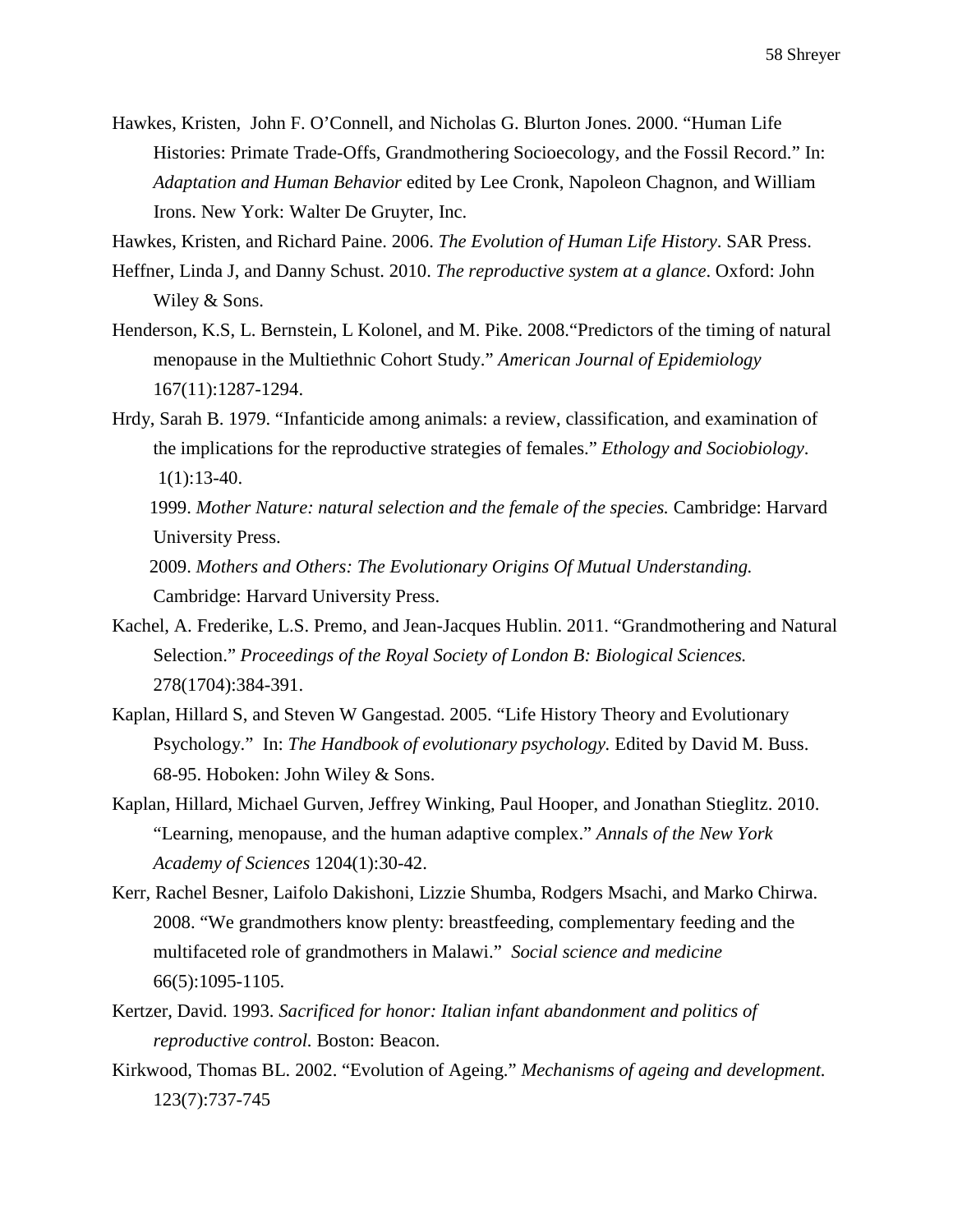- Konner, M. 2017. "Hunter gatherer infancy and childhood." In: *Hunter Gatherer childhoods: cccccEvolutionary, developmental, and cultural perspectives.* Edited by Barry S. Helett. 19-64.
- Kramer, Karen L. 2005. "Children's help and the pace of reproduction: cooperative breeding in humans." *Evolutionary Anthropology* 14(6):224-237.
- Laden, G and Richard Wrangham. 2005. "The rise of the hominid as an adaptive shift in fallback foods: plant underground storage organs USOs and austrolopith origins." *Journal of cccccHuman Evolution* 49(4):482-498.
- Lahdenpera, Mirkka, Virpi Lummaa, Samuli Helle, Marc Tremblay and Andrew F Russell. 2004. ccccc"Fitness benefits of prolonged post-reproductive lifespan in women." *Nature*. ccccc428(6979):178.
- Law, Richard. 1979. "Ecological determinants in the evolution of life histories." In: Population Dynamics 81-103. Oxford University Press.
- Lee, Phyllis. 2011. "Growth and sexual maturation in human and non-human primates." In: Reproduction and Adaptation. Edited by C.G. Nicholas Mascie-Taylor and Lyliane Rosetta. Cambridge: Cambridge University Press.
- Lee, Phyllis, P. Majluf, and I.J. Gordon. 1991. "Growth, weaning, and maternal investment from ccccca comparative perspective." *Journal of Zoology* 225:99-114.
- Lee, Richard B and Richard Daly. 1999. *The Cambridge encyclopedia of hunter and gatherers.* Cambridge: Cambridge University Press.
- Leidy Sievert, Lynette. 2006. *Menopause: A Biocultural Perspective.* New York: Rutgers University Press.
- Leips, Jeff and Trudy Mackay. 2000. "Quantitative Trait Loci for Life Span in *Drosophilia melanogaster:* Interactions with Genetic Background and Larval Density." *Genetics* 155(4):1773-1788.
- Marlowe, Frank. 2010. *The Hadza: hunter gatherers of Tanzania*. University of California Press.
- McKinlay, Sonja M, Donald J Brambilla, Jennifer Poster. 1992. "The Normal Menopause cccccTransition." *American Journal of Human Biology* 4(1):37-46.
- Morton, Richard A, Jonathan Stone, and Rama Singh. 2013. "Mate Choice and the Origin of Menopause." *PLOS Comput Biol* 9(6):e1003092.
- Moore, A.J. 1988. "Female strategy during mate choice: threshold assessment." *Evolution.*  ccccc42(2):387-391
- Nath, Dilip, Donna Leonetti, and Matthew S Steele. 2000. "Analysis of birth intervals in non-contracepting Indian population: an evolutionary ecological approach." *Journal of cccccBiosocial Science* 32(3):343-354.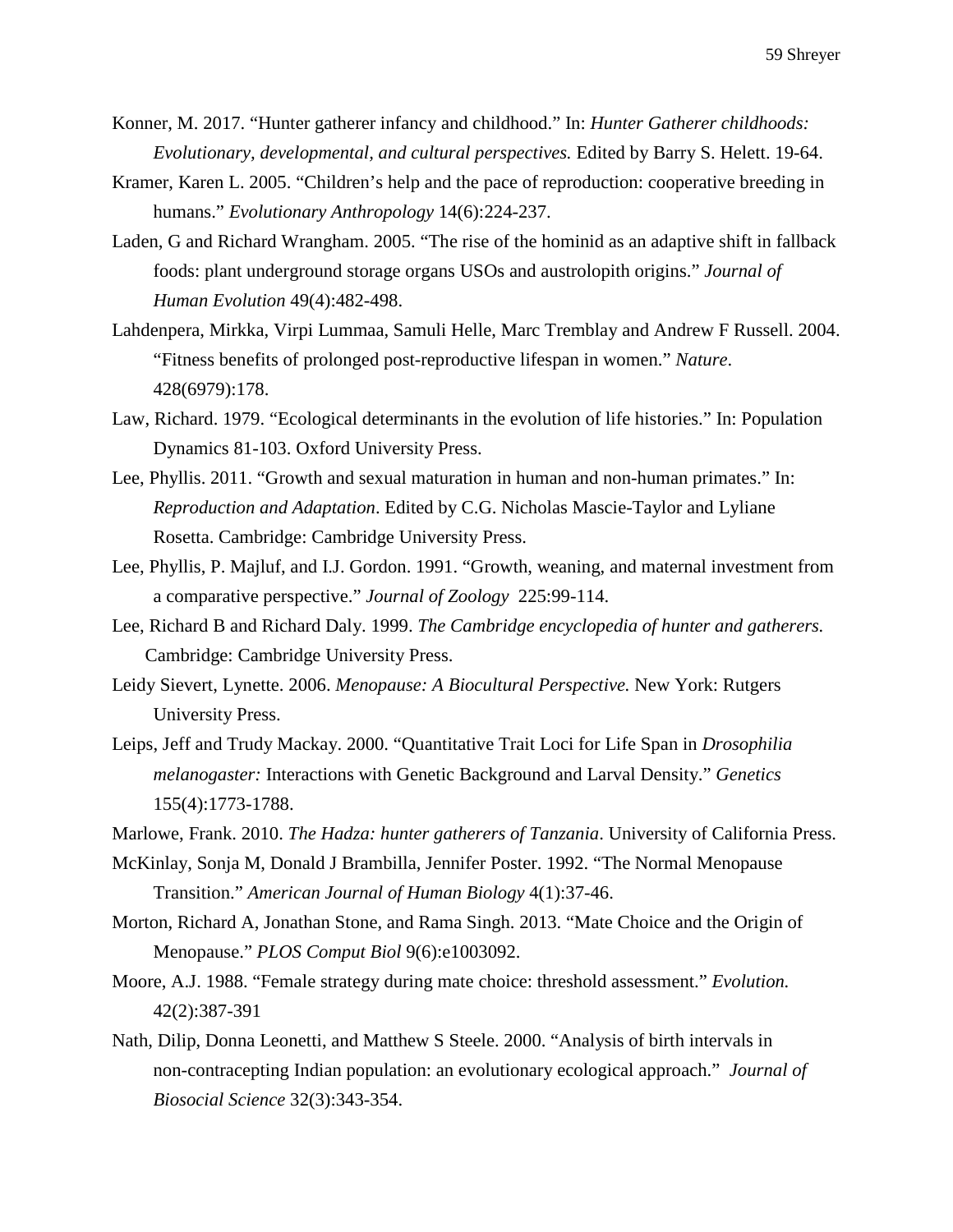- Ndagala, DK and N Zengu. 1994. "3 from the row to the cooked: Hadzabe perceptions of their past." In: *Who needs the past? Indigenous Values and Archaeology*. Edited by Robert Layton. New York: Routledge.
- O'Connell, John F, Kristen Hawkes, and Nicholar G Blurton Jones. 1999. "Grandmothering and cccccthe evolution of Homo erectus." *Journal of Human Evolution*. 36(5):461-485.
- Oftendal, Olav. 1984. "Milk composition, milk yield, and energy output at peak lactation: a ccccccomparative review." *Symposia of the Zoological Society of London* 51:33-85.
- Olds, David L, Lois Sadler, and Harriet Kitzman. 2007. "Programs for parents of infants and toddlers: Recent evidence from randomized trials." *Journal of Child Psychology and cccccPsychiatry*. 48:355-391.
- Pavard, Samuel, Jessica E Metcalf, and Evelyn Heyer. 2008. "Senescence of reproduction may explain adaptive menopause in humans: a test of the mother hypothesis." *American Journal cccccof Physical Anthropology*. 136(2):194-203.
- Peccei, Jocelyn Scott. 1995. A hypothesis for the origin and evolution of menopause. Maturitas.  $21(2):83-89.$

2001. "Menopause: adaptation or epiphenomenon?" *Evolutionary Anthropology: Issues, cccccNews, and Reviews* 10(2):43-57.

- Pervanidou, Panagiota and George Chrousos. 2012. "Metabolic consequences of stress during childhood and adolescence." *Metabolism-Clinical and Experimental* 61(5):611-619.
- Peters, Hannah. and Kenneth McNatty. 1980. *The ovary: A correlation of structure and function in mammals*. Los Angeles: University of California Press.
- Prentice, Andrew M and R.G. Whitehead. 1987. "The energetics of human reproduction." Symposia of the Zoological society of London 75:275-304.
- Rennevik, G, S Jeppsson, O. Johnnell, B. Bjerre, Y. Laurell-Borulf, and L. Svanberg. 1995. "A longitudinal study of the perimenopausal transition: altered profiles of steroid and pituetary hormones, SHBG and bone mineral density." *Maturitas* 21(2):103-113.
- Robson, Shannen L, C.P. Van Schaik, and Kristen Hawkes. 2006. "The derived features of human life history." In: *The evolution of human life history*. Edited by Kristen Hawkes and Richard Paine. p.17-44.
- Ruttle, Paula L, Elizabeth A Shirtcliff, Lisa A Serbin, Dahlia BD Fisher, Dale M Stack, and Alex E Schwartman. 2011. "Disentangling psychobiological mechanisms underlying internalizing and externalizing behaviors in youth: longitudinal and concurrent associations with cortisol." *Hormones and behavior* 59:123-132.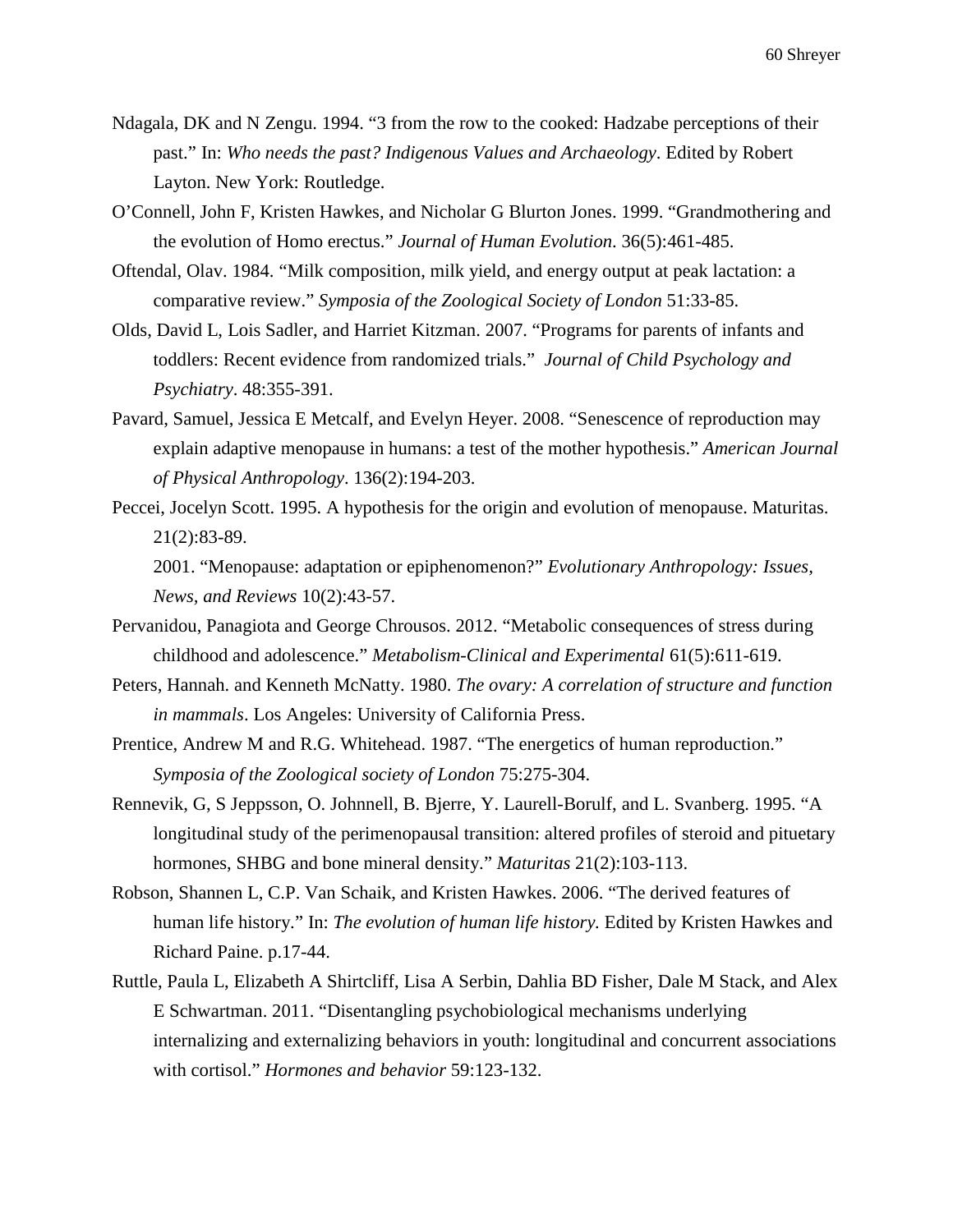- Sandin, S. D. Schendel, P. Magnusson, C. Hultman, P. Suren, E. Susser, and M. Henning. 2016. "Autism risk associated with parental age and with increasing difference in age between parents." *Molecular psychiatry* 21(5):693.
- Sauer, Mark V. 2015. "Reproduction at an advanced maternal age and maternal health." *Fertility cccccand sterility* 103(5):1136-1143.
- Sear, Rebecca and Ruth Mace. 2008. "Who keeps children alive? A review of the effects of kin cccccon child survival." *Evolution and human behavior.* 29(1):1-18.
- Sear, Rebecca, Ruth Mace, and Ian McGregor. 2000. "Maternal grandmothers improve cccccnutritional status and survival of children in rural Gambia." *Proceedings of the Royal cccccSociety of London B: Biological Sciences.* 267(1453):1641-1647.
- Snieder, Harold, Alex MacGregor, and Tim D Spector. 1998. "Genes control the cessation of a *ccccc*woman's reproductive life: a twin study of hysterectomy and age at menopause." *The cccccJournal of Clinical Endocrinology and Metabolism.* 83(6):1875-1880.
- Spieker, Susan J and Lillian Bansley. 1994. "Roles of living arrangements and grandmother social support in adolescent mothering and infant attachment." *Developmental Psychology*  $30:102-111.$
- Stearns, Stephen. 1989. "Trade-Offs in Life-History Evolution." *Functional Ecology ccccc*3(3):259-268
- Street, Sally. Ana Navarrete, Simon Reader, and Kevin Laland. 2017. "Coevolution of cultural intelligence, extended life history, sociality, and brain size in primates." *PNAS* 114(30):7908-7914.
- Strier, Karen. 2007. "Developmental Stages Through the Life Span." In: *Primate Behavioral cccccEcology*. Allyn and Bacon.
- Stutz, AJ. 2012. "Culture and politics, behavior and biology: seeking synthesis among fragmentary anthropological perspectives on hunter gatherers." *Reviews in Anthropology*  $41(1):23-69.$
- Tanskanen, Antti O, and Mirkka Danielsbacka. 2017. "Multigenerational Effects on Children's Cognitive and Socioemotional Outcomes: A within child investigation." *Child cccccDevelopment.*
- Trevathan, Wenda R, and Karen R Rosenberg. 2016. *Costly and Cute: Helpless Infants and Human Evolution.* Santa Fe: University of New Mexico Press.
- Weir, B. and I.W Rowlands. 1977. "The ovarian cycle in vertebrates." In: *The Ovary*. 217-273.
- Williams, George C. 1957. "Pleiotropy, natural selection, and the evolution of senescence." ccccc*Evolution* 11:398-411.